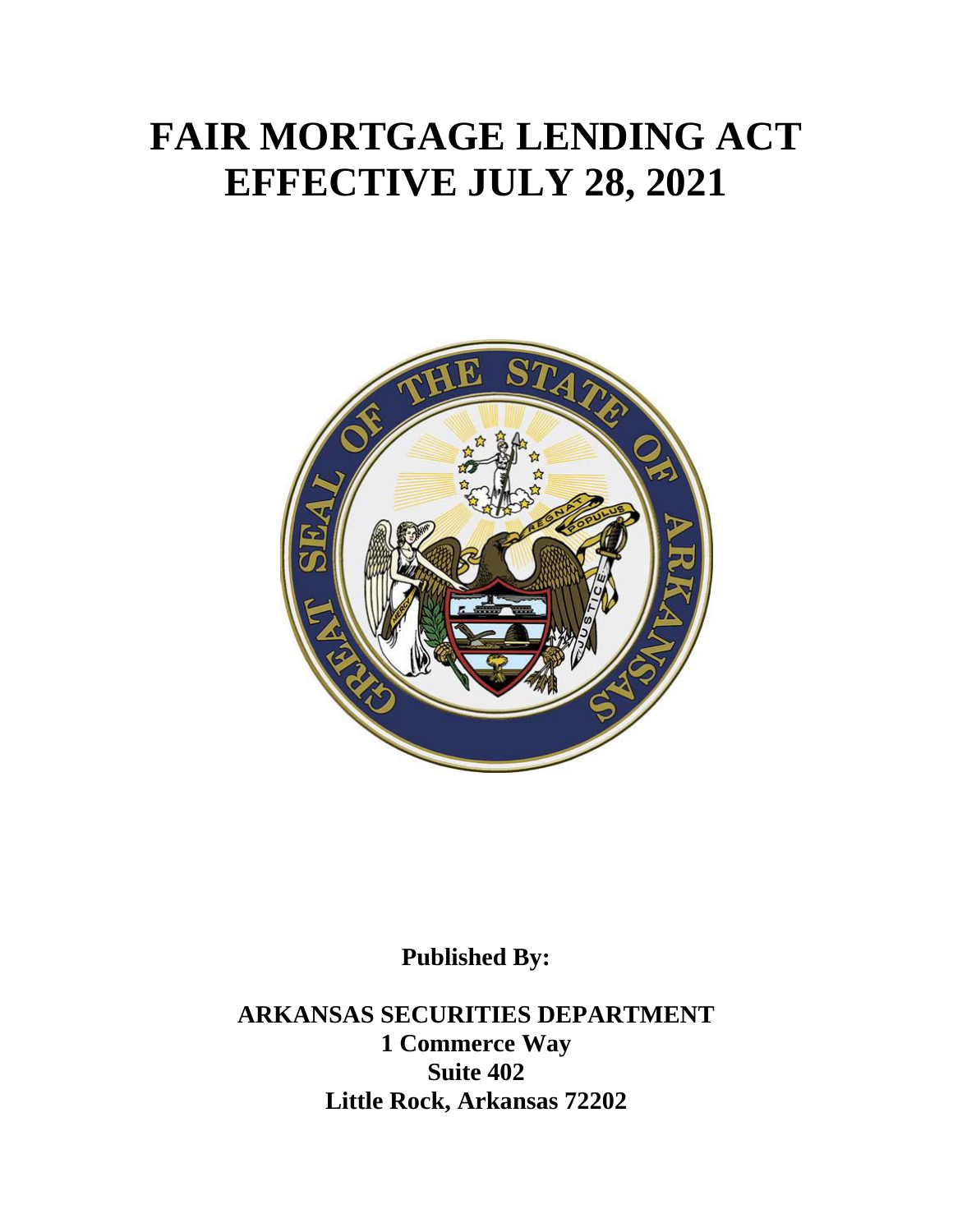# **Fair Mortgage Lending Act Table of Contents**

| 23-39-501. Title                                           | p. 1  |
|------------------------------------------------------------|-------|
| 23-39-502. Definitions                                     | p. 1  |
| 23-39-503. License required — Licensee records             | p. 8  |
| 23-39-504. Rulemaking authority                            | p. 9  |
| 23-39-505. Qualifications for licensure — Issuance         | p. 9  |
| 23-39-506. License renewal — Termination                   | p. 16 |
| 23-39-507. Continuing education                            | p. 18 |
| 23-39-508. Managing principals and branch managers         | p. 19 |
| 23-39-509. Offices — Address changes — Location of records | p. 20 |
| 23-39-510. Licensee duties                                 | p. 21 |
| 23-39-511. Records — Escrow funds or trust accounts        | p. 23 |
| 23-39-512. Public inspection of records — Exceptions       | p. 24 |
| 23-39-513. Prohibited activities                           | p. 27 |
| 23-39-514. Disciplinary authority                          | p. 30 |
| 23-39-515. Review of order of the commissioner             | p. 37 |
| 23-39-516. Criminal penalty                                | p. 38 |
| 23-39-517. [Repealed.]                                     | p. 39 |
| 23-39-518. Cooperation with other regulatory agencies      | p. 39 |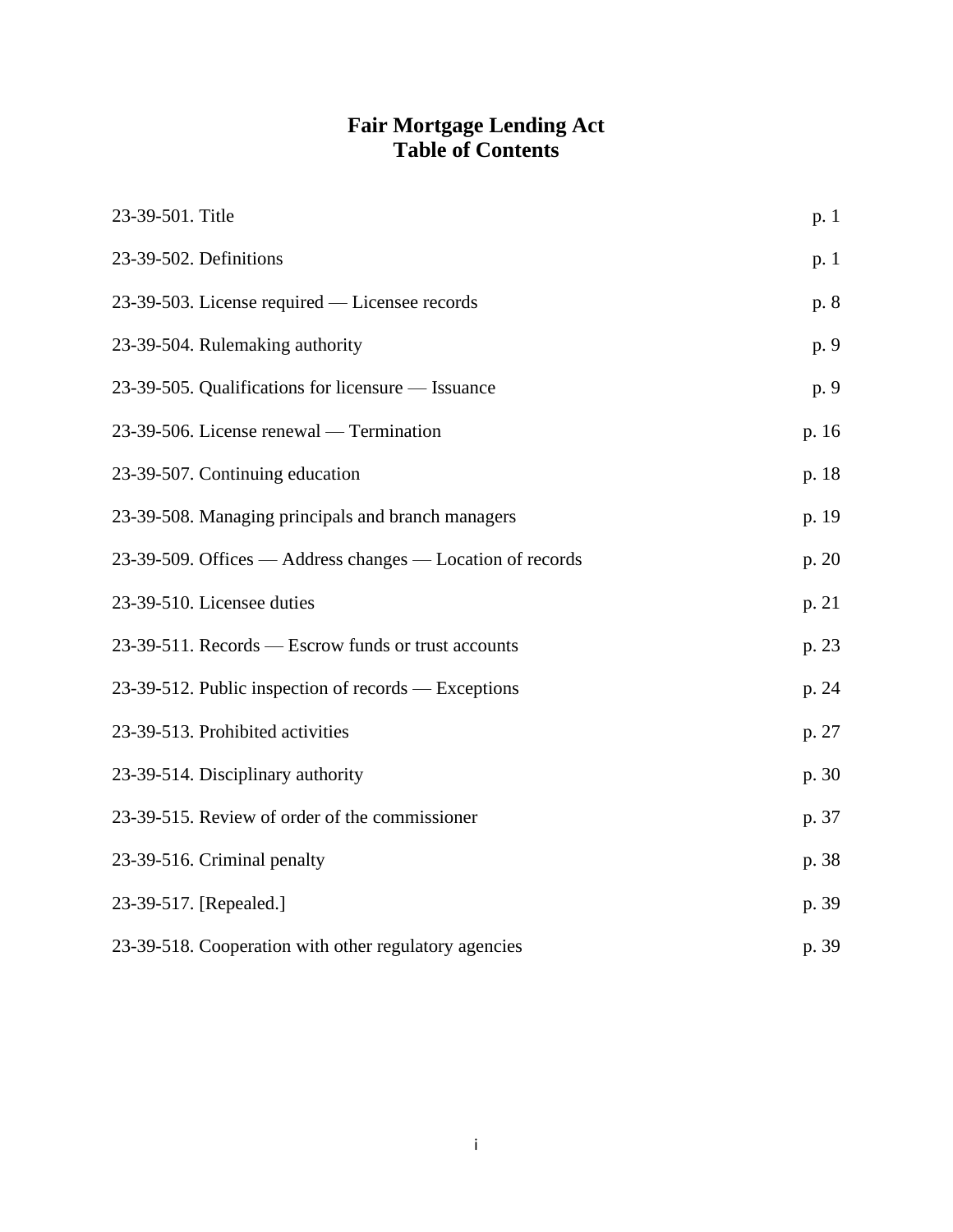#### **23-39-501. Title.**

This subchapter may be referred to as the "Fair Mortgage Lending Act".

**History**. Acts 2003, No. 554, § 1.

#### **23-39-502. Definitions.**

As used in this subchapter:

- **(1)** "Applicant" means a person that has applied to become licensed under this subchapter as a loan officer, transitional loan officer, mortgage broker, mortgage banker, or mortgage servicer;
- **(2)** "Branch manager" means the individual who is in charge of the business operations of one (1) or more branch offices of a mortgage broker, mortgage banker, or mortgage servicer;
- **(3)** "Branch office" means a location that is separate and distinct from the licensee's principal place of business and includes any location from which business is conducted under the license or in the name of the mortgage broker, mortgage banker, or mortgage servicer:
	- **(A)** The address of which appears on business cards, stationery, or advertising used by the licensee in connection with business conducted under this subchapter at the branch office;
	- **(B)** At which the licensee's name, advertising, promotional materials, or signage suggests that mortgage loans are originated, solicited, accepted, negotiated, funded, or serviced or from which mortgage loan commitments or interest rate guarantee agreements are issued; or
	- **(C)** Which, due to the actions of any employee, associate, loan officer, or transitional loan officer of the licensee, may be construed by the public as a branch office of the licensee where mortgage loans are originated, solicited, accepted, negotiated, funded, or serviced or from which mortgage loan commitments or interest rate guarantee agreements are issued;
- **(4)** "Commissioner" means the Securities Commissioner and includes the commissioner's designees;
- **(5) (A)** "Control" means the power, directly or indirectly, to direct the management or policies of a company, whether through ownership of securities, by contract, or otherwise.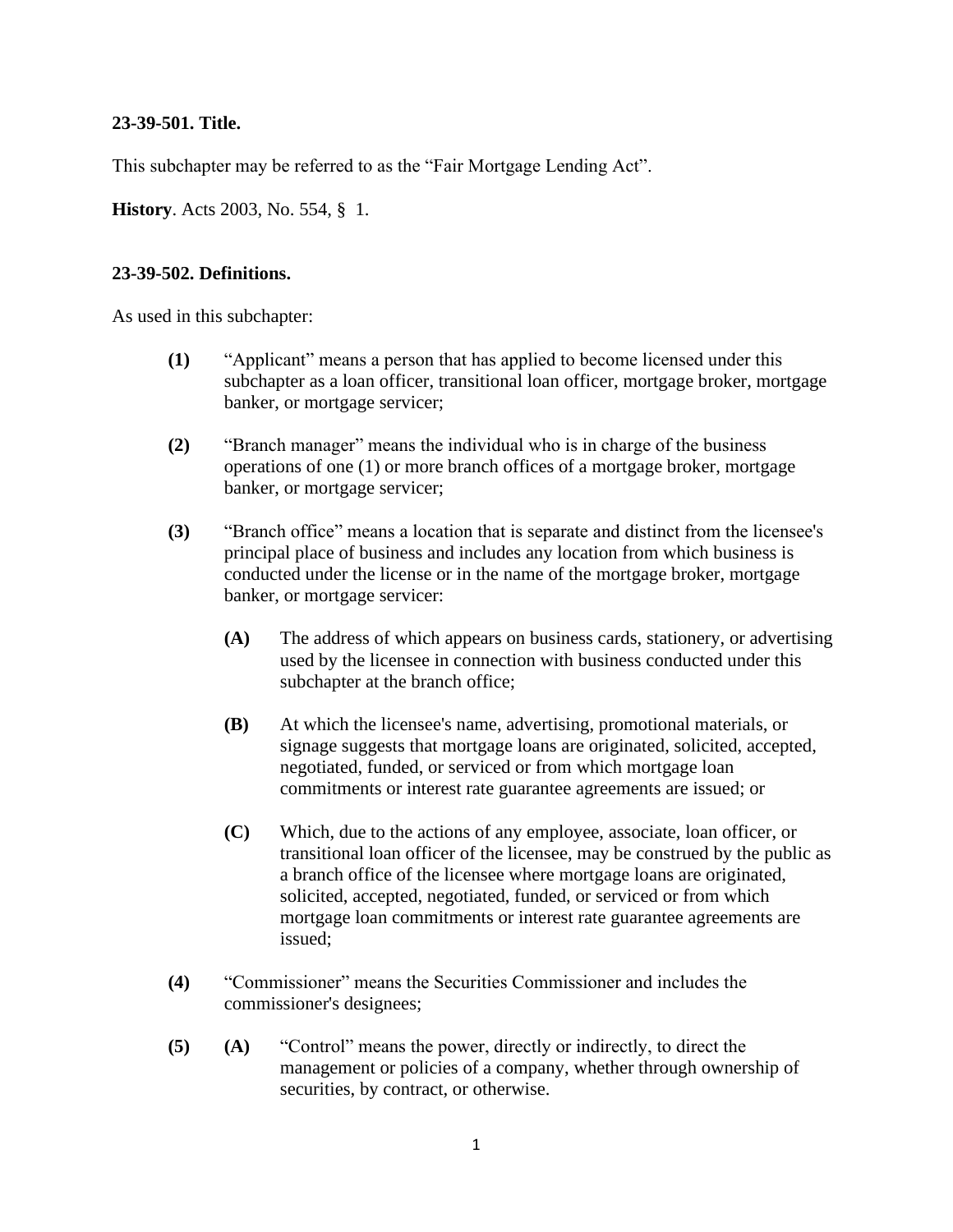- **(B)** A person is presumed to control a company if the person:
	- **(i)** Is a director, general partner, or executive officer of the company;
	- **(ii)** Directly or indirectly has the right to vote twenty-five percent (25%) or more of a class of a voting security of the company or has the power to sell or direct the sale of twenty-five percent (25%) or more of a class of voting securities of the company;
	- **(iii)** In the case of a limited liability company, is a managing member of the limited liability company; or
	- **(iv)** In the case of a partnership, has the right to receive upon dissolution or has contributed ten percent (10%) or more of the capital of the partnership;
- **(6)** "Control affiliate" means a partnership, corporation, trust, limited liability company, or other organization that directly or indirectly controls or is controlled by the applicant;
- **(7)** "Control person" means an individual who directly or indirectly exercises control over the applicant;
- **(8)** "Employee" means an individual who is licensed with or employed by a mortgage broker, mortgage banker, or mortgage servicer, whether by employment contract, agency, or other arrangement and regardless of whether the individual is treated as an employee for purposes of compliance with the federal income tax laws;
- **(9) (A)** "Exempt person" means a person not required to be licensed as a mortgage broker, mortgage banker, mortgage servicer, loan officer, or transitional loan officer under this subchapter.
	- **(B)** "Exempt person" includes any of the following:
		- **(i)** An employee of a licensee whose responsibilities are limited to clerical and administrative tasks for his or her employer and who does not solicit borrowers, accept applications, or negotiate the terms of loans on behalf of the employer;
		- **(ii)** An agency or corporate instrumentality of the federal government or any state, county, or municipal government granting mortgage loans under specific authority of the laws of any state or of the United States;
		- **(iii)** A trust company or industrial loan company chartered under the laws of Arkansas;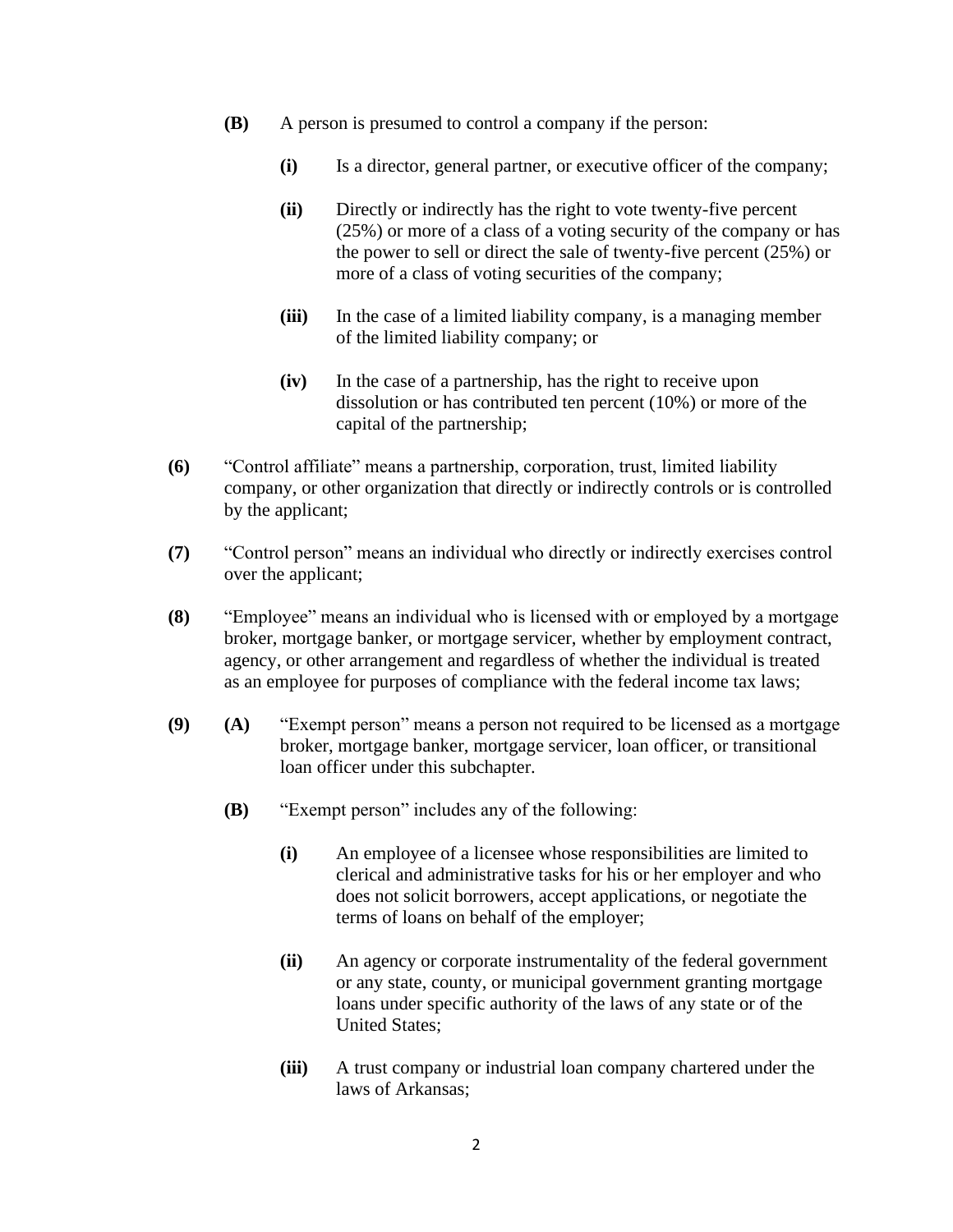- **(iv)** A small-business investment corporation licensed under the Small Business Investment Act of 1958, 15 U.S.C. § 661 et seq., as it existed on January 1, 2011;
- **(v)** A real estate investment trust as defined in 26 U.S.C. § 856, as it existed on January 1, 2011;
- **(vi)** A state or federally chartered bank, an operating subsidiary of a state-chartered bank regulated by the State Bank Department, a savings bank, a savings and loan association, or a credit union, the accounts of which are insured by the Federal Deposit Insurance Corporation or the National Credit Union Administration;
- **(vii)** An agricultural loan organization that is subject to licensing, supervision, or auditing by the Farm Service Agency, Commodity Credit Corporation, Rural Development Housing and Community Facilities Programs, Farm Credit Administration, or the United States Department of Agriculture;
- **(viii)** A nonprofit corporation that:
	- **(a)** Qualifies as a nonprofit entity under  $\S 501(c)(3)$  of the Internal Revenue Code;
	- **(b)** Is not primarily in the business of soliciting or brokering mortgage loans; and
	- **(c)** Makes or services mortgage loans to promote home ownership or home improvements for the disadvantaged;
- **(ix) (a)** A licensed real estate agent or broker who is performing those activities subject to the regulation of the Arkansas Real Estate Commission.
	- **(b)** Notwithstanding subdivision (9)(B)(ix)(a) of this section, "exempt person" does not include a real estate agent or broker who receives compensation of any kind in connection with the referral, placement, or origination of a mortgage loan;
- **(x)** A person who engages in seller-financed transactions or who as a seller of real property receives mortgages, deeds of trust, or other security instruments on real estate as security for a purchase money obligation if: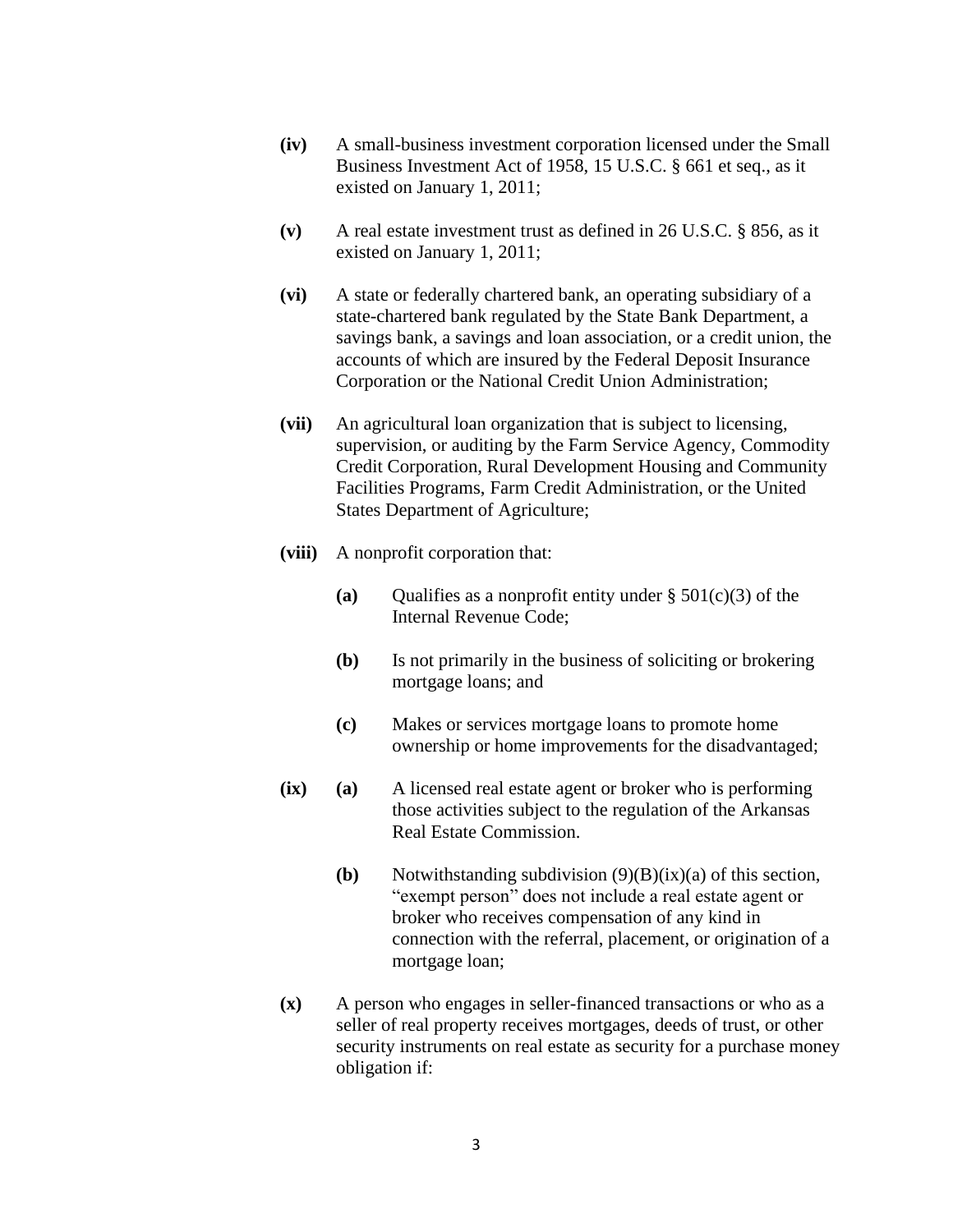- **(a)** The person does not receive from or hold on behalf of the borrower any funds for the payment of insurance or taxes on the real property; and
- **(b)** The seller does not sell the liens or mortgages in the secondary market other than to affiliated or subsidiary persons;
- **(xi)** An individual or husband and wife who provide funds for investment in loans secured by a lien on real property on his or her or their own account and who do not:
	- **(a)** Charge a fee or cause a fee to be paid for any service other than the normal and scheduled rates for escrow, title insurance, and recording services; and
	- **(b)** Collect funds to be used for the payment of any taxes or insurance premiums on the property securing the loans;
- **(xii)** An attorney licensed in Arkansas rendering legal services to his or her client, when the conduct that would subject the attorney to the jurisdiction of this subchapter is ancillary to the provision of the legal services offered;
- **(xiii)** A person performing any act under order of any court;
- **(xiv)** A person acting as a mortgage broker, mortgage banker, or mortgage servicer for any person located in Arkansas, if the mortgage broker, mortgage banker, or mortgage servicer has no office or employee in Arkansas and the real property that is the subject of the mortgage is located outside of Arkansas;
- **(xv)** An officer or employee of an exempt person described in subdivisions  $(9)(B)(ii)$ -(xiv) of this section if acting in the scope of employment for the exempt person; and
- **(xvi)** A manufactured or modular home retailer and its employees if:
	- **(a)** The manufactured or modular home retailer or its employees perform only administrative or clerical tasks on behalf of a person required to be licensed under this subchapter; or
	- **(b)** The manufactured or modular home retailer and its employees: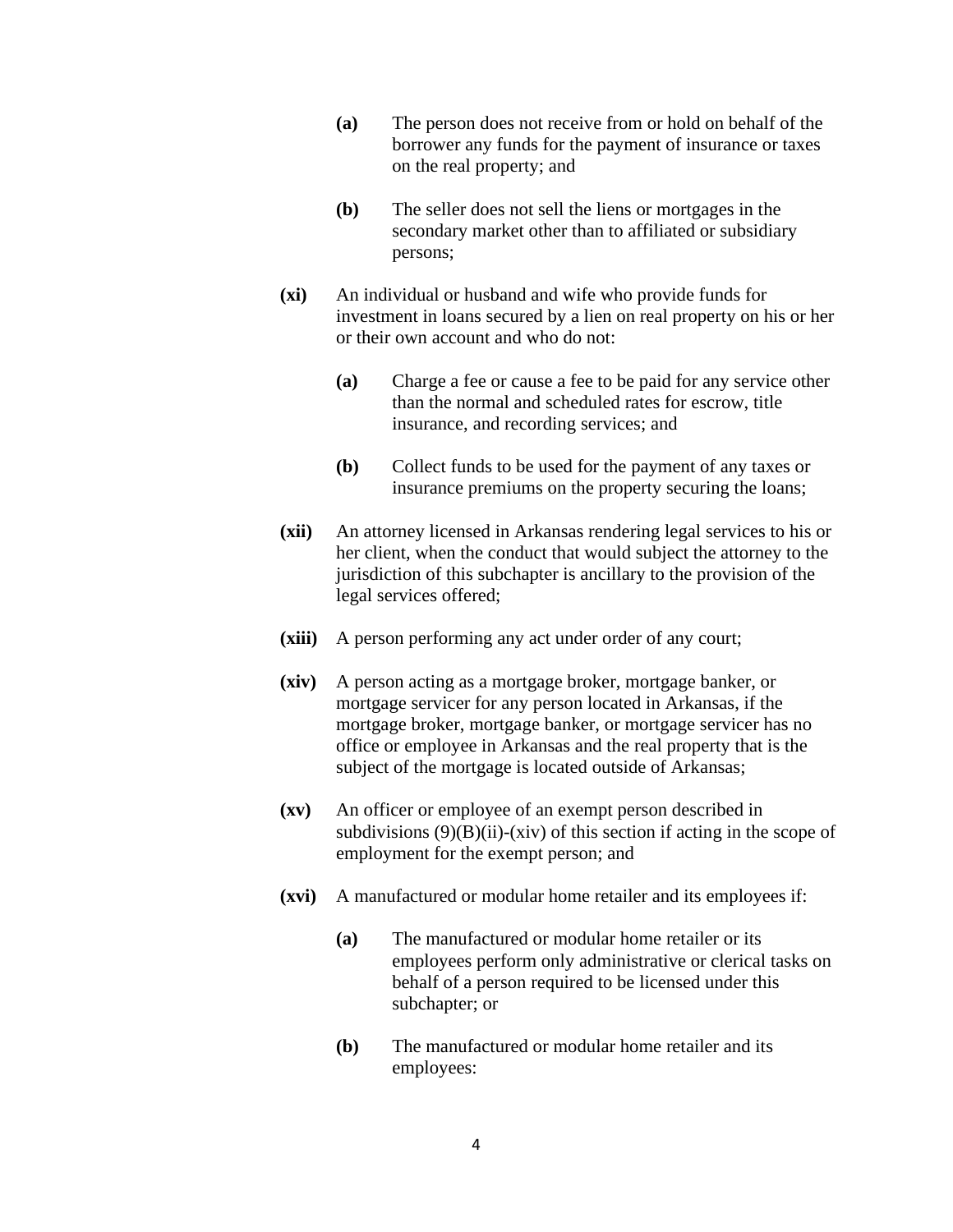- *(1)* Do not receive compensation or financial gain for engaging in loan officer activities that exceeds the amount of compensation or financial gain that could be received in a comparable cash transaction for a manufactured home;
- *(2)* Disclose to the consumer in writing any corporate affiliation with a mortgage banker;
- *(3)* Provide referral information for at least one (1) unaffiliated creditor if the manufactured or modular home retailer has a corporate affiliation with a mortgage banker and the mortgage banker offers a recommendation; and
- *(4) (A)* Do not directly negotiate loan terms with the consumer or lender.
	- **(B)** As used in subdivision  $(9)(B)(xvi)(b)(4)(A)$ of this section, "loan terms" includes rates, fees, and other costs;
- **(10)** "Licensee" means a loan officer, transitional loan officer, mortgage broker, mortgage banker, or mortgage servicer that is licensed under this subchapter;
- **(11) (A)** "Loan officer" means an individual other than an exempt person described in subdivision (9) of this section who in exchange for compensation as an employee of or who otherwise receives compensation or remuneration from a mortgage broker or a mortgage banker:
	- **(i)** Solicits or offers to solicit an application for a mortgage loan;
	- **(ii)** Accepts or offers to accept an application for a mortgage loan;
	- **(iii)** Negotiates or offers to negotiate the terms or conditions of a mortgage loan;
	- **(iv)** Issues or offers to issue a mortgage loan commitment or interest rate guarantee agreement; or
	- **(v)** Provides or offers to provide modification of a mortgage loan.
	- **(B)** "Loan officer" does not include:
		- **(i)** An individual who performs clerical or administrative tasks in the processing of a mortgage loan at the direction of and subject to the supervision and instruction of a licensed loan officer;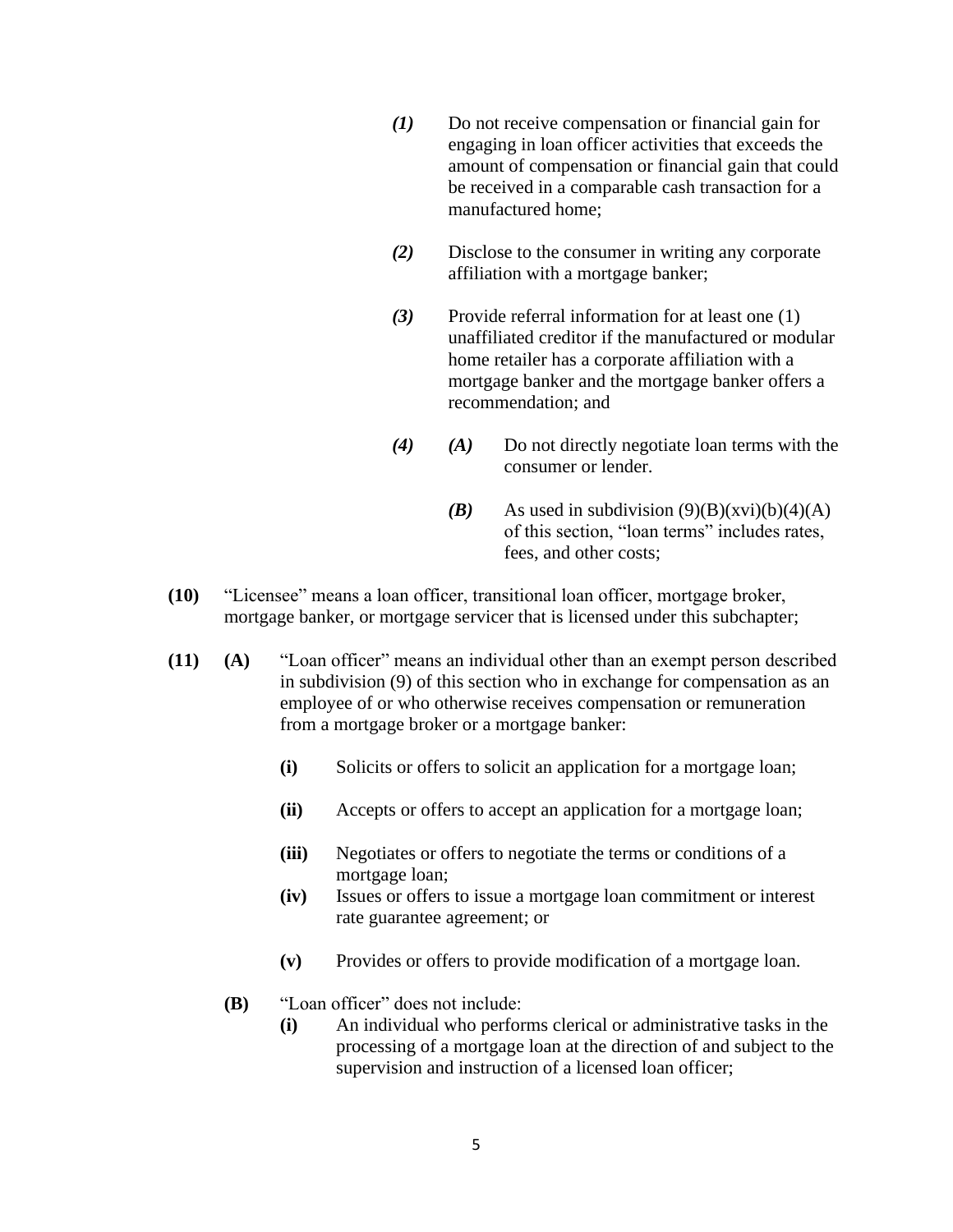- **(ii)** An underwriter if the individual performs no activities under subdivision (11)(A) of this section; or
- **(iii)** An individual who is solely involved in extensions of credit relating to timeshare plans, as that term is defined in 11 U.S.C. § 101(53D), as it existed on January 1, 2011;
- **(12)** "Make a mortgage loan" means to close a mortgage loan, to advance funds, to offer to advance funds, or to make a commitment to advance funds to a borrower under a mortgage loan;
- **(13) (A)** "Managing principal" means a person who meets the requirements of § 23-39-508 and who agrees to be primarily responsible for the operations of a licensed mortgage broker, mortgage banker, or mortgage servicer.
	- **(B)** "Managing principal" includes a qualifying individual;
- **(14)** "Mortgage banker" means a person who engages in the business of making mortgage loans for compensation or other gain;
- **(15)** "Mortgage broker" means a person who for compensation or other gain or in the expectation of compensation or other gain and, regardless of whether the acts are done directly or indirectly, through contact by telephone, by electronic means, by mail, or in person with the borrowers or potential borrowers:
	- **(A)** Accepts or offers to accept an application for a mortgage loan;
	- **(B)** Solicits or offers to solicit an application for a mortgage loan;
	- **(C)** Negotiates or offers to negotiate the terms or conditions of a mortgage loan; or
	- **(D)** Issues or offers to issue mortgage loan commitments or interest rate guarantee agreements to borrowers;
- **(16)** "Mortgage loan" means a loan primarily for personal, family, or household use that is secured by a mortgage, deed of trust, reverse mortgage, or other equivalent consensual security interest encumbering:
	- **(A)** A dwelling as defined in section 1602(w) of the Truth in Lending Act, 15 U.S.C. § 1601 et seq., as it existed on January 1, 2011; or
	- **(B)** Residential real estate upon which is constructed or intended to be constructed a dwelling;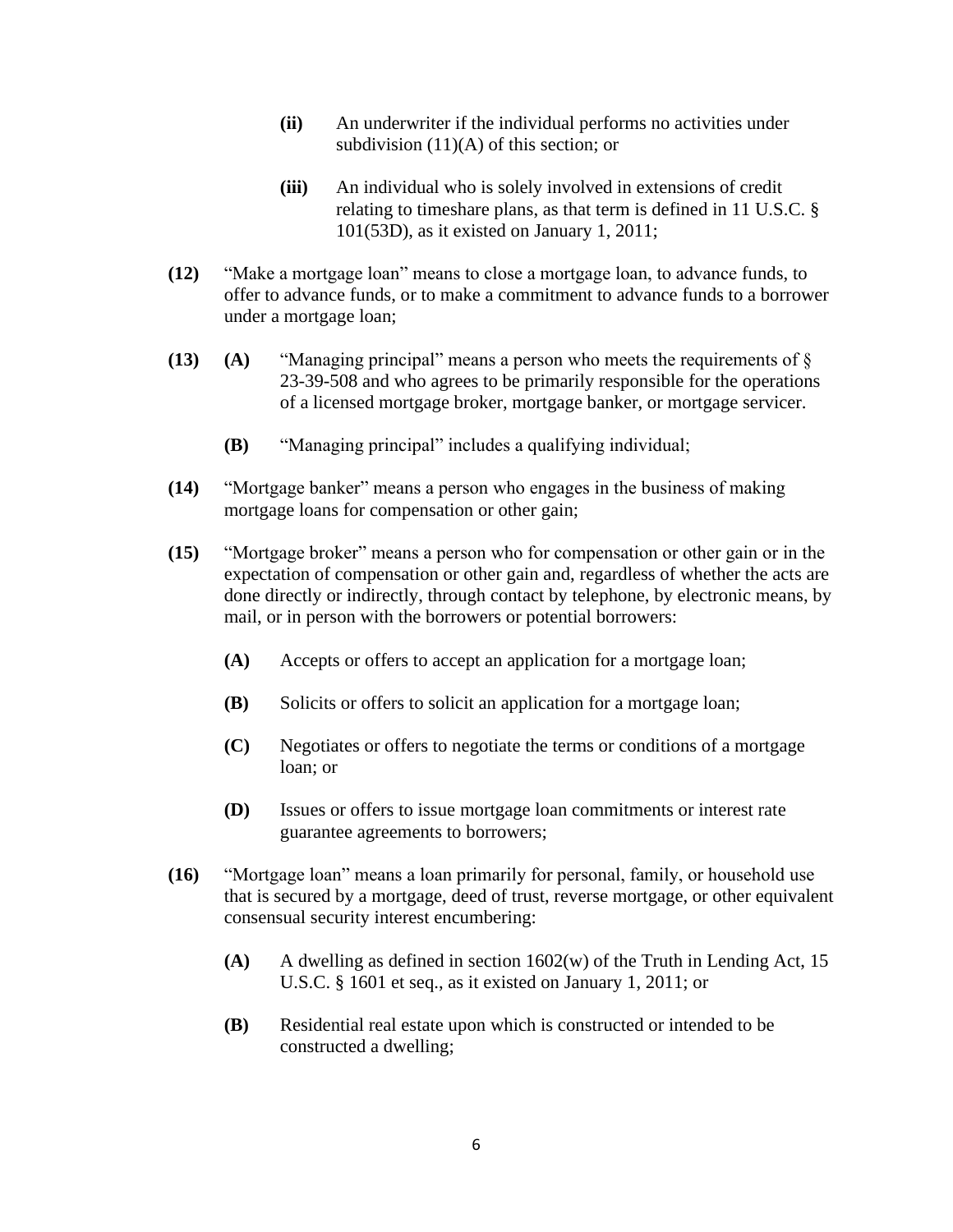- **(17) (A)** "Mortgage servicer" means a person that receives or has the right to receive from or on behalf of a borrower:
	- **(i)** Funds or credits in payment for a mortgage loan; or
	- **(ii)** The taxes or insurance associated with a mortgage loan.
	- **(B)** In the case of a home equity conversion mortgage or a reverse mortgage, "mortgage servicer" includes a person that makes a payment to the borrower;
- **(18)** "Operating subsidiary" means a separate corporation, limited liability company, or similar entity in which a national or state bank, savings and loan association, or credit union, the accounts of which are insured by the Federal Deposit Insurance Corporation or the National Credit Union Administration, maintains more than fifty percent (50%) voting rights, a controlling interest, or otherwise controls the subsidiary and no other party controls more than fifty percent (50%) of the voting rights or a controlling interest in the subsidiary;
- **(19)** "Person" means an individual, partnership, limited liability company, limited partnership, corporation, association, or other group engaged in joint business activities, however organized;
- **(20)** "Principal place of business" means a stationary construction consisting of at least one (1) enclosed room or building in which negotiations of mortgage loan transactions of others may be conducted in private or in which the primary business functions of the licensee are conducted;
- **(21)** "Reverse mortgage" means a nonrecourse loan that pays a homeowner loan proceeds drawn from accumulated home equity;
- **(22)** "Transitional loan officer" means an individual who, in exchange for compensation as an employee of, or who otherwise receives compensation or remuneration from, a mortgage broker or a mortgage banker, is authorized to act as a loan officer subject to a transitional loan officer license;
- **(23)** "Transitional loan officer license" means a license that:
	- **(A)** Is issued to an individual who is employed by a mortgage banker or mortgage broker licensed under this subchapter;
	- **(B)** Is limited to a term of no more than one hundred twenty (120) days; and
	- **(C)** Is not subject to reapplication, renewal, or extension by the commissioner; and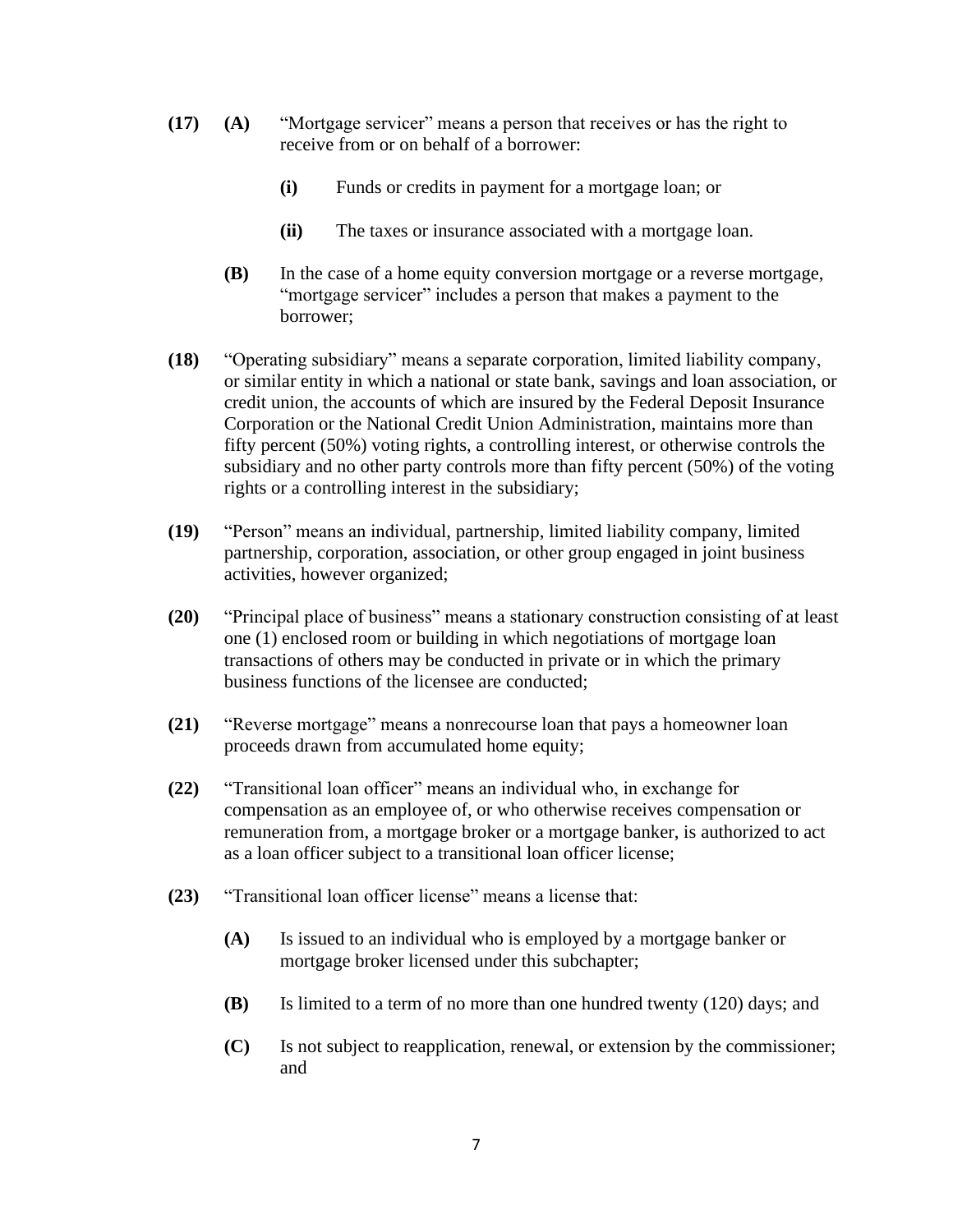**(24)** "Unique identifier" means a number or other identifier assigned by protocols established by the automated licensing system approved by the commissioner.

**History**. Acts 2003, No. 554, § 1; 2005, No. 1679, § 1; 2007, No. 748, § 1; 2009, No. 731, §§ 1-5; 2011, No. 894, §§ 1-4; 2013, No. 1167, §§ 1-4; 2019, No. 200, §§ 1-8; 2021, No. 531, §§ 1-3.

#### **23-39-503. License required — Licensee records.**

- **(a)** It is unlawful for any person located in Arkansas other than an exempt person to act or attempt to act, directly or indirectly, as a mortgage broker, mortgage banker, loan officer, transitional loan officer, or mortgage servicer without first obtaining a license from the Securities Commissioner under this subchapter.
- **(b)** It is unlawful for any person other than an exempt person to act or attempt to act, directly or indirectly, as a mortgage broker, mortgage banker, loan officer, transitional loan officer, or mortgage servicer with any person located in Arkansas without first obtaining a license from the commissioner under this subchapter.
- **(c)** It is unlawful for any person other than an exempt person to employ, to compensate, or to appoint as its agent any person to act as a loan officer unless the loan officer is licensed as a loan officer or a transitional loan officer under this subchapter.
- **(d) (1)** The license of a loan officer or a transitional loan officer terminates when the loan officer's or transitional loan officer's employment by or relationship with a mortgage broker or mortgage banker licensed under this subchapter terminates.
	- **(2)** When a loan officer or a transitional loan officer ceases to be employed by a mortgage broker or mortgage banker licensed under this subchapter or ceases to act as a loan officer or as a transitional loan officer, the mortgage broker or mortgage banker with which the person was affiliated or by which that person was employed shall notify the commissioner in writing within thirty (30) days from the date on which the loan officer or the transitional loan officer ceased to be employed or ceased activities as a loan officer or as a transitional loan officer.
	- **(3) (A)** A licensee that does not comply with subdivision (d)(2) of this section shall pay a late fee of two hundred fifty dollars (\$250) for failure to timely notify the commissioner.
		- **(B)** The late fee may be waived, in whole or in part, at the sole discretion of the commissioner and for good cause shown.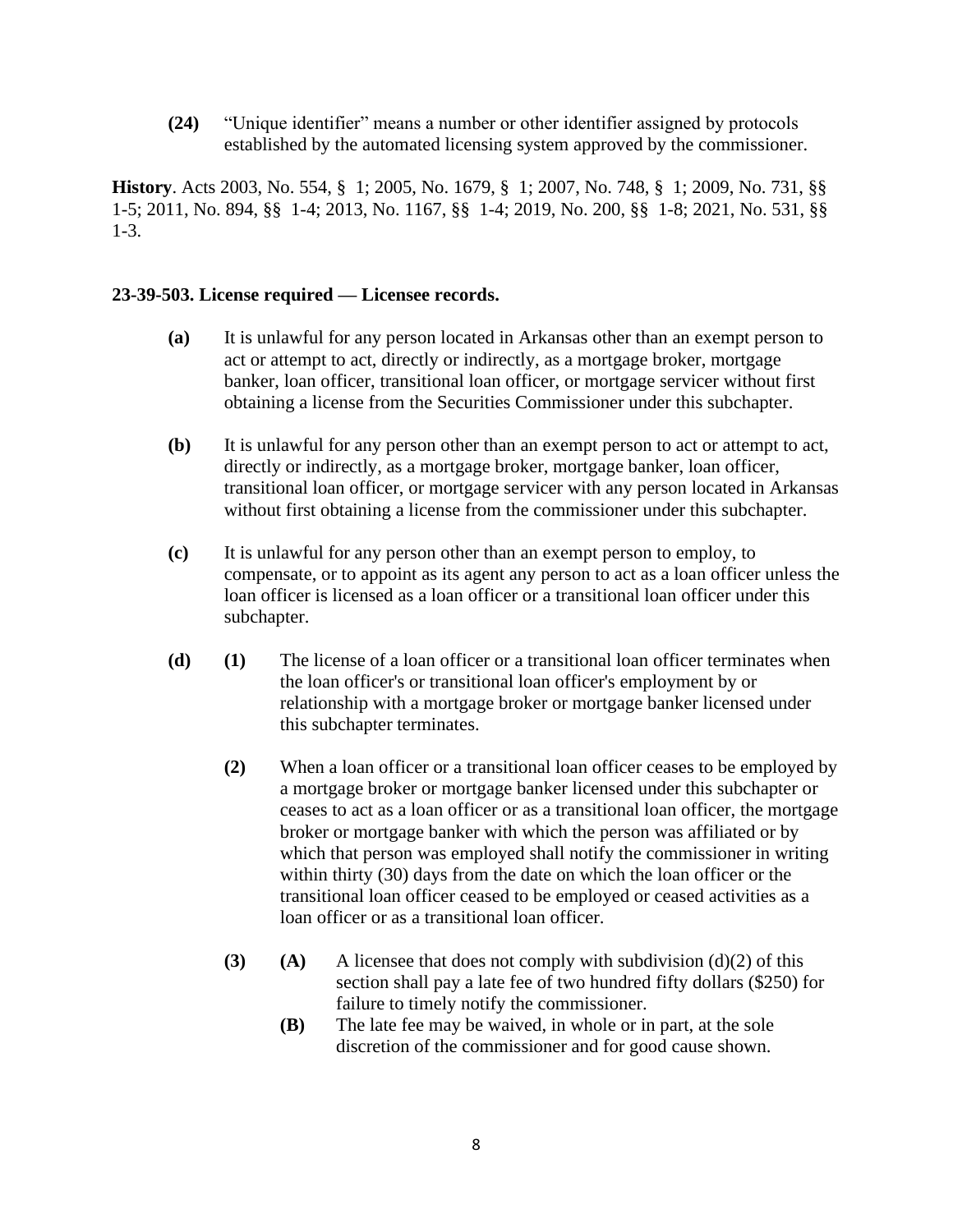- **(4)** A loan officer or a transitional loan officer shall not be employed simultaneously by more than one (1) mortgage broker or mortgage banker licensed under this subchapter.
- **(e)** Each mortgage broker and mortgage banker licensed under this subchapter shall maintain a list of all loan officers and all transitional loan officers employed by the mortgage broker or mortgage banker and who engage or attempt to engage in business with any person in Arkansas.
- **(f)** No person other than an exempt person shall hold himself or herself out as a mortgage banker, mortgage broker, mortgage servicer, loan officer, or transitional loan officer unless the person is licensed in accordance with this subchapter.

**History**. Acts 2003, No. 554, § 1; 2003 (2nd Ex. Sess.), No. 26, § 1; 2005, No. 1679, § 1; 2007, No. 748, § 2; 2009, No. 731, § 6; 2019, No. 200, § 9; 2021, No. 531, § 4.

# **23-39-504. Rulemaking authority.**

The Securities Commissioner may adopt any rules that he or she deems necessary to:

- **(1)** Carry out the provisions of this subchapter;
- **(2)** Provide for the protection of the borrowing public; and
- **(3)** Provide any requirements necessary for the State of Arkansas to participate in a multistate automated licensing system; and
- **(4)** Instruct mortgage brokers, mortgage bankers, mortgage servicers, loan officers, and transitional loan officers in interpreting this subchapter.

**History**. Acts 2003, No. 554, § 1; 2005, No. 1679, § 1; 2007, No. 748, § 3; 2019, No. 200, § 10.

#### **23-39-505. Qualifications for licensure — Issuance.**

- **(a) (1)** A person desiring to obtain a license as a loan officer, transitional loan officer, mortgage banker, mortgage broker, or mortgage servicer shall make written application for licensure to the Securities Commissioner in the form prescribed by the commissioner.
	- **(2)** The commissioner may approve by rule or order a limited license with limitations, qualifications, or conditions.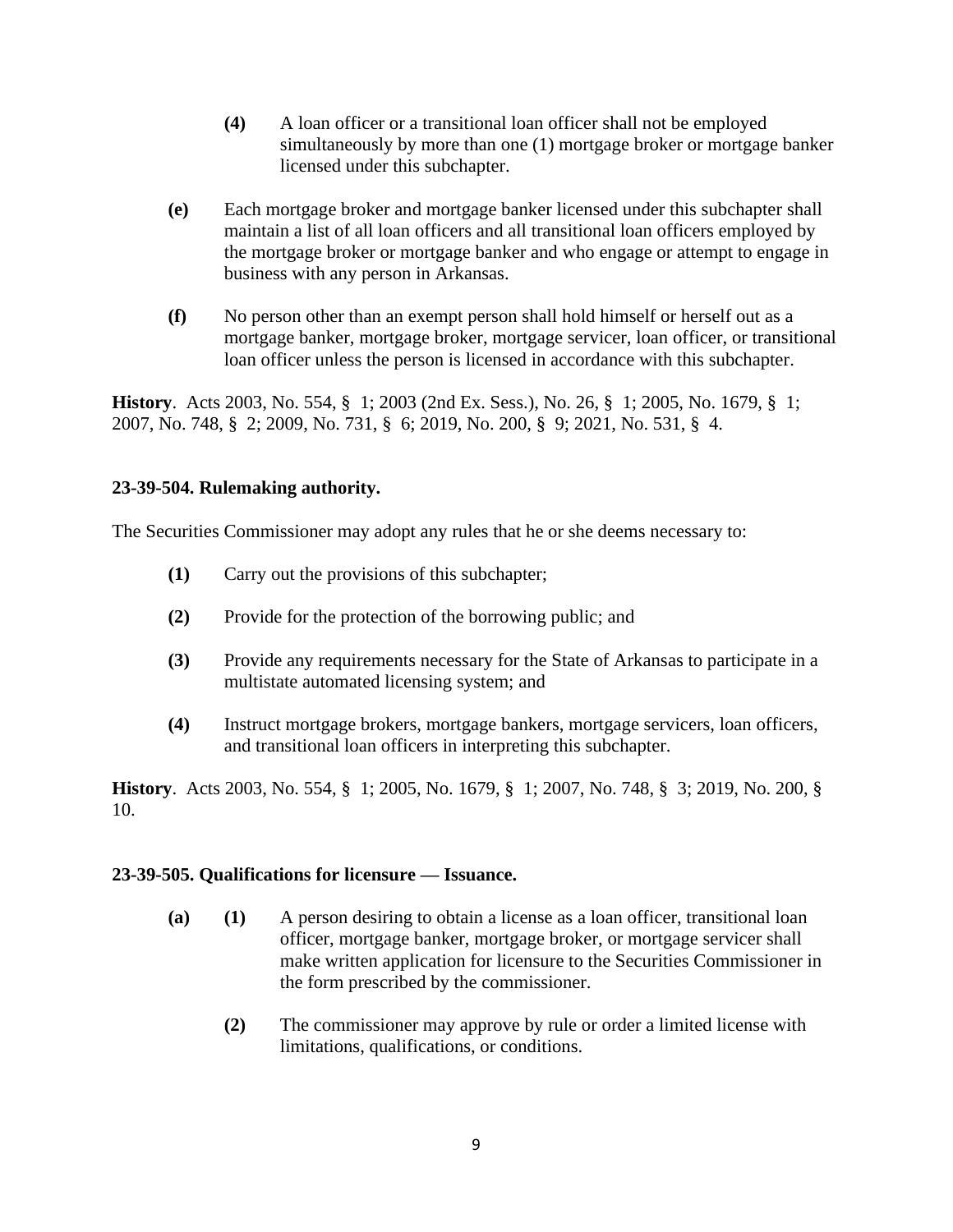- **(3)** The application may require that the information be submitted in an electronic format.
- **(4)** In addition to any other information required under this subchapter or rules adopted by the commissioner, the application shall contain information the commissioner deems necessary and shall include the following:
	- **(A)** For a license as a mortgage banker, mortgage broker, or mortgage servicer:
		- **(i)** The applicant's name, address, and federal employer identification number;
		- **(ii)** The applicant's form of business and place of organization, including without limitation:
			- *(a)* A copy of the applicant's organizational and governance documents; and
			- *(b)* If the applicant is a foreign entity, a copy of the certificate of authority from the Secretary of State;
		- **(iii)** The applicant's proposed method of doing business, including whether the applicant is proposing to be licensed as a mortgage broker, mortgage banker, or mortgage servicer;
		- **(iv)** The applicant's proposed locations for doing business;
		- **(v)** The qualifications, business history, and financial condition of the applicant; and
		- **(vi)** A disclosure of a beneficial interest in an affiliated industry business held by the applicant or by a principal, officer, director, or employee of the applicant; and
	- **(B)** For a license as a loan officer, transitional loan officer, or managing principal of an applicant:
		- **(i)** The applicant's name, address, and Social Security number; and
		- **(ii)** The qualifications, business history, and financial condition of the individual or managing principal of an applicant, including: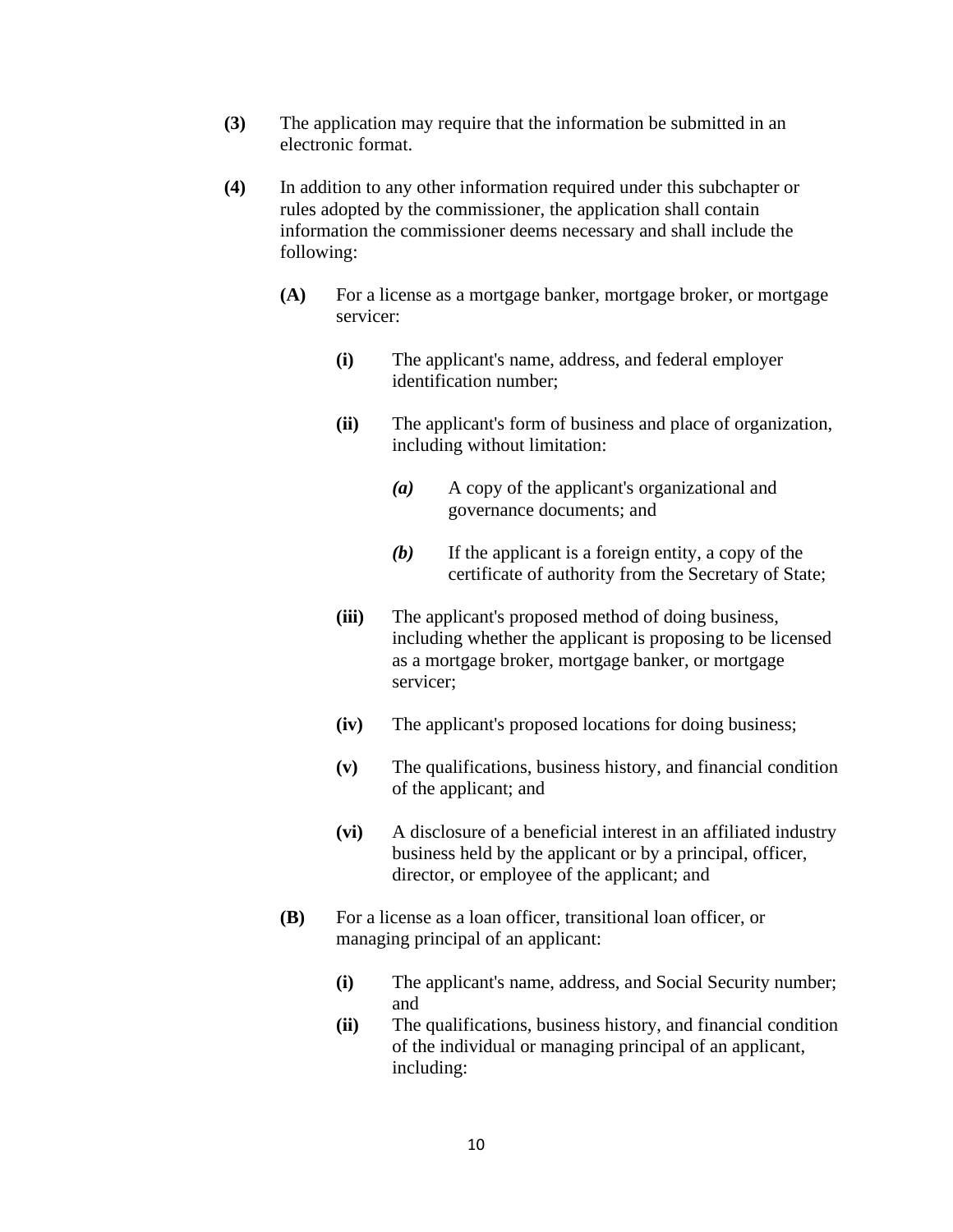- *(a)* A description of an injunction or administrative order, including a denial to engage in a regulated activity by any state or federal authority that had jurisdiction over the applicant;
- *(b)* Disclosure of a conviction of a misdemeanor involving fraudulent dealings or moral turpitude or relating to any aspect of the mortgage industry, the securities industry, the insurance industry, or any other activity pertaining to financial services;
- *(c)* Disclosure of a felony conviction; and
- *(d)* Fingerprints for submission to the Federal Bureau of Investigation and any governmental agency or entity authorized to receive fingerprints for a state, national, and international criminal background check.
- **(b)** In addition to meeting the requirements imposed by the commissioner under subsection (a) of this section, each individual applicant for licensure as a loan officer shall:
	- **(1)** Be at least eighteen (18) years of age;
	- **(2) (A)** Have received a high school diploma or a high school equivalency diploma approved by the Adult Education Section.
		- **(B)** Subdivision (b)(2)(A) of this section does not apply to an individual who is licensed as a loan officer on July 1, 2007;
	- **(3)** Have satisfactorily completed any educational and testing requirements as the commissioner may by rule or order impose; and
	- **(4)** Furnish to the commissioner or through an automated licensing system, information concerning the applicant's identity and background, including:
		- **(A)** Fingerprints for submission to the Federal Bureau of Investigation and any governmental agency or entity authorized to receive fingerprints for a state, national, and international criminal background check; and
		- **(B)** Personal history and experience in a form prescribed by the automated licensing system and the commissioner, including the submission of authorization for the automated licensing system and the commissioner to obtain: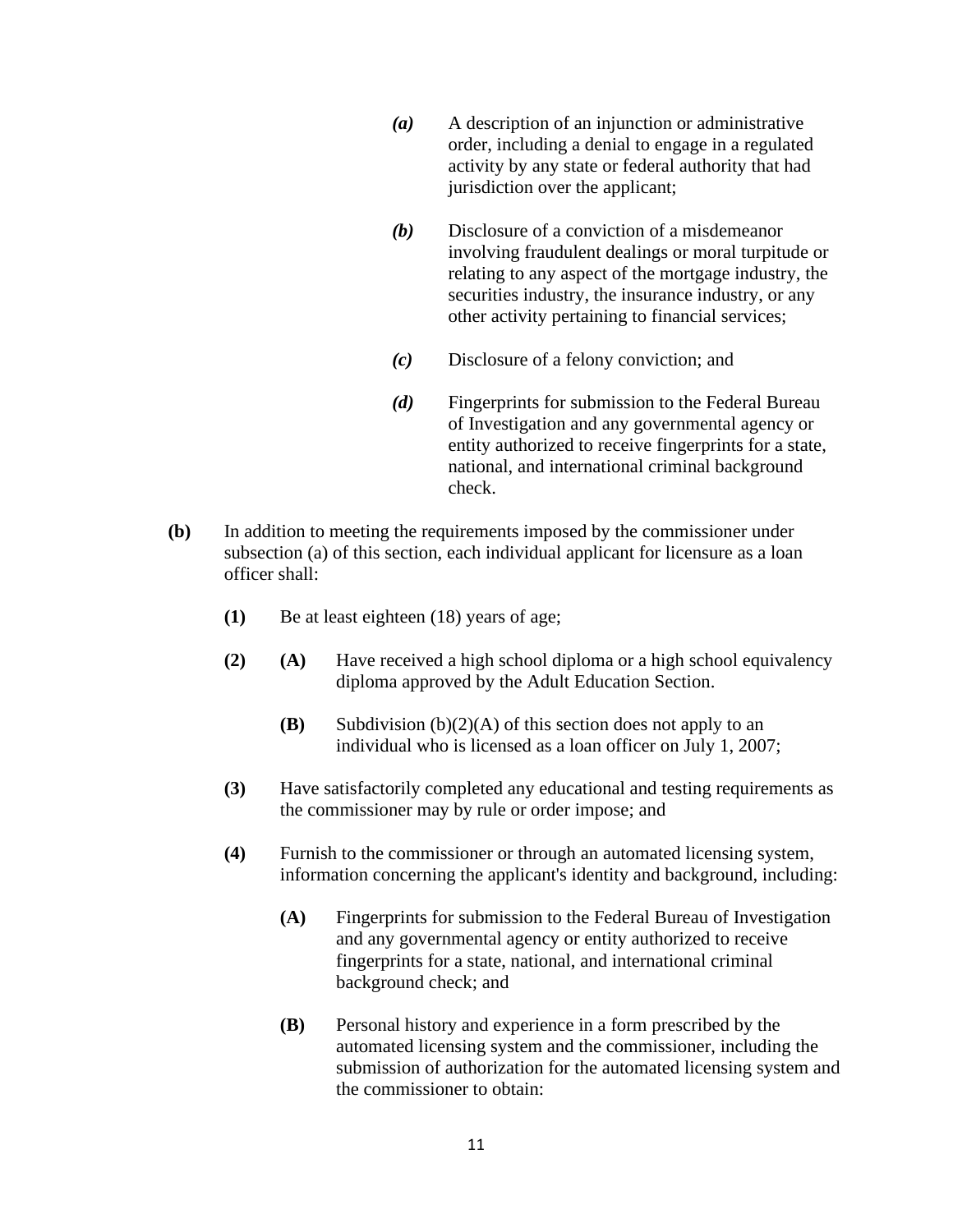- **(i)** An independent credit report from a consumer reporting agency described in section 603(p) of the Fair Credit Reporting Act, 15 U.S.C. § 1681 et seq., as it existed on January 1, 2011; and
- **(ii)** Information related to any administrative, civil, or criminal proceeding by a governmental jurisdiction.
- **(c)** Each applicant for licensure as a mortgage broker, mortgage banker, or mortgage servicer shall comply with the following requirements at the time of application and at all times thereafter:
	- **(1)** If the applicant is a sole proprietor, the applicant shall have at least three (3) years of experience in mortgage lending or other experience or competency requirements as the commissioner may adopt by rule or order;
	- **(2)** If the applicant is a general or limited partnership, at least one (1) of its general partners shall have the experience as described in subdivision  $(c)(1)$  of this section;
	- **(3)** If the applicant is a corporation, at least one (1) of its principal officers shall have the experience as described in subdivision  $(c)(1)$  of this section; and
	- **(4)** If the applicant is a limited liability company, at least one (1) of its managers shall have the experience as described under subdivision  $(c)(1)$ of this section.
- **(d)** Each applicant for a license as a mortgage broker, mortgage banker, or mortgage servicer shall identify in its application one (1) person meeting the requirements of subsection (c) of this section to serve as the applicant's managing principal.
- **(e)** Each applicant for initial licensure shall pay a filing fee of:
	- **(1)** Seven hundred fifty dollars (\$750) for the principal place of business of a mortgage broker, mortgage banker, or mortgage servicer;
	- **(2)** One hundred dollars (\$100) for each branch office of a mortgage broker, mortgage banker, or mortgage servicer; and
	- **(3)** Fifty dollars (\$50.00) for each loan officer.
- **(f) (1)** Each mortgage broker, mortgage banker, and mortgage servicer shall post a surety bond in an amount:
	- **(A)** Based upon loan activity during the previous year;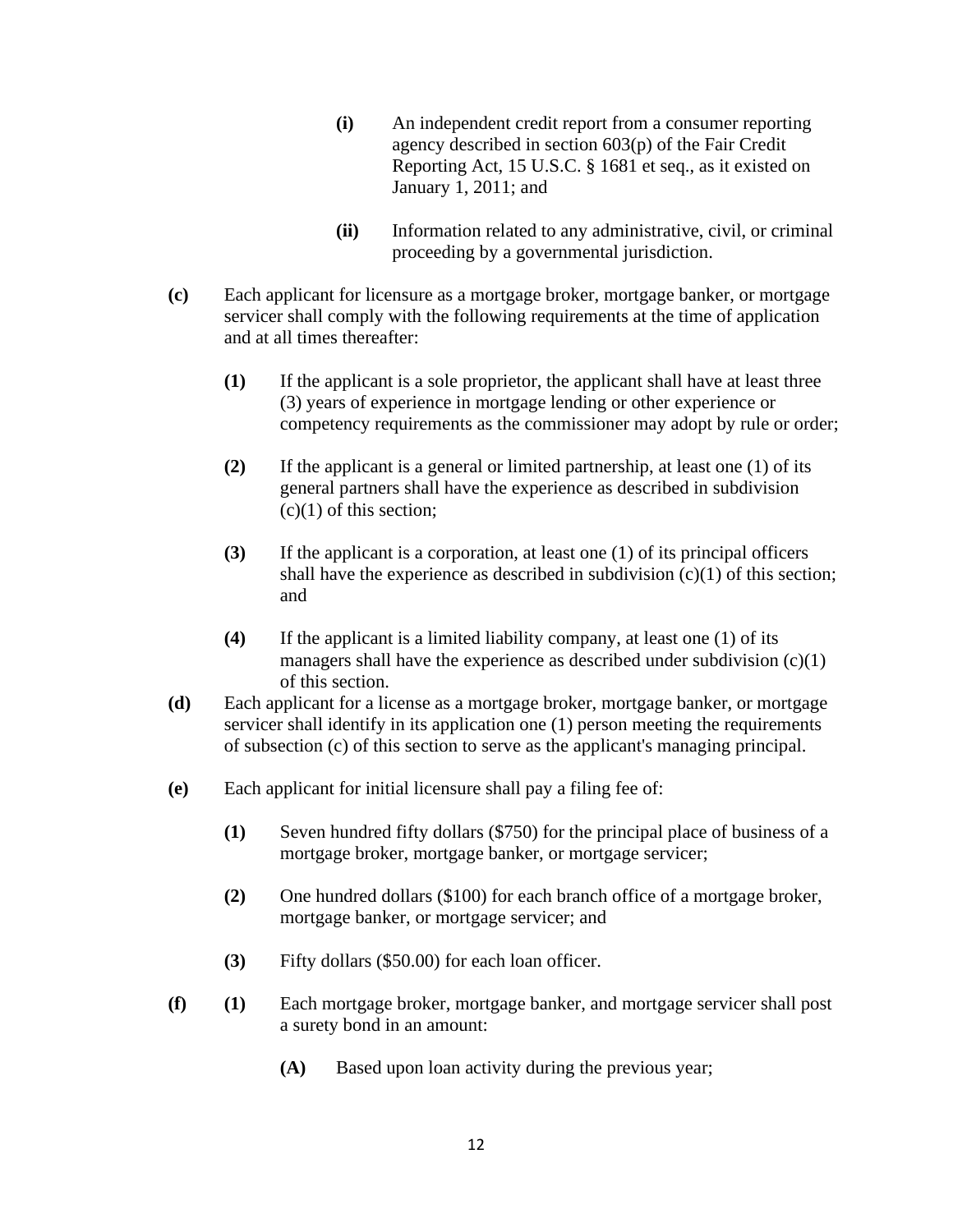- **(B)** Not less than one hundred thousand dollars (\$100,000); and
- **(C)** As prescribed by rule or order of the commissioner.
- **(2)** The surety bond shall be in a form satisfactory to the commissioner.
- **(3)** Every bond shall provide for suit on the bond by any person who has a cause of action under this subchapter.
- **(4)** The aggregate liability of the surety shall not exceed the principal sum of the bond.
- **(5)** A surety bond shall cover claims for at least five (5) years after the licensee ceases to provide mortgage services in this state or longer if required by the commissioner.
- **(g)** An applicant filing for licensure as a mortgage banker or mortgage servicer shall file with the commissioner as part of his or her application audited financial statements that reflect that the applicant has a net worth of at least twenty-five thousand dollars (\$25,000) and are:
	- **(1)** Prepared by an independent certified public accountant;
	- **(2)** Prepared according to:
		- **(A)** Generally accepted accounting principles as promulgated by the Financial Accounting Standards Board; or
		- **(B)** International financial reporting standards promulgated by the International Financial Reporting Standards Foundation and the International Accounting Standards Board;
	- **(3)** Accompanied by an opinion acceptable to the commissioner; and
	- **(4)** Dated within fifteen (15) months preceding the date on which the application is filed.
- **(h)** [Repealed.]
- **(i)** Each principal place of business and each branch office of a mortgage broker, mortgage banker, or mortgage servicer licensed under this subchapter shall obtain a separate license.
- **(j)** Except as set forth in § 23-39-503(d), each license issued by the commissioner under this subchapter expires at the close of business on December 31 of the calendar year unless the license is: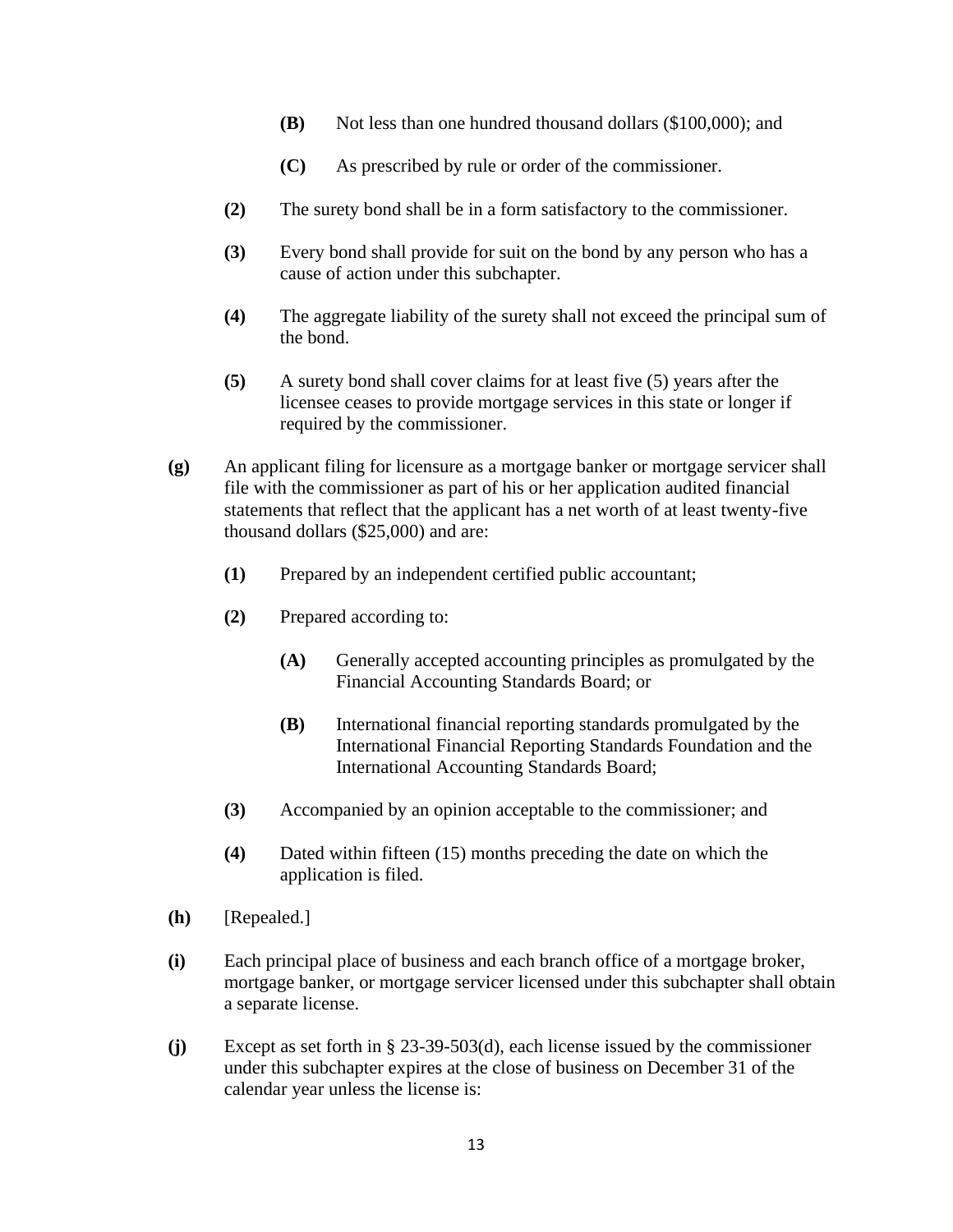- **(1)** Previously surrendered by the licensee and the surrender is accepted by the commissioner;
- **(2)** Abandoned by the licensee as provided in § 23-39-506;
- **(3)** Suspended or revoked by the commissioner; or
- **(4)** Terminated if the temporary authority granted to a transitional loan officer has expired due to:
	- **(A)** The end of a one hundred twenty (120) day period; or
	- **(B)** The individual's having received a loan officer license under this subchapter.
- **(k)** Licenses issued under this subchapter are not transferable.
- **(l) (1)** Control of a licensee shall not be acquired through a stock or equity purchase, transfer of interest, or other device without the prior written consent of the commissioner.
	- **(2)** A person seeking to acquire control of a licensee, at least thirty (30) days before the proposed change of control, shall:
		- **(A)** Pay the commissioner a fee of one hundred dollars (\$100);
		- **(B)** Submit to the commissioner:
			- **(i)** The information required under subdivision (a)(4)(D) of this section;
			- **(ii)** The proposed transaction documents; and
			- **(iii)** Any other information deemed relevant by the commissioner; and
		- **(C)** Submit financial statements according to subsection (g) of this section, if a licensee holds a mortgage banker or mortgage servicer license.
		- **(D)** [Repealed.]
	- **(3)** The commissioner may refuse to give written consent if he or she finds that any of the grounds for denial, revocation, or suspension of a license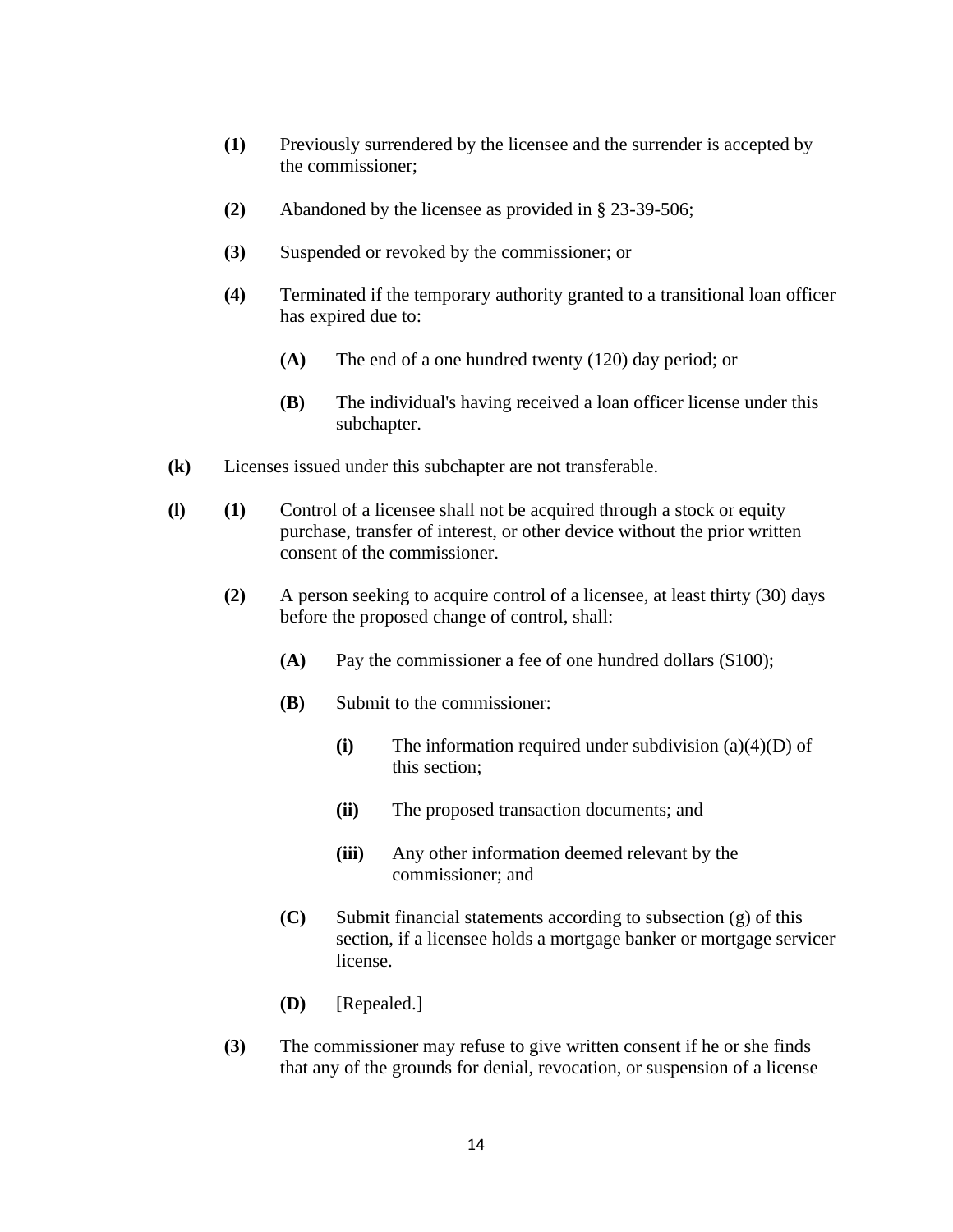under § 23-39-514 are applicable to the person seeking to acquire control of a license.

- **(4) (A)** Failure to notify the commissioner at least thirty (30) days before the proposed change of control shall result in a late fee of one hundred dollars (\$100).
	- **(B)** All or part of the late fee may be waived by the commissioner for good cause.
- **(m) (1)** An application filed with the commissioner may be withdrawn upon written request of the applicant delivered to the commissioner at any time before the granting of the license.
	- **(2)** However, if a notice of intent to deny the application has been sent to the applicant, the applicant shall not withdraw the application except upon the written direction of the commissioner.
- **(n) (1)** Unless a proceeding has been commenced to suspend or revoke the license, a license may be surrendered by a licensee by filing a written request to surrender the license in a form acceptable to the commissioner.
	- **(2)** The surrender of the license becomes effective upon acceptance by the commissioner.
	- **(3)** Notwithstanding a surrender or termination of a license and acceptance of the surrender or termination by the commissioner, if a licensee or any person acting on behalf of the licensee has knowingly violated any provision of this subchapter or any rule or order promulgated or issued under this subchapter:
		- **(A)** A proceeding may be commenced at any time within one (1) year following the effective date of the surrender or termination of the license; and
		- **(B)** An order may be entered revoking the license as of a date before the acceptance of the surrender or termination of the license.
- **(o)** To issue a loan officer license, the commissioner shall find that:
	- **(1)** The applicant has:
		- **(A)** Never had a loan officer license revoked in a governmental jurisdiction;
		- **(B)** [Repealed.]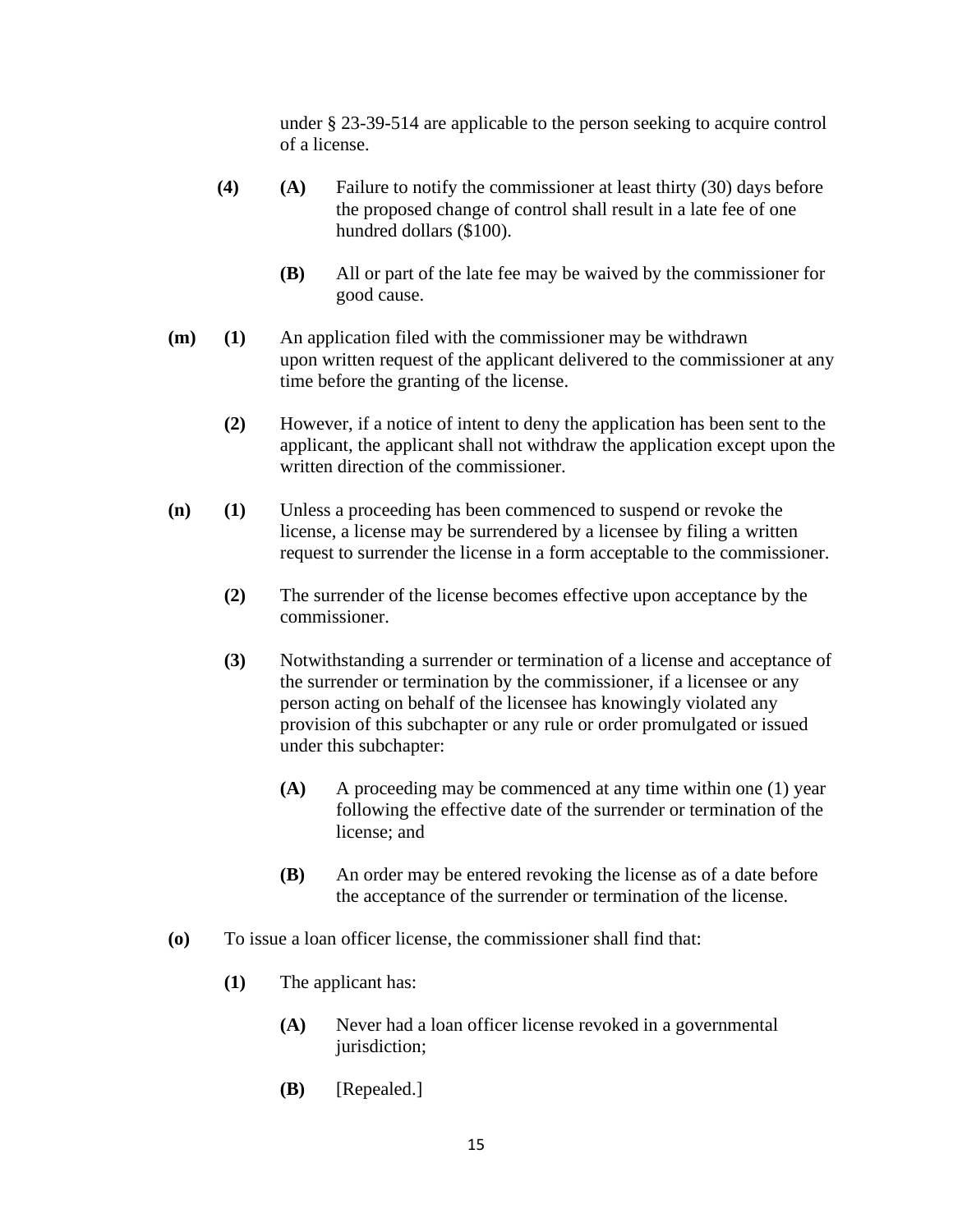- **(C)** Demonstrated sufficient financial responsibility, character, and general fitness to command the confidence of the community and to warrant a determination that the loan officer will operate honestly, fairly, and efficiently within the purposes of this subchapter; and
- **(D)** Complied with the prelicensing education and testing requirements of subdivision (b)(3) of this section; and
- **(2)** The applicant's employer has met the surety bond requirement of subdivision  $(f)(1)$  of this section.

**History**. Acts 2003, No. 554, § 1; 2005, No. 1679, § 1; 2007, No. 748, § 4; 2009, No. 164, § 10; 2009, No. 731, §§ 7-17; 2011, No. 894, §§ 5-8; 2015, No. 1115, § 29; 2017, No. 669, §§ 1- 3; 2019, No. 200, §§ 11-17; 2019, No. 910, § 2348; 2021, No. 531, §§ 5-7.

#### **23-39-506. License renewal — Termination.**

- **(a)** A licensed mortgage broker, mortgage banker, and mortgage servicer wishing to renew a license shall:
	- **(1)** File a renewal application with the Securities Commissioner in the form prescribed by the commissioner between November 1 and December 31 of the calendar year;
	- **(2)** Present proof to the commissioner that the surety bond required in § 23-  $39-505(f)(1)$  is still in effect; and
	- **(3)** Pay the commissioner an annual renewal fee of three hundred fifty dollars (\$350) for the licensee's principal place of business and one hundred dollars (\$100) for each of the licensee's branch offices.
- **(b)** The failure of a mortgage broker, mortgage banker, or mortgage servicer to timely file a renewal application shall subject the licensee to a late fee of one hundred dollars (\$100).
- **(c) (1)** Each licensed loan officer wishing to renew a license shall:
	- **(A)** File an application with the commissioner in the form prescribed by the commissioner between November 1 and December 31 of the calendar year;
	- **(B)** Comply with the continuing education requirements as required by rules promulgated by the commissioner; and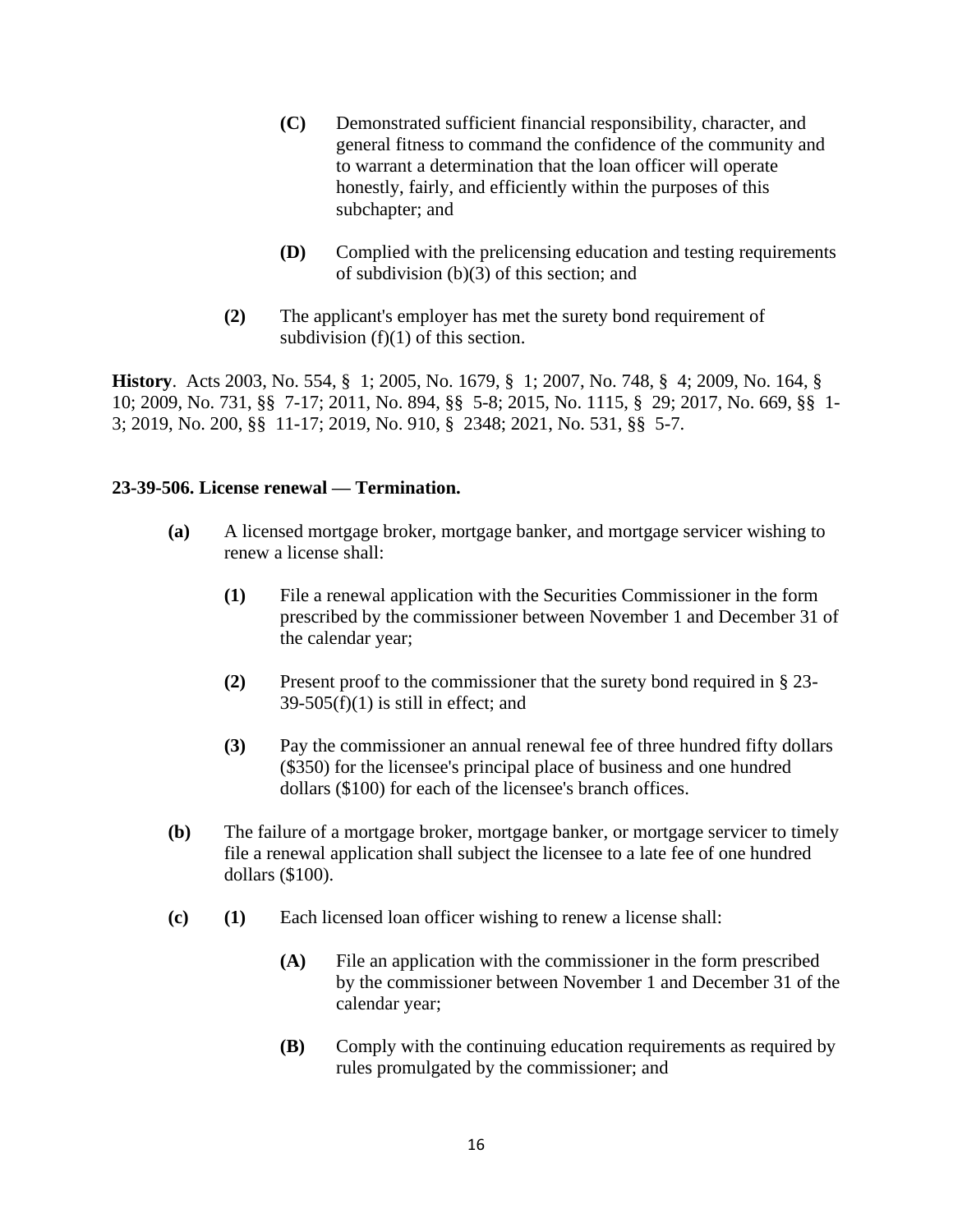- **(C)** Pay an annual renewal fee of fifty dollars (\$50.00).
- **(2)** If an initial loan officer license is issued between November 1 through December 31 of the calendar year, the loan officer is not required to file a renewal application until the subsequent renewal period.
- **(d)** The failure of a loan officer to timely file a renewal application shall subject the loan officer to a late fee of fifty dollars (\$50.00).
- **(e) (1) (A)** A late fee assessed under subsection (b) or subsection (d) of this section shall be in addition to the renewal application fee under subsection (a) or subsection (c) of this section.
	- **(B)** All or part of the late fee may be waived by the commissioner for good cause.
	- **(2) (A)** The commissioner may consider an application and a license to be abandoned and surrendered and may require the licensee to comply with the requirements for the initial issuance of a license under this subchapter in order to continue in business if the licensee:
		- **(i)** Fails to file a renewal application within fifteen (15) days after the date the renewal application is due;
		- **(ii)** Unreasonably fails to remedy any deficiency in an application within thirty (30) days following the sending of written notice to the licensee; or
		- **(iii)** Unreasonably fails to deliver additional information or documents to the commissioner within thirty (30) days following the sending of written notice to the licensee.
		- **(B)** For purposes of this subdivision (e)(2), notice shall be complete upon:
			- **(i)** Deposit in the United States mail, postage prepaid, to the address of the licensee listed in the application; or
			- **(ii)** Delivery through an automated licensing system approved by the commissioner.
	- **(3)** The commissioner shall not reissue a license for which a late fee has accrued as a result of a person's failure to timely file a renewal application unless the late fee has been paid or waived by the commissioner for good cause.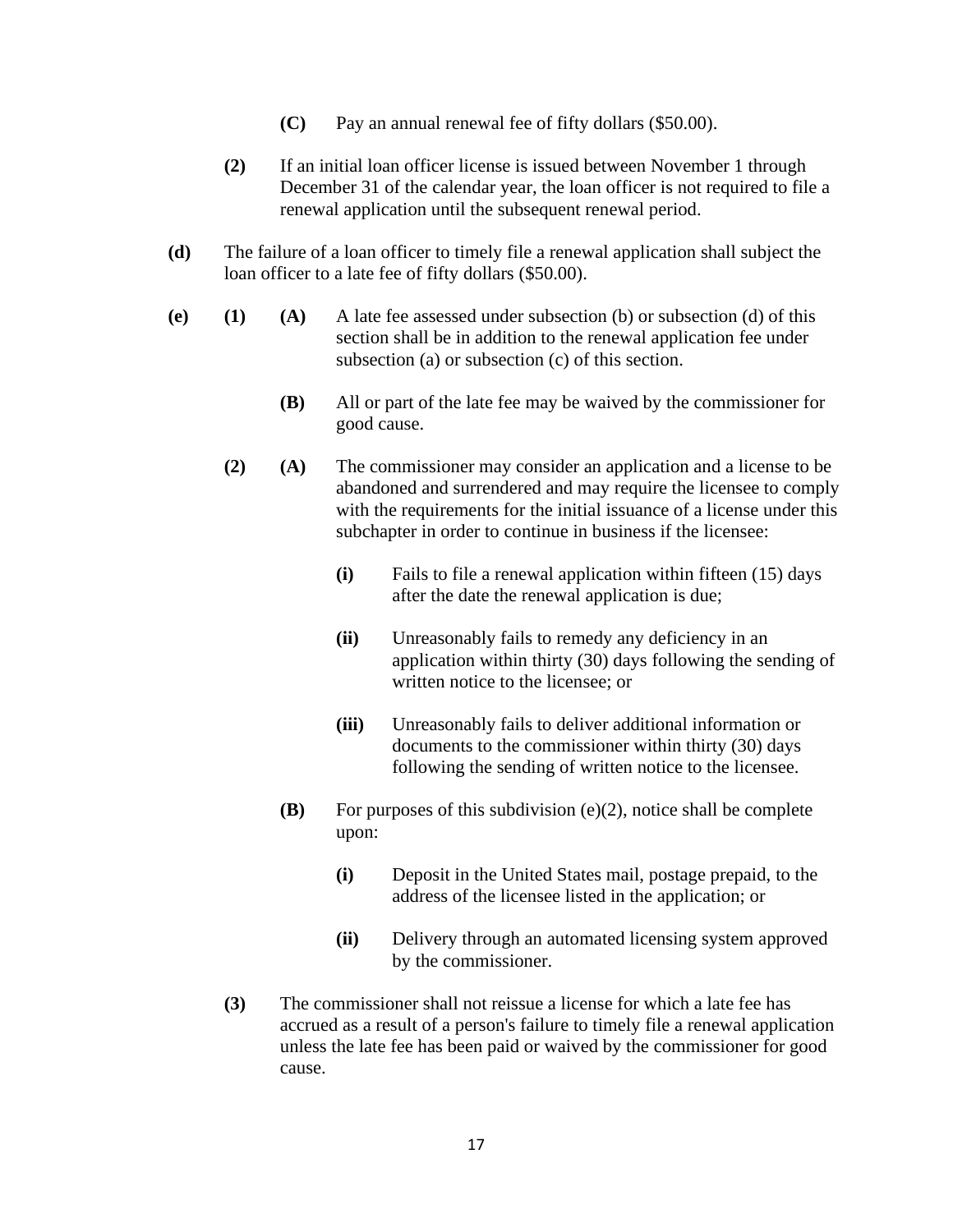- **(f) (1)** A mortgage banker or a mortgage servicer shall submit audited financial statements to the commissioner within ninety (90) days after the end of the mortgage banker's or mortgage servicer's fiscal year.
	- **(2)** The audited financial statements submitted to the commissioner under subdivision  $(f)(1)$  of this section shall:
		- **(A)** Reflect that the mortgage banker or mortgage servicer has a net worth of at least twenty-five thousand dollars (\$25,000); and
		- **(B)** Comply with the requirements of  $\S$  23-39-505(g)(1)-(3).
	- **(3) (A)** Failure to timely submit audited financial statements to the commissioner shall result in a late fee of two hundred fifty dollars (\$250).
		- **(B)** All or part of the late fee may be waived by the commissioner for good cause.

**History**. Acts 2003, No. 554, § 1; 2005, No. 1679, § 1; 2007, No. 748, § 5; 2009, No. 731, § 18; 2011, No. 894, §§ 9, 10; 2019, No. 200, § 18; 2021, No. 531, § 8.

#### **23-39-507. Continuing education.**

- **(a)** In addition to the other licensing requirements under this subchapter, the Securities Commissioner may adopt rules to require continuing education of licensees under this subchapter for the purpose of enhancing the professional competence and professional responsibility of mortgage bankers, mortgage brokers, mortgage servicers, and loan officers and may condition the renewal of a license upon compliance with the commissioner's rules.
- **(b)** The rules under subsection (a) of this section may include criteria for:
	- **(1)** The content of continuing education courses;
	- **(2)** Accreditation of continuing education sponsors and programs;
	- **(3)** Accreditation of videotape or other audiovisual programs;
	- **(4)** Computation of credit;
	- **(5)** Special cases and exemptions;
	- **(6)** General compliance procedures; and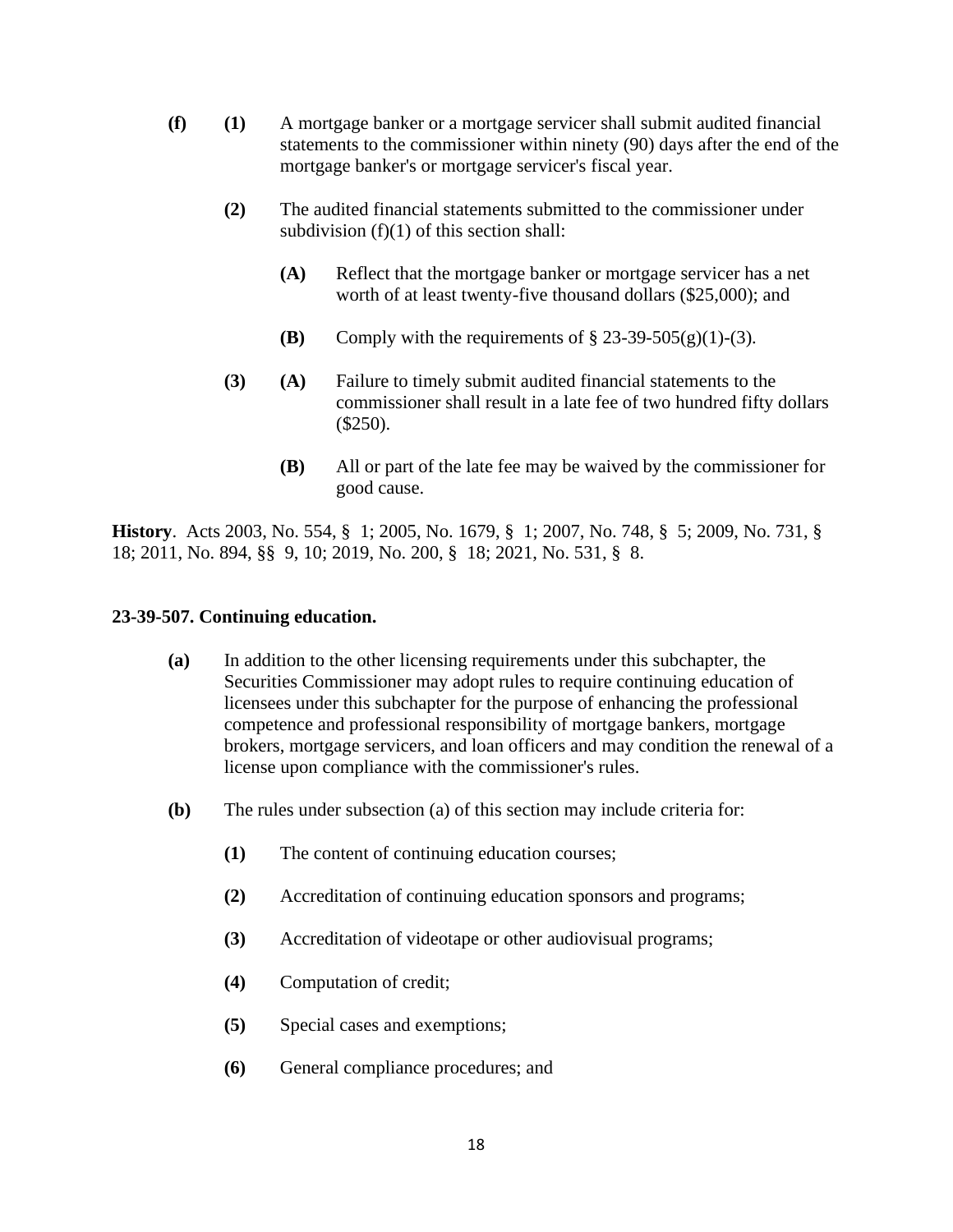- **(7)** Sanctions for noncompliance with the continuing education requirements.
- **(c)** Annual continuing professional education requirements shall be determined by the commissioner but shall not exceed eight (8) credit hours within a one-year period.

**History**. Acts 2003, No. 554, § 1; 2005, No. 1679, § 1.

#### **23-39-508. Managing principals and branch managers.**

- **(a) (1)** Each mortgage broker, mortgage banker, or mortgage servicer licensed under this subchapter shall have a managing principal who operates the business under that person's full charge, control, and supervision.
	- **(2)** The managing principal shall:
		- **(A)** Have at least three (3) years of experience in mortgage lending; or
		- **(B)** Meet the experience and competency requirements prescribed by rule or order of the Securities Commissioner.
- **(b)** Any individual licensee who operates as a sole proprietorship shall be considered a managing principal for the purposes of this subchapter.
- **(c)** The managing principal for a licensee may also serve as the branch manager of one (1) or more of the licensee's branch offices.
- **(d) (1)** Each branch office of a mortgage broker, mortgage banker, or mortgage servicer licensed under this subchapter shall have a designated branch manager who is in charge of and who is responsible for the business operations of a branch office.
	- **(2)** Each branch manager of a mortgage broker or mortgage banker must be licensed as a loan officer.
- **(e)** Each mortgage broker, mortgage banker, or mortgage servicer licensed under this subchapter shall file a form as prescribed by the Securities Commissioner indicating the licensee's designation of managing principal and branch manager for each branch and each individual's acceptance of the responsibility as managing principal or branch manager.
- **(f)** Each mortgage broker, mortgage banker, or mortgage servicer licensed under this subchapter shall notify the commissioner within thirty (30) days of any change in its managing principal or branch manager designated for each branch.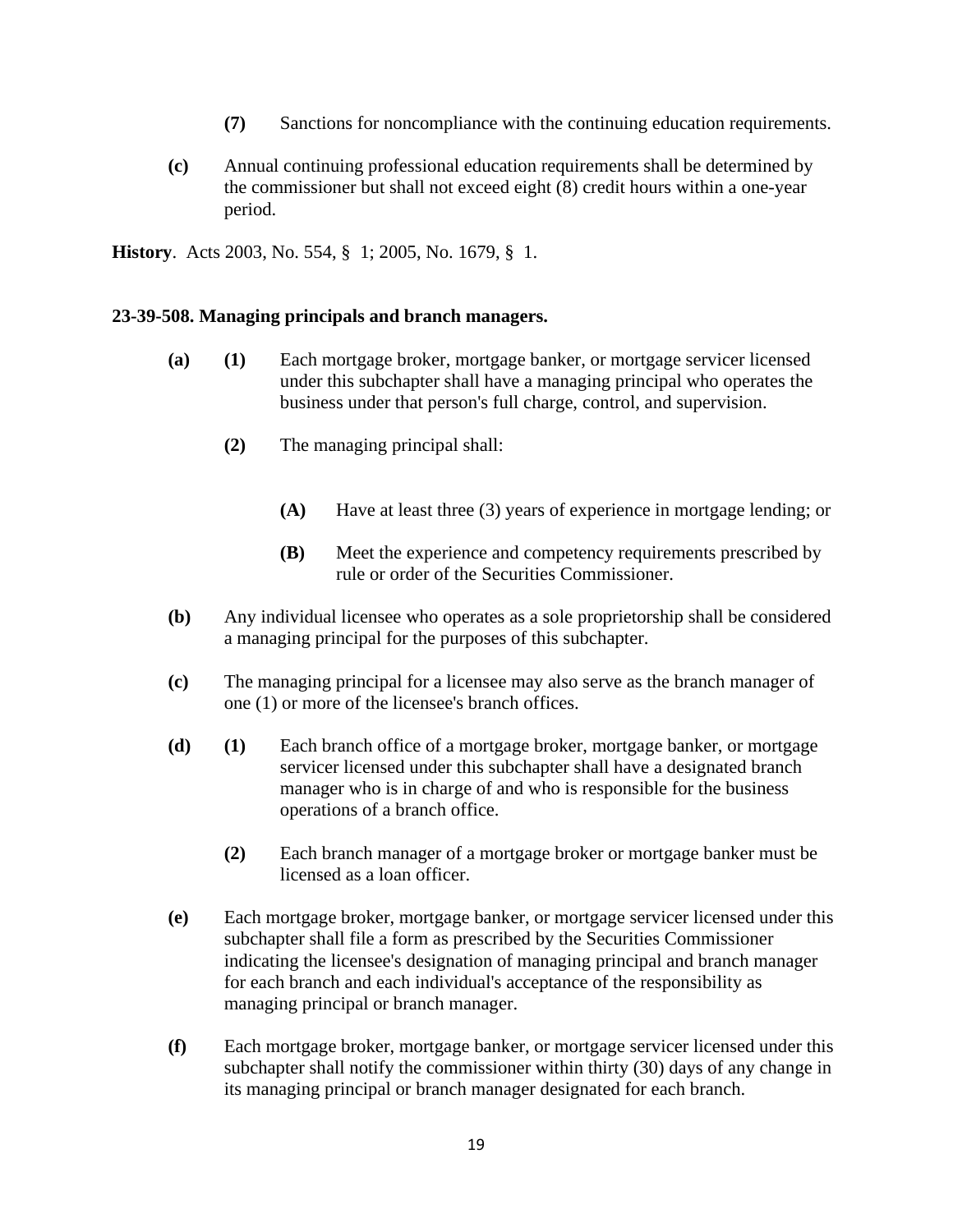- **(g) (1)** A mortgage broker, mortgage banker, or mortgage servicer that does not comply with this section shall pay a late fee of two hundred fifty dollars (\$250).
	- **(2)** All or part of the late fee may be waived by the commissioner for good cause.
	- **(3)** The commissioner may revoke or suspend the license of any mortgage broker, mortgage banker, or mortgage servicer who fails to pay any late fee assessed under subdivision  $(g)(1)$  of this section.

**History**. Acts 2003, No. 554, § 1; 2005, No. 1679, § 1; 2007, No. 748, § 6; 2009, No. 731, § 19.

#### **23-39-509. Offices — Address changes — Location of records.**

- **(a)** A mortgage broker, mortgage banker, and mortgage servicer shall maintain a principal place of business.
- **(b)** A mortgage broker, mortgage banker, and mortgage servicer shall identify the location in which the licensee's books, records, and files pertaining to mortgage loan transactions are maintained.
- **(c)** The Securities Commissioner by rule may impose terms and conditions under which the records and files shall be maintained, including if the records must be maintained in this state.
- **(d) (1)** A principal place of business or branch office from which a mortgage broker, mortgage banker, or mortgage servicer conducts mortgage loan activity or business shall be a physical address.
	- **(2)** Mortgage loan activity or business includes without limitation the address appearing on business cards, stationery, promotional materials, or advertising.
	- **(3)** The commissioner may by rule or order impose terms and conditions under which a loan officer may conduct mortgage loan activity or business from a location that is not licensed under this subchapter as a principal place of business or branch office.
- **(e) (1)** A mortgage banker, mortgage broker, or mortgage servicer shall not use any name or address to conduct mortgage loan activity or business other than the name and address specified on the license issued by the commissioner.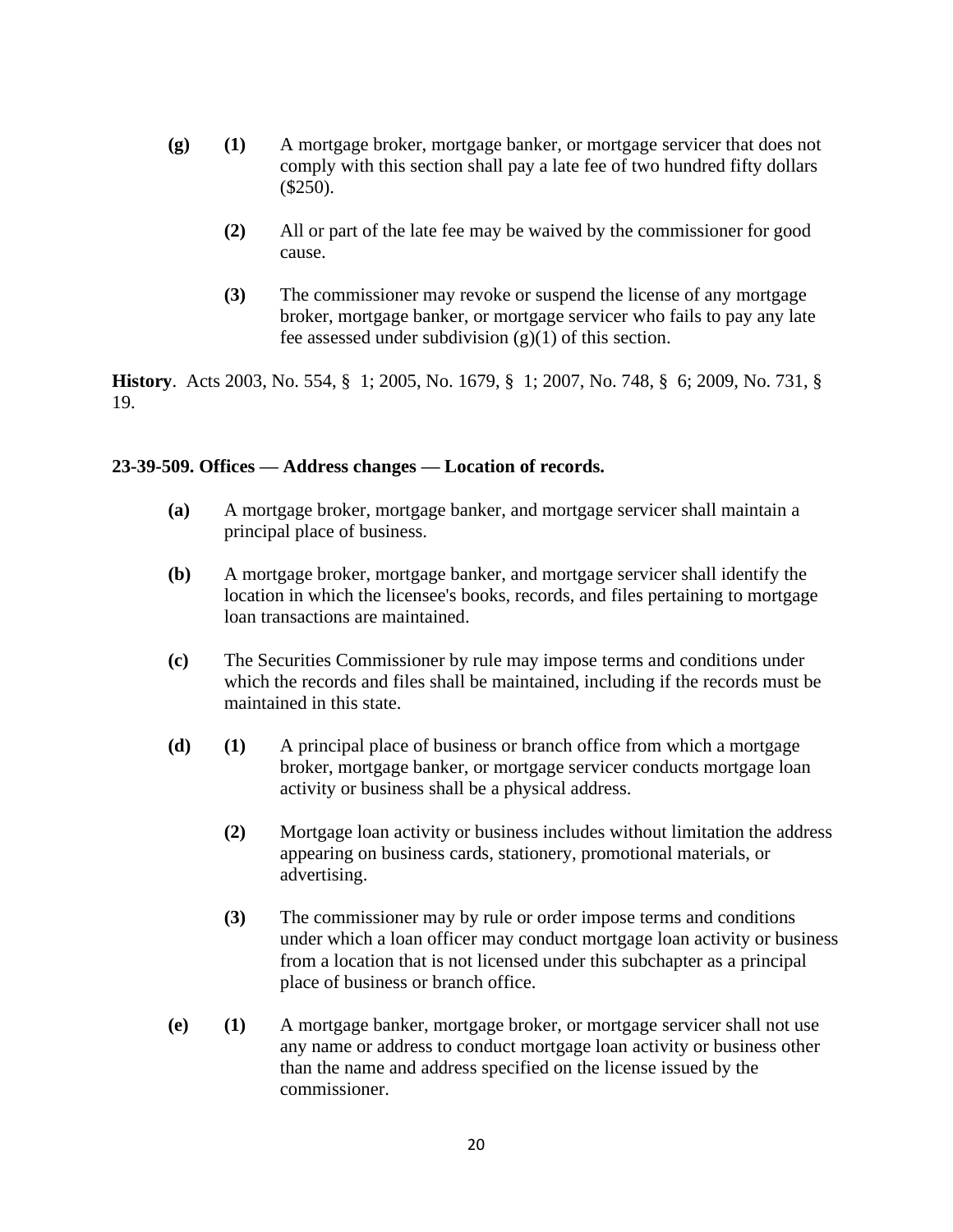- **(2)** A mortgage broker, mortgage banker, or mortgage servicer may change the name of the licensee or address of the principal place of business or branch office specified on the most recent filing with the commissioner if:
	- **(A) (i)** At least thirty (30) calendar days before the change, the licensee files a notice of the change with the commissioner.
		- **(ii)** If necessary, the licensee shall provide a bond rider or endorsement, or addendum, as applicable, to the surety bond on file with the commissioner that reflects the new name or change of address of the licensee's principal place of business; and
	- **(B)** The commissioner does not disapprove the name change or the change of address in writing or request additional information within the thirty-day time frame described in subdivision  $(e)(2)(A)(i)$  of this section.
- **(f)** A mortgage broker, mortgage banker, or mortgage servicer that ceases to do business in this state shall:
	- **(1)** Notify the commissioner within thirty (30) days after the mortgage broker, mortgage banker, or mortgage servicer ceases to do business in this state that the mortgage broker, mortgage banker, or mortgage servicer has ceased to do business in this state; and
	- **(2)** Provide the commissioner the address where all records pertaining to loans made or serviced in this state will be maintained for the period of time required by this subchapter or rule of the commissioner.

**History**. Acts 2003, No. 554, § 1; 2005, No. 1679, § 1; 2007, No. 748, § 7; 2009, No. 731, § 20; 2011, No. 894, § 11; 2021, No. 531, §§ 9, 10.

#### **23-39-510. Licensee duties.**

- **(a)** In addition to duties imposed by other statutory or common law, a person required to be licensed under this subchapter shall:
	- **(1)** Safeguard and account for any money received for, from, or on behalf of the borrower;
	- **(2)** Follow reasonable and lawful instructions from the borrower;
	- **(3)** Act with reasonable skill, care, and diligence;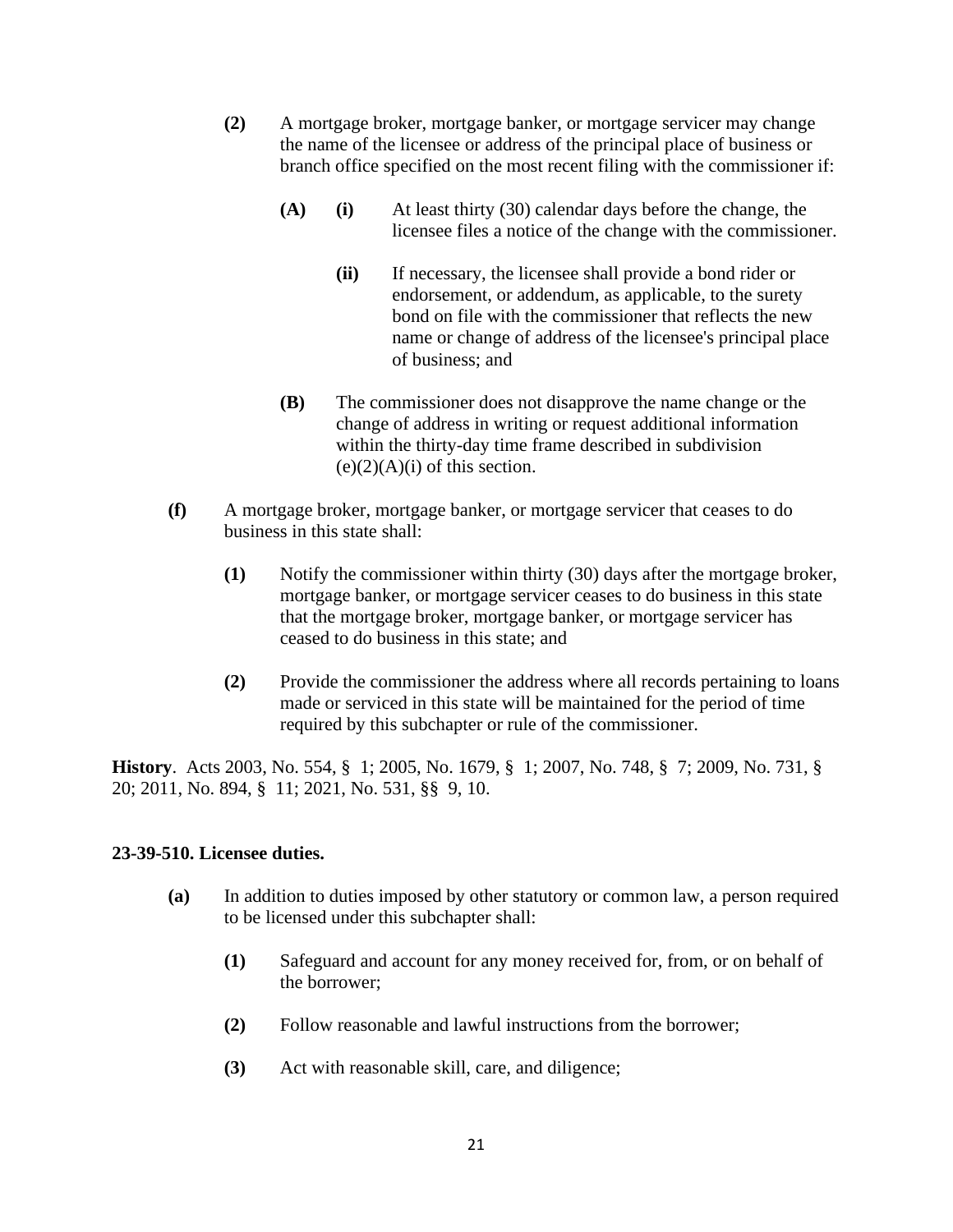- **(4)** Make reasonable efforts with lenders with whom a mortgage broker regularly does business to secure a loan that is reasonably advantageous to the borrower considering all the circumstances, including the rates, charges, and repayment terms of the loan and the loan options for which the borrower qualifies with such lenders;
- **(5)** Include the full name, address, and telephone number of the licensee in all solicitations and advertisements; and
- **(6) (A)** Provide the Securities Commissioner with a quarterly report of mortgage activity.
	- **(B)** The commissioner may designate by rule or order the information to be provided in the quarterly report.
- **(b)** At the time a mortgage servicer accepts assignment of servicing rights for a mortgage loan in this state, the mortgage servicer shall disclose to the borrower the following:
	- **(1)** Any notice required by the Real Estate Settlement Procedures Act of 1974, 12 U.S.C. § 2601 et seq., as it existed on January 1, 2017, or by regulations promulgated thereunder; and
	- **(2)** A notice in a clear and conspicuous form and content that the mortgage servicer is licensed in Arkansas and that complaints about the mortgage servicer may be submitted to the commissioner.
- **(c)** The unique identifier of a person soliciting or originating a mortgage loan shall be clearly shown on all mortgage loan application forms, solicitations, advertisements, business cards, websites, and any other document or medium established by rule or order of the commissioner.
- **(d) (1)** A mortgage broker, mortgage banker, or mortgage servicer licensed or required to be licensed under this subchapter shall establish, implement, update, and enforce written physical security and cybersecurity policies and procedures reasonably designed to ensure the confidentiality, integrity, and availability of physical and electronic records and information.
	- **(2)** A policy or procedure described in subdivision (d)(1) of this section shall be tailored to the size and sophistication of the mortgage broker, mortgage banker, or mortgage servicer.
	- **(3)** The commissioner may impose additional conditions by rule or order to clarify the requirements of a policy or procedure described in subdivision  $(d)(1)$  of this section.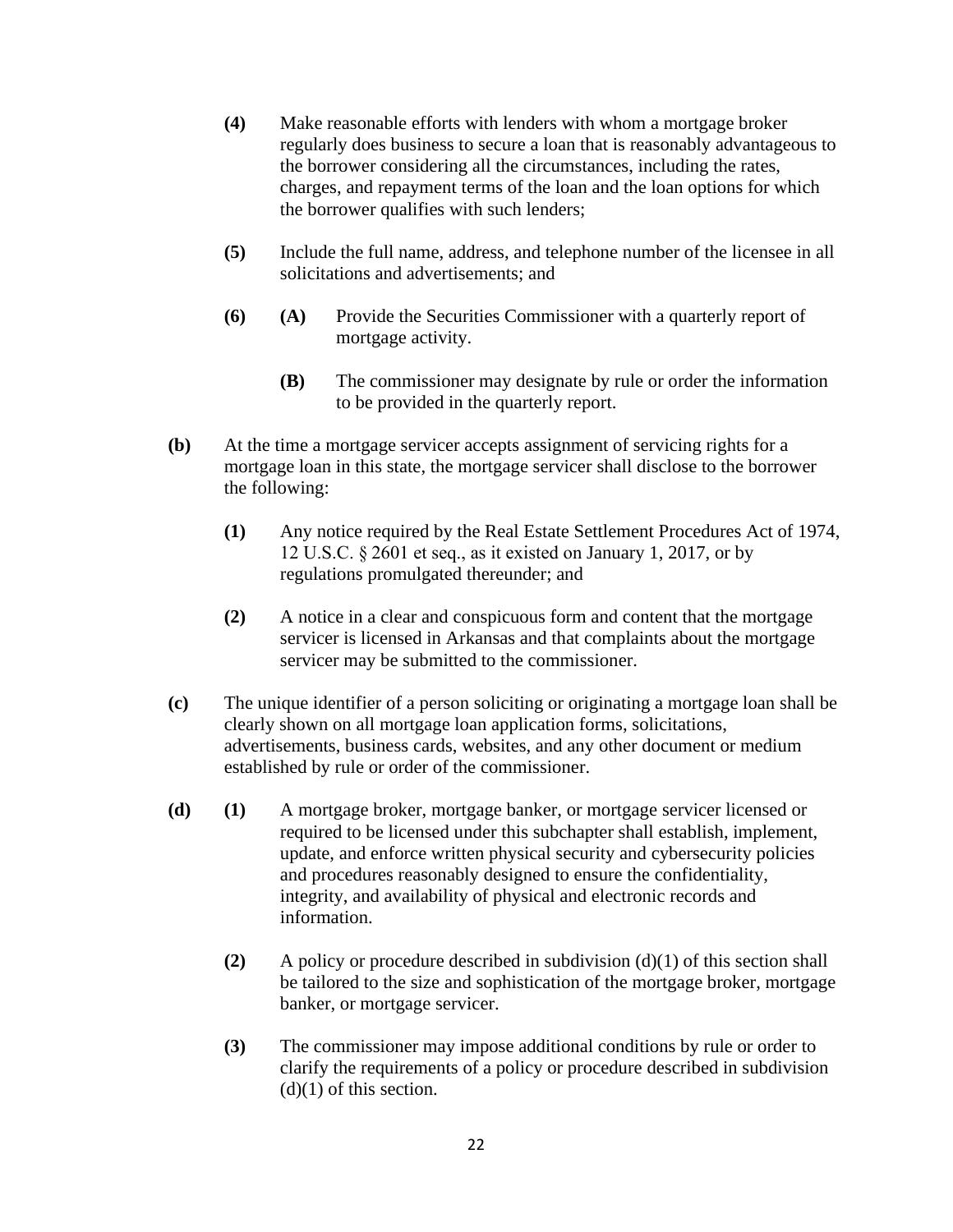**(e)** A mortgage broker, mortgage banker, or mortgage servicer shall establish, enforce, and maintain policies and procedures reasonably designed to achieve compliance with this subchapter and any other state law or rule or federal law or regulation that is applicable to any business the licensee is authorized to conduct in this state.

**History**. Acts 2003, No. 554, § 1; 2009, No. 731, § 21; 2011, No. 894, § 12; 2017, No. 669, § 4; 2021, No. 531, § 11.

#### **23-39-511. Records — Escrow funds or trust accounts.**

- **(a)** The Securities Commissioner shall keep a list of all applicants for licensure under this subchapter that includes:
	- **(1)** The applicant's name;
	- **(2)** The date of application;
	- **(3)** The applicant's place of residence; and
	- **(4)** Whether the license was granted or refused.
- **(b) (1)** The commissioner shall keep a current roster showing the names and places of business of all licensees that shows their respective loan officers and their respective transitional loan officers.
	- **(2)** The roster under subdivision (b)(1) of this section shall:
		- **(A)** Be kept on file in the office of the commissioner;
		- **(B)** Contain information regarding all orders or other actions taken against the licensees and other persons; and
		- **(C)** Be open to public inspection.
- **(c)** Every licensee shall make and keep the accounts, correspondence, memoranda, papers, books, and other records as prescribed in rules adopted by the commissioner.
- **(d) (1)** If the information contained in any document filed with the commissioner is or becomes inaccurate or incomplete in any material respect, the licensee shall file a correcting amendment to the information contained in the document within thirty (30) days from the date on which the change takes place.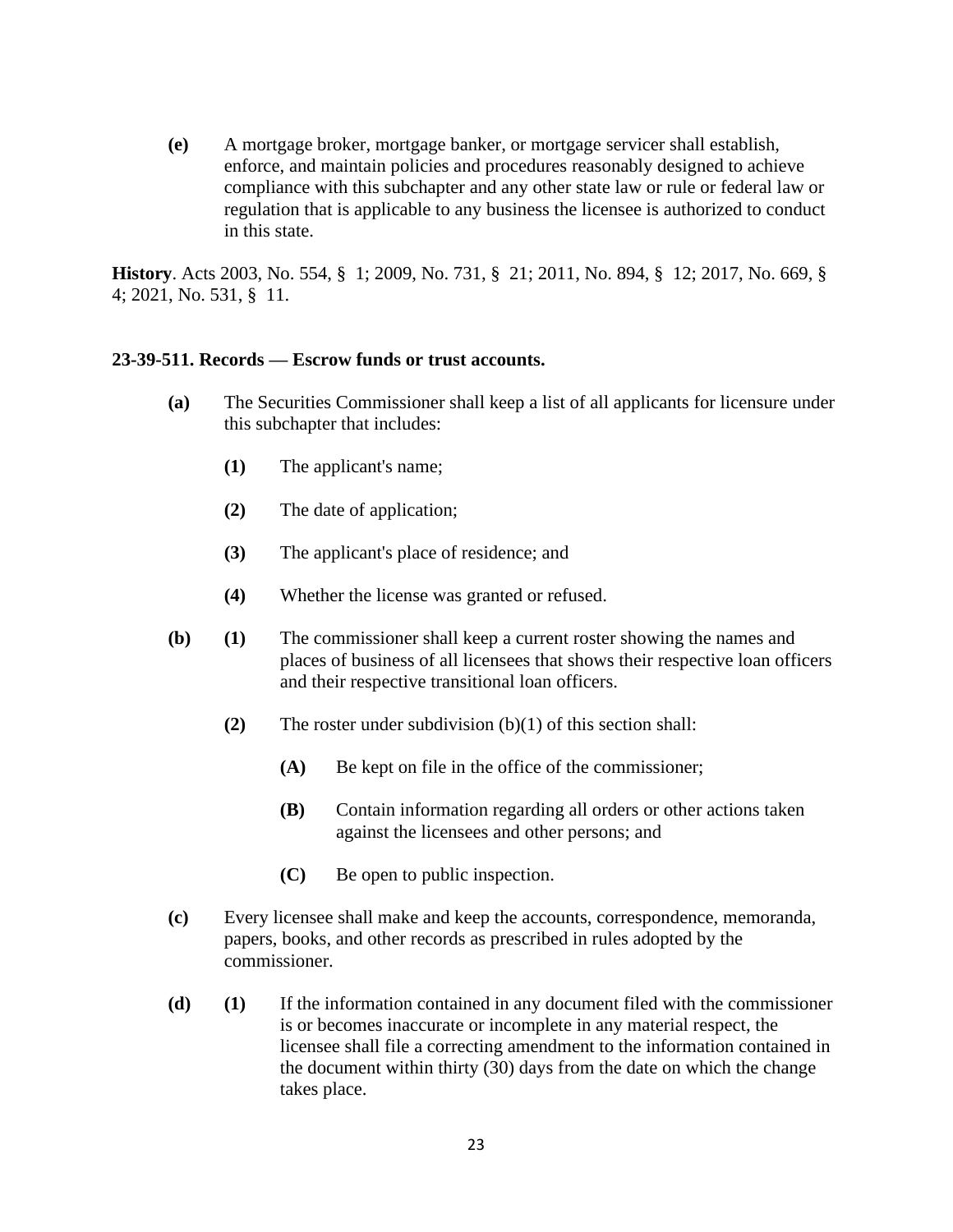- **(2) (A)** Any licensee that does not comply with subdivision (d)(1) of this section shall pay a late fee of two hundred fifty dollars (\$250).
	- **(B)** All or part of the late fee may be waived by the commissioner for good cause.
- **(e) (1)** A licensee shall maintain in a segregated escrow fund or trust account any funds that come into the licensee's possession but that are not the licensee's property and which the licensee is not entitled to retain under the circumstances.
	- **(2)** The escrow fund or trust account under subdivision (e)(1) of this section shall be held on deposit in a federally insured financial institution.

**History**. Acts 2003, No. 554, § 1; 2005, No. 1679, § 2; 2009, No. 731, § 22; 2019, No. 200, § 19.

## **23-39-512. Public inspection of records — Exceptions.**

- **(a) (1)** Unless otherwise specified in this section, all information filed with the Securities Commissioner shall be available for public inspection.
	- **(2)** The information contained in or filed with any application or report may be made available to the public under any rules the commissioner prescribes that are consistent with state or federal law governing the disclosure of public information.
- **(b)** Except for reasonably segregable portions of information and records that by law would be made routinely available to a party in litigation with the commissioner, the commissioner shall not publish or make available the following information:
	- **(1)** Information contained in reports, summaries, analyses, letters, or memoranda arising out of, in anticipation of, or in connection with an examination or inspection of the books and records of any person or any other investigation;
	- **(2)** Interagency or intra-agency memoranda or letters, including:
		- **(A)** Generally, records that reflect discussions between or consideration by the commissioner or members of the staff of the State Securities Department or the staff of the Department of Commerce working for the State Securities Department, or both, of any action taken or proposed to be taken by the commissioner or by any members of the staff of the State Securities Department or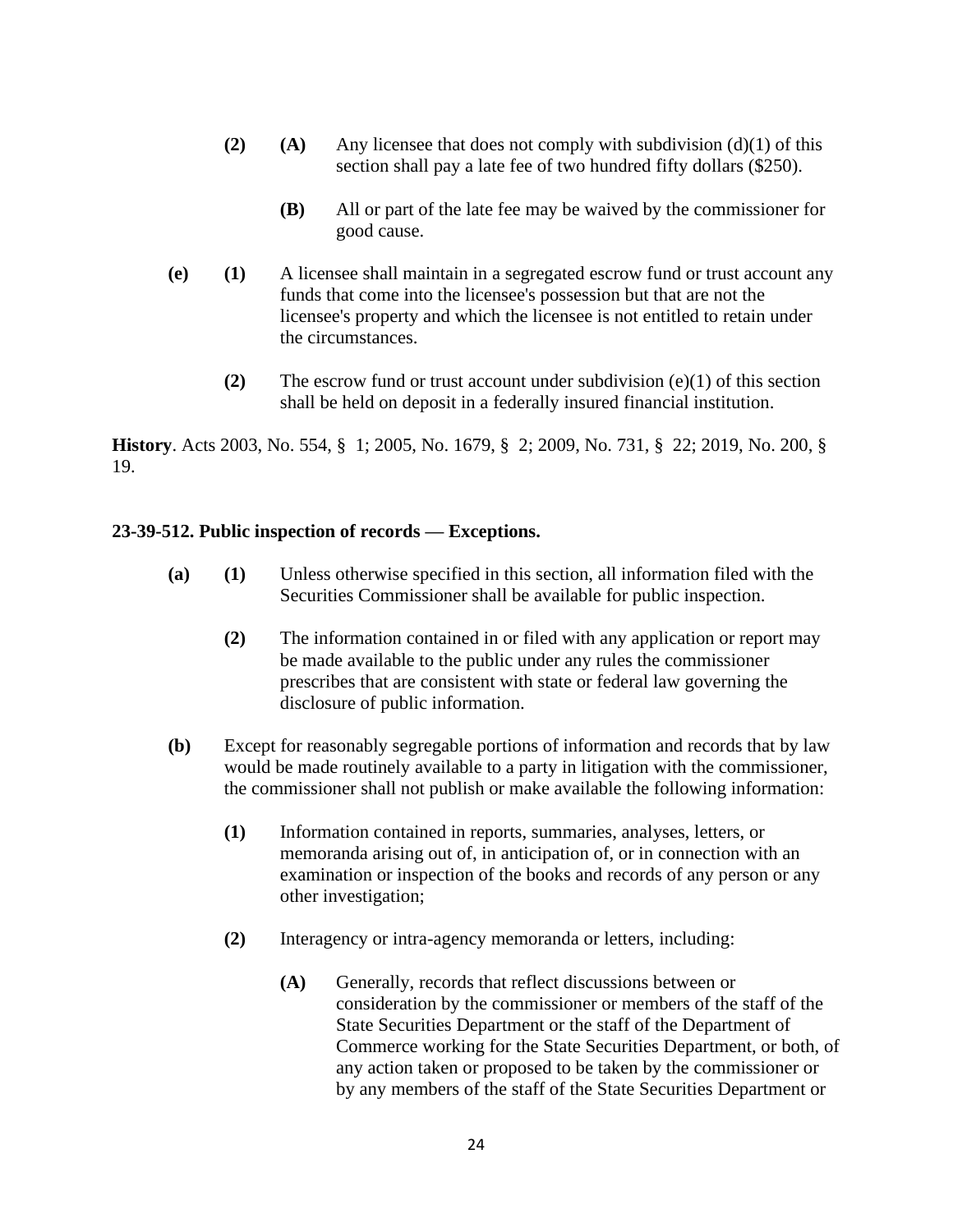the staff of the Department of Commerce working for the State Securities Department; and

- **(B)** Specifically, reports, summaries, analyses, conclusions, or any other work product of the commissioner or of attorneys, accountants, analysts, or other members of the commissioner's staff, prepared in the course of an inspection of the books or records of any person whose affairs are regulated by the commissioner or prepared otherwise in the course of an examination or investigation or related litigation conducted by or on behalf of the commissioner;
- **(3)** Personnel and medical files and similar files the disclosure of which would constitute a clearly unwarranted invasion of personal privacy, including:
	- **(A)** Information concerning all employees of the State Securities Department or the Department of Commerce working for the State Securities Department and information concerning persons subject to regulation by the State Securities Department; and
	- **(B)** Personal information about employees of mortgage brokers, mortgage bankers, mortgage servicers, loan officers, or transitional loan officers reported to the commissioner under the State Securities Department's rules concerning registration of those persons;
- **(4) (A)** Investigatory records compiled for law enforcement purposes to the extent that production of the records would:
	- **(i)** Interfere with enforcement proceedings;
	- **(ii)** Deprive a person of a right to a fair trial or an impartial adjudication; or
	- **(iii)** Disclose the identity of a confidential source.
	- **(B)** The commissioner may also withhold investigatory records that would:
		- **(i)** Constitute an unwarranted invasion of personal privacy;
		- **(ii)** Disclose investigative techniques and procedures; or
		- **(iii)** Endanger the life or physical safety of law enforcement personnel.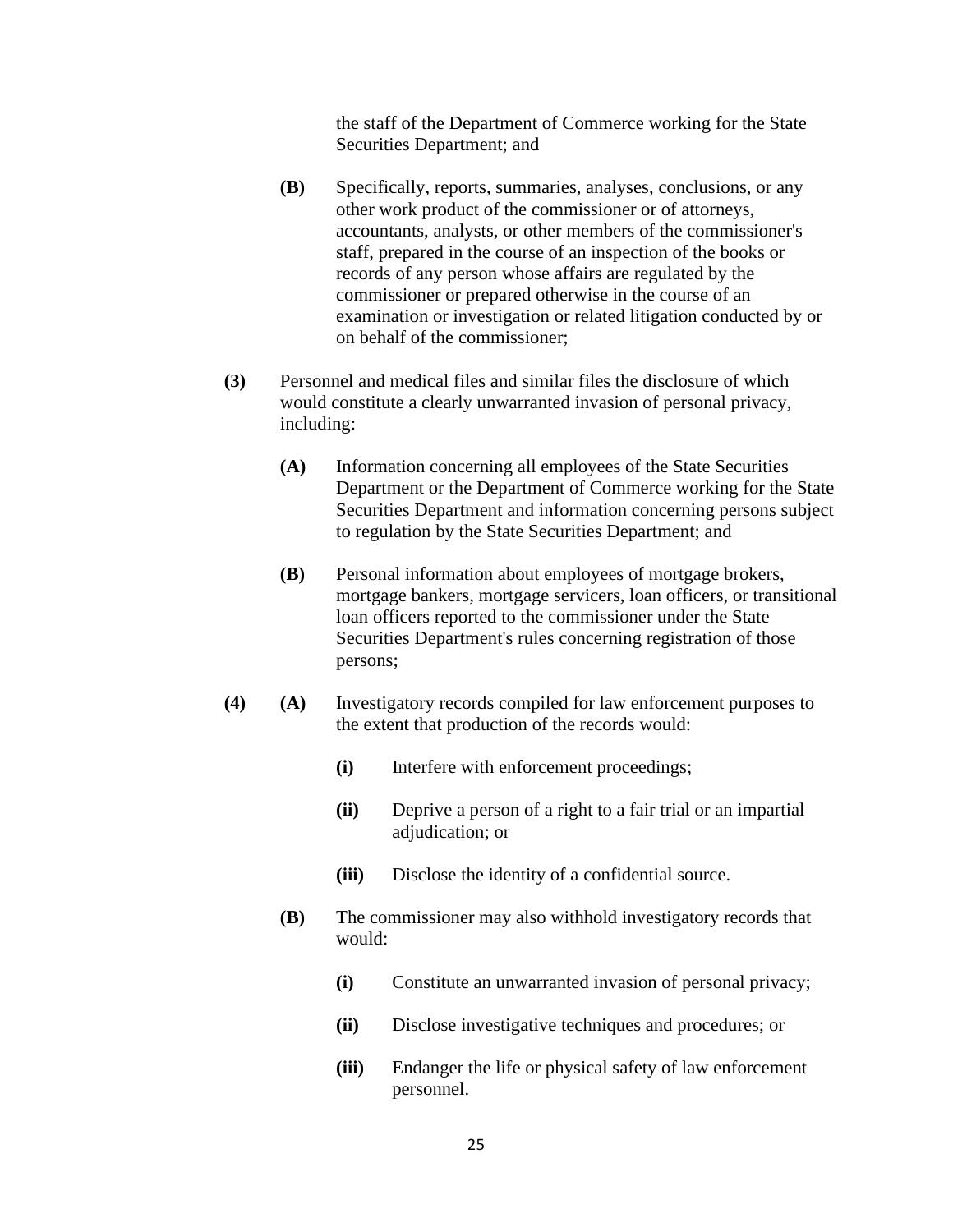- **(C)** Investigatory records under this section include:
	- **(i)** All documents, records, transcripts, correspondence, and related memoranda and work products concerning examinations and other investigations and related litigation as authorized by law that pertain to or may disclose the possible violations by any person of any provision of any of the statutes or rules administered by the commissioner; and
	- **(ii)** All written communications from or to any person confidentially complaining or otherwise furnishing information respecting the possible violations, as well as all correspondence and memoranda in connection with the confidential complaints or information;
- **(5)** Information contained in or related to examinations, operating, or condition reports prepared by, on behalf of, or for the use of an agency responsible for the regulation or supervision of financial institutions or mortgage lenders;
- **(6) (A)** Financial records of mortgage bankers, mortgage brokers, mortgage servicers, loan officers, or transitional loan officers, obtained during or as a result of an examination by the State Securities Department.
	- **(B)** However, when a record under this subchapter is required to be filed with the commissioner as part of an application for license, annual renewal, or otherwise, the record, including financial statements prepared by certified public accountants, shall be public information unless sections of the information are bound separately and are marked "confidential" by the mortgage banker, mortgage broker, mortgage servicer, loan officer, or transitional loan officer upon its submission.
	- **(C)** Information under subdivision (6)(B) of this section bound separately and marked "confidential" shall be considered nonpublic until ten (10) days after the commissioner has given the mortgage banker, mortgage broker, mortgage servicer, loan officer, or transitional loan officer notice that an order will be entered declaring the material public.
	- **(D)** If the mortgage banker, mortgage broker, mortgage servicer, loan officer, or transitional loan officer believes the commissioner's order is incorrect, the mortgage banker, mortgage broker, mortgage servicer, loan officer, or transitional loan officer may seek an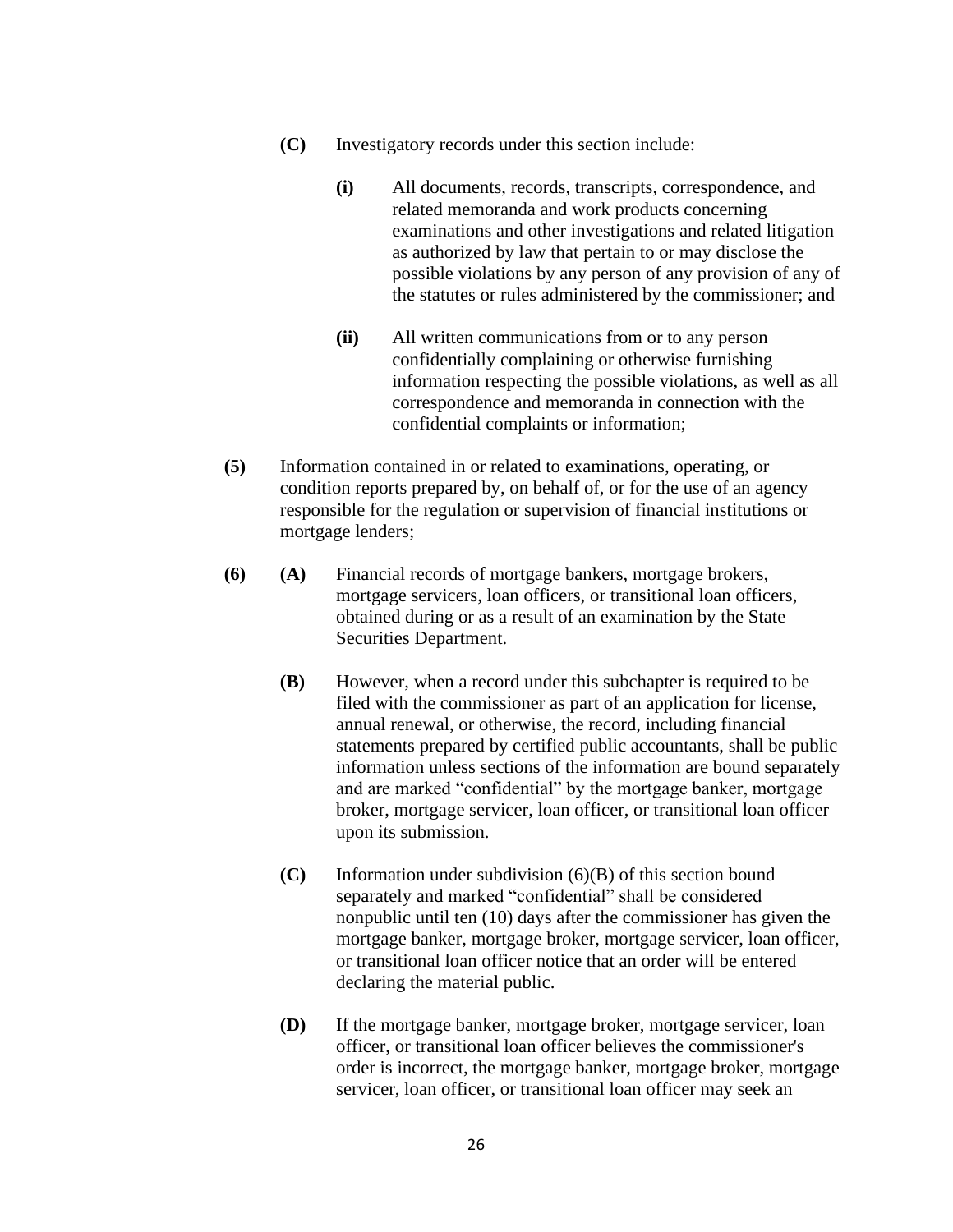injunction from the Pulaski County Circuit Court ordering the State Securities Department to hold the information as nonpublic pending a final order from a court of competent jurisdiction if the order of the commissioner is appealed under applicable law;

- **(7)** Trade secrets obtained from any person; or
- **(8)** Any other records that are required to be closed to the public and are not considered open to public inspection under the Freedom of Information Act of 1967, § 25-19-101 et seq., or under other law.
- **(c)** This section does not prevent the commissioner from sharing with other state or federal law enforcement authorities, regulatory authorities, or self-regulatory organizations authorized by law any information that the commissioner may have or may obtain in aid of the enforcement of this subchapter or any other state or federal law.
- **(d) (1)** Except as otherwise provided in this subchapter, the requirements of any federal or state law regarding privacy or confidentiality of any information or material provided to an automated licensing system under this subchapter and any privilege arising under federal or state law, including the rules of any federal or state court with respect to the information or material, shall continue to apply to the information or material after the information or material has been disclosed to the automated licensing system.
	- **(2)** The information or material provided to an automated licensing system under this subchapter may be shared with a state or federal regulatory official with mortgage industry oversight authority without the loss of privilege or the loss of confidentiality protections provided by federal or state law.

**History**. Acts 2003, No. 554, § 1; 2009, No. 731, §§ 23, 24; 2019, No. 200, §§ 20, 21; 2019, No. 315, §  2500; 2019, No. 910, §§ 573, 574.

# **23-39-513. Prohibited activities.**

In addition to the other activities that are prohibited under this subchapter, it is unlawful for any person other than a person described in  $\S 23-39-502(9)(B)(vi)$  in the course of any mortgage loan transaction or activity:

**(1)** To misrepresent or conceal any material fact or make any false promise likely to influence, persuade, or induce an applicant for a mortgage loan or a borrower to take a mortgage loan or to pursue a course of misrepresentation through agents or otherwise;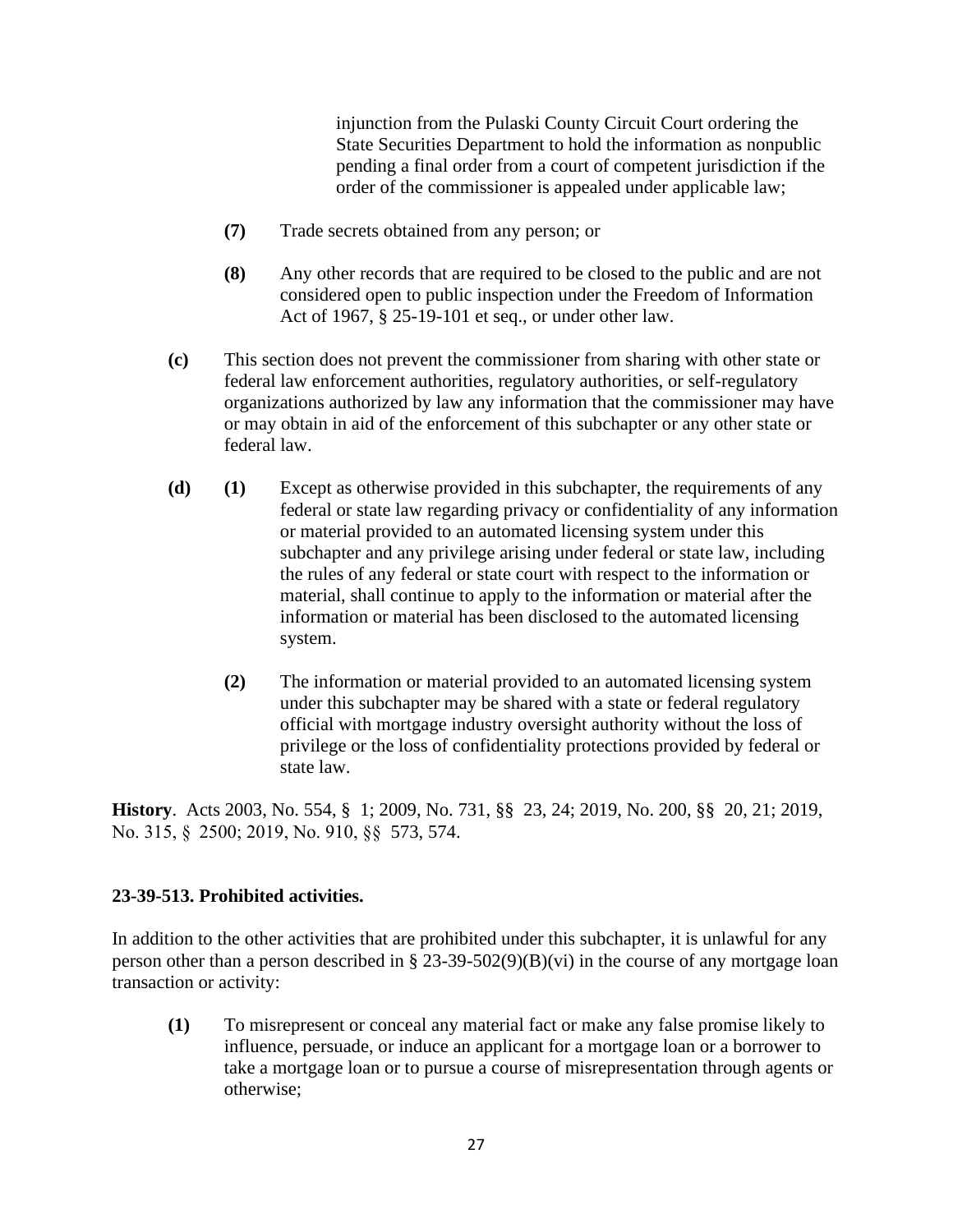- **(2)** To improperly refuse to issue a satisfaction or release of a mortgage;
- **(3)** To fail to account for or to deliver to any person any funds, documents, or other thing of value obtained in connection with a mortgage loan, including money provided by a borrower for a real estate appraisal or a credit report, that the mortgage banker, mortgage broker, mortgage servicer, loan officer, or transitional loan officer is not entitled to retain;
- **(4)** To pay, receive, or collect, in whole or in part, any commission, fee, or other compensation for brokering a mortgage loan in violation of this subchapter, including a mortgage loan brokered or solicited by any unlicensed person other than an exempt person;
- **(5)** To advertise mortgage loans, including rates, margins, discounts, points, fees, commissions, or other material information without disclosing the lengths of the loans, whether the interest rates are fixed or adjustable, and any other material limitations on the loans;
- **(6)** To fail to disburse funds in accordance with a written commitment or agreement to make or service a mortgage loan;
- **(7)** In connection with the advertisement, solicitation, brokering, making, servicing, purchase, or sale of any mortgage loan, to engage in any transaction, practice, or course of business that:
	- **(A)** Is not in good faith or fair dealing;
	- **(B)** Is misleading or deceptive; or
	- **(C)** Constitutes a fraud upon any person;
- **(8) (A)** To broker or make a residential mortgage loan that contains a penalty for prepayment if the prepayment is made after the expiration of the thirtysix-month period immediately following the date on which the loan was made.
	- **(B)** A penalty for prepayment under subdivision (8)(A) of this section made within the thirty-six-month period shall not exceed any of the following amounts:
		- **(i)** Three percent (3%) of the principal loan amount remaining on the date of prepayment if the prepayment is made within the first twelve-month period immediately following the date the loan was made;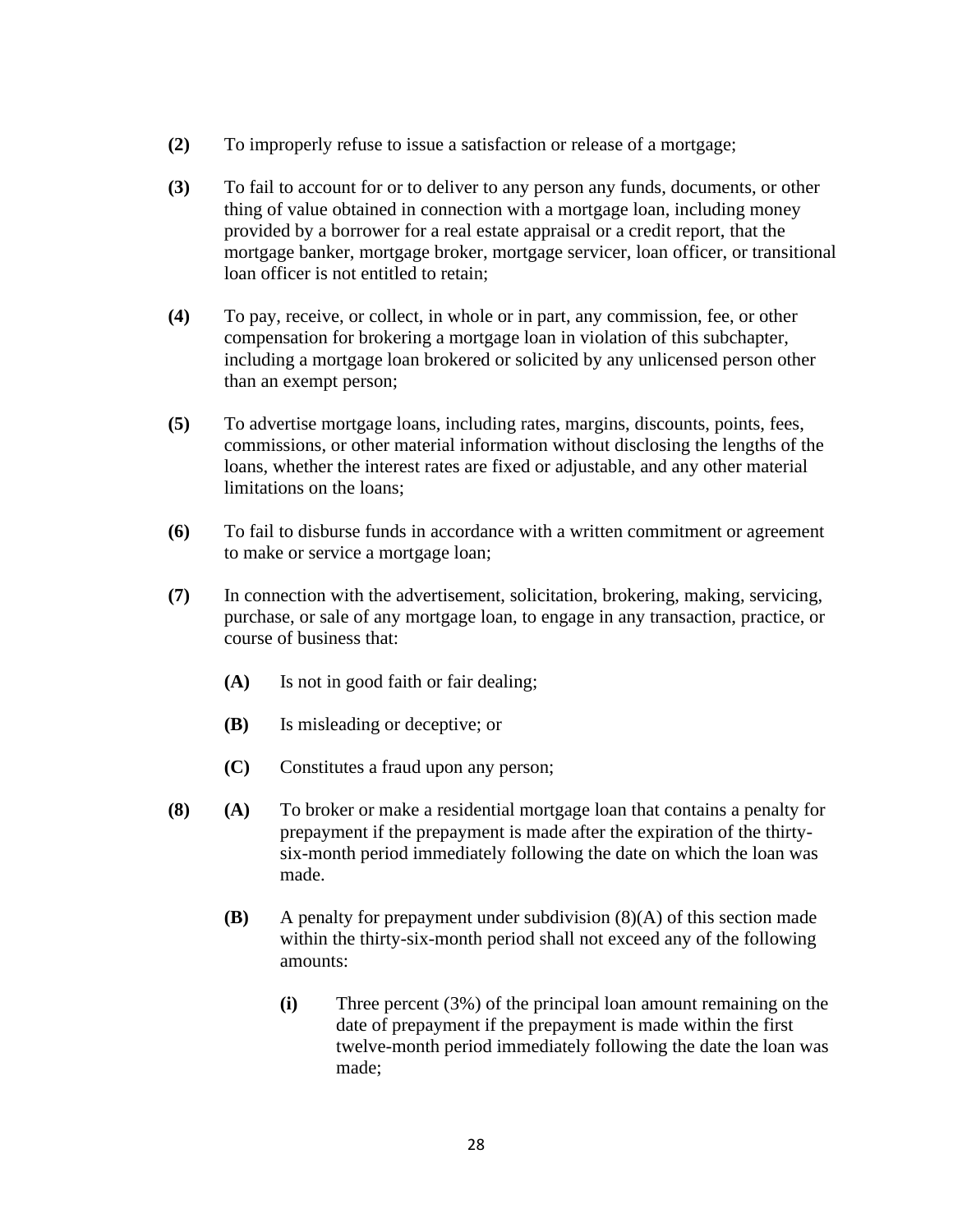- **(ii)** Two percent (2%) of the principal loan amount remaining on the date of prepayment if the prepayment is made within the second twelve-month period immediately following the date the loan was made; or
- **(iii)** One percent (1%) of the principal loan amount remaining on the date of prepayment if the prepayment is made within the third twelve-month period immediately following the date the loan was made;
- **(9) (A)** To influence or attempt to influence through coercion, extortion, or bribery the development, reporting, result, or review of a real estate appraisal sought in connection with a mortgage loan.
	- **(B)** This subdivision (9) does not prohibit a mortgage broker or mortgage banker from asking the appraiser to do one (1) or more of the following:
		- **(i)** Consider additional appropriate property information;
		- **(ii)** Provide further detail, substantiation, or explanation for the appraiser's value conclusion; or
		- **(iii)** Correct errors in the appraisal report;
- **(10)** To broker or make a refinancing of a residential mortgage loan when the refinancing charges additional points and fees, within a twelve-month period after the original loan agreement was signed, unless the refinancing results in a reasonable, tangible net benefit to the borrower, considering all of the circumstances surrounding the refinancing;
- **(11)** To broker, make, or service a mortgage loan in violation of any federal law or any law of this state;
- **(12)** To engage in practices that are dishonest or unethical in the mortgage industry;
- **(13)** To unreasonably fail to deliver or provide information or documents promptly to the commissioner upon written request or to knowingly withhold, abstract, remove, mutilate, destroy, or secrete any books, records, computer records, or other information;
- **(14)** To unreasonably fail to supervise the branches, loan officers, transitional loan officers, and employees of the mortgage broker, mortgage banker, or mortgage servicer;
- **(15)** To fail to make payments in a timely manner from an escrow account held for the borrower to pay insurance, taxes, and other charges concerning the mortgage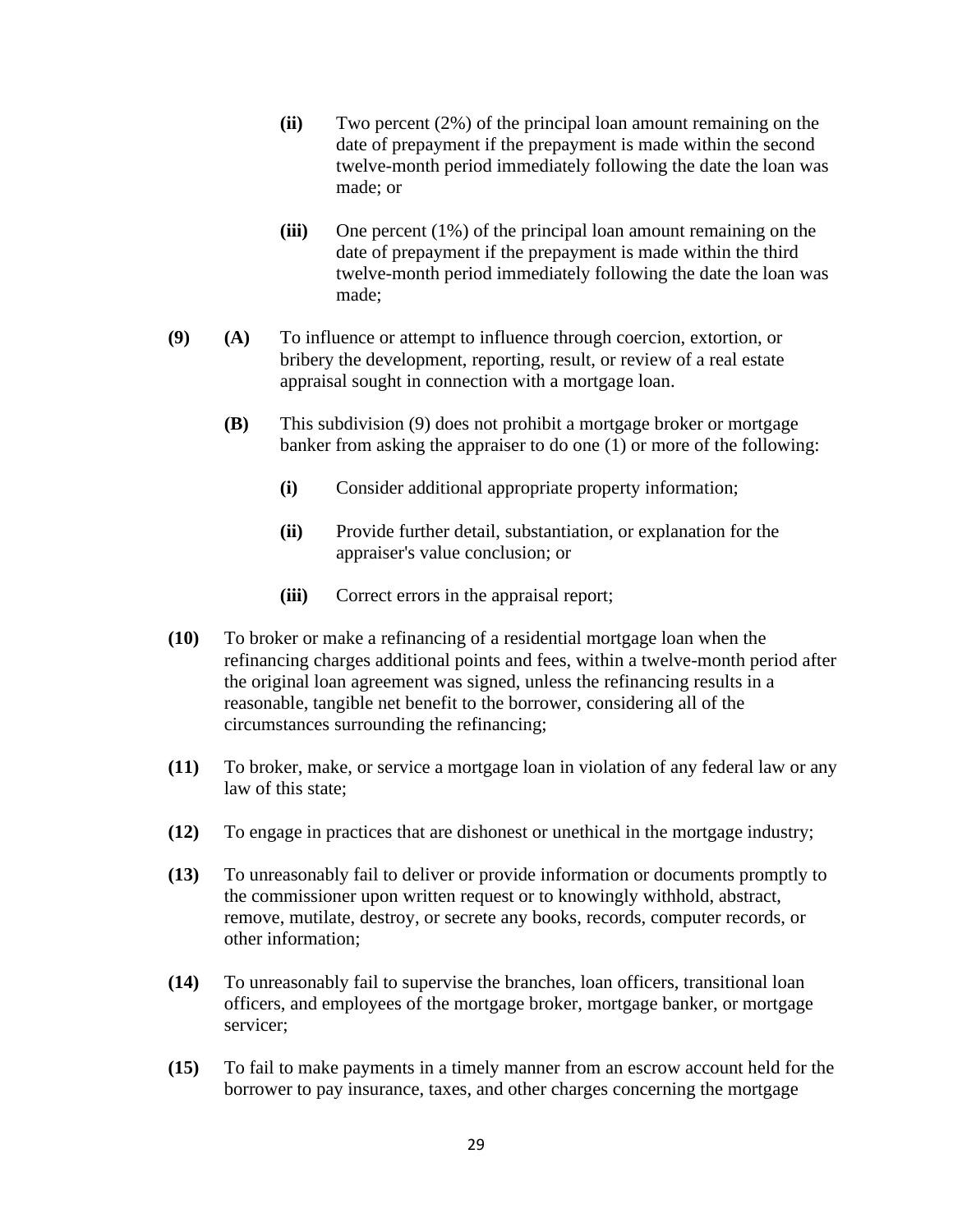property without good cause, and the failure to pay results in late penalties or other negative activity;

- **(16)** To place hazard, homeowners, or flood insurance on a mortgaged property:
	- **(A)** Without providing prior written notice to the borrower;
	- **(B)** If the mortgage servicer knows or has reason to know that adequate insurance coverage already exists; or
	- **(C)** In an amount that unreasonably exceeds the value of the insurable improvements or the last-known coverage amount or policy limits of insurance; or
- **(17) (A)** To fail to refund to the borrower unearned premiums paid by or charged to a borrower for hazard, homeowners, or flood insurance placed by a mortgage banker or mortgage servicer if reasonable proof is available or provided that the borrower had or obtained coverage in effect resulting in the unnecessary placement of forced insurance.
	- **(B)** The borrower shall receive a refund of excess premium funds taken from the borrower when reasonable proof is provided within twelve (12) months of the forced placement.

**History**. Acts 2003, No. 554, § 1; 2003 (2nd Ex. Sess.), No. 26, § 2; 2005, No. 1679, § 3; 2007, No. 748, § 8; 2009, No. 164, § 11; 2009, No. 731, § 25; 2011, No. 720, §  1; 2011, No. 894, §§ 13-15; 2013, No. 1167, § 5; 2019, No. 200, §§ 22, 23.

#### **23-39-514. Disciplinary authority.**

- **(a)** The Securities Commissioner by order may deny, suspend, revoke, or refuse to issue or renew a license of a licensee or applicant under this subchapter or may restrict or limit the activities relating to mortgage loans of any licensee or any person who owns an interest in or participates in the business of a licensee if the commissioner finds that:
	- **(1)** The order is in the public interest; and
	- **(2)** Any of the following circumstances apply to the applicant, licensee, or any partner, member, manager, officer, director, loan officer, transitional loan officer, managing principal, or any person occupying a similar status or performing similar functions, or any person directly or indirectly controlling the applicant or licensee. The person: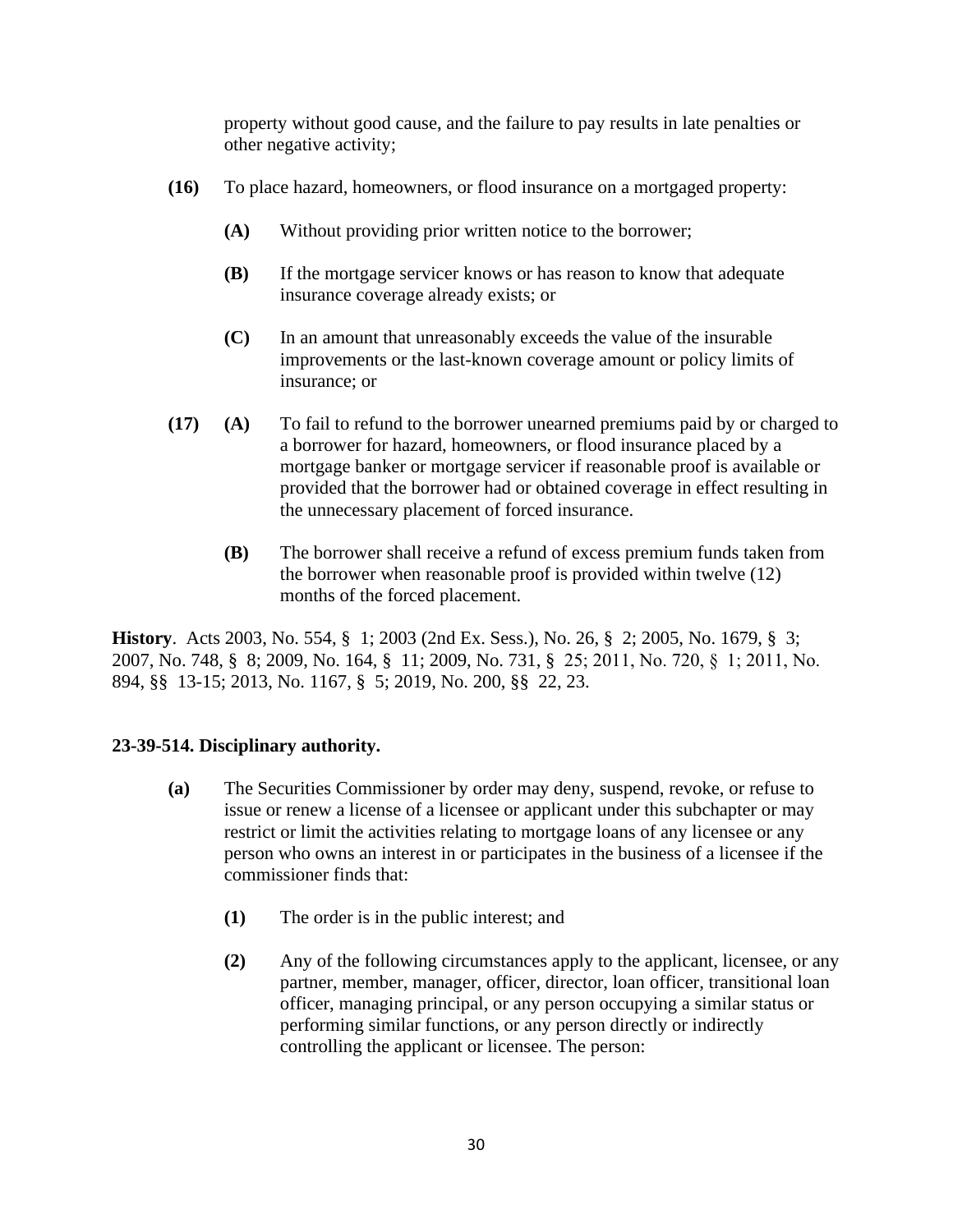- **(A)** Has filed an application for a license that as of its effective date or as of any date after filing contained any omission or statement that in light of the circumstances under which it was made is false or misleading with respect to any material fact;
- **(B)** Has violated or failed to comply with any provision of this subchapter, any rule adopted by the commissioner, or any order of the commissioner issued under this subchapter or under Acts 1977, No. 806;
- **(C)** Has pleaded guilty or nolo contendere to or has been found guilty in a domestic, foreign, or military court of:
	- **(i)** A felony;
	- **(ii)** An offense involving breach of trust, moral turpitude, money laundering, or fraudulent or dishonest dealing within the past ten (10) years; or
	- **(iii)** An offense involving mortgage lending, any aspect of the mortgage industry, or any aspect of the securities industry, the insurance industry, or any other activity pertaining to financial services;
- **(D)** Is permanently or temporarily enjoined by any court of competent jurisdiction from engaging in or continuing any conduct or practice involving any aspect of the mortgage industry, the securities business, the insurance business, or any other activity pertaining to financial services;
- **(E)** Is the subject of an order of the commissioner:
	- **(i)** Denying, suspending, revoking, restricting, or limiting that person's license as a mortgage broker, mortgage banker, mortgage servicer, loan officer, transitional loan officer, securities broker-dealer, securities agent, investment adviser, or investment adviser representative; or
	- **(ii)** Directing that person to cease and desist from an activity regulated by the commissioner, including any order entered pursuant to Acts 1977, No. 806;
- **(F)** Is the subject of an order, including a denial, suspension, or revocation of authority to engage in a regulated activity by any other state or federal authority to which the person is, has been, or has sought to be subject, entered within the past five (5) years, including without limitation the mortgage industry;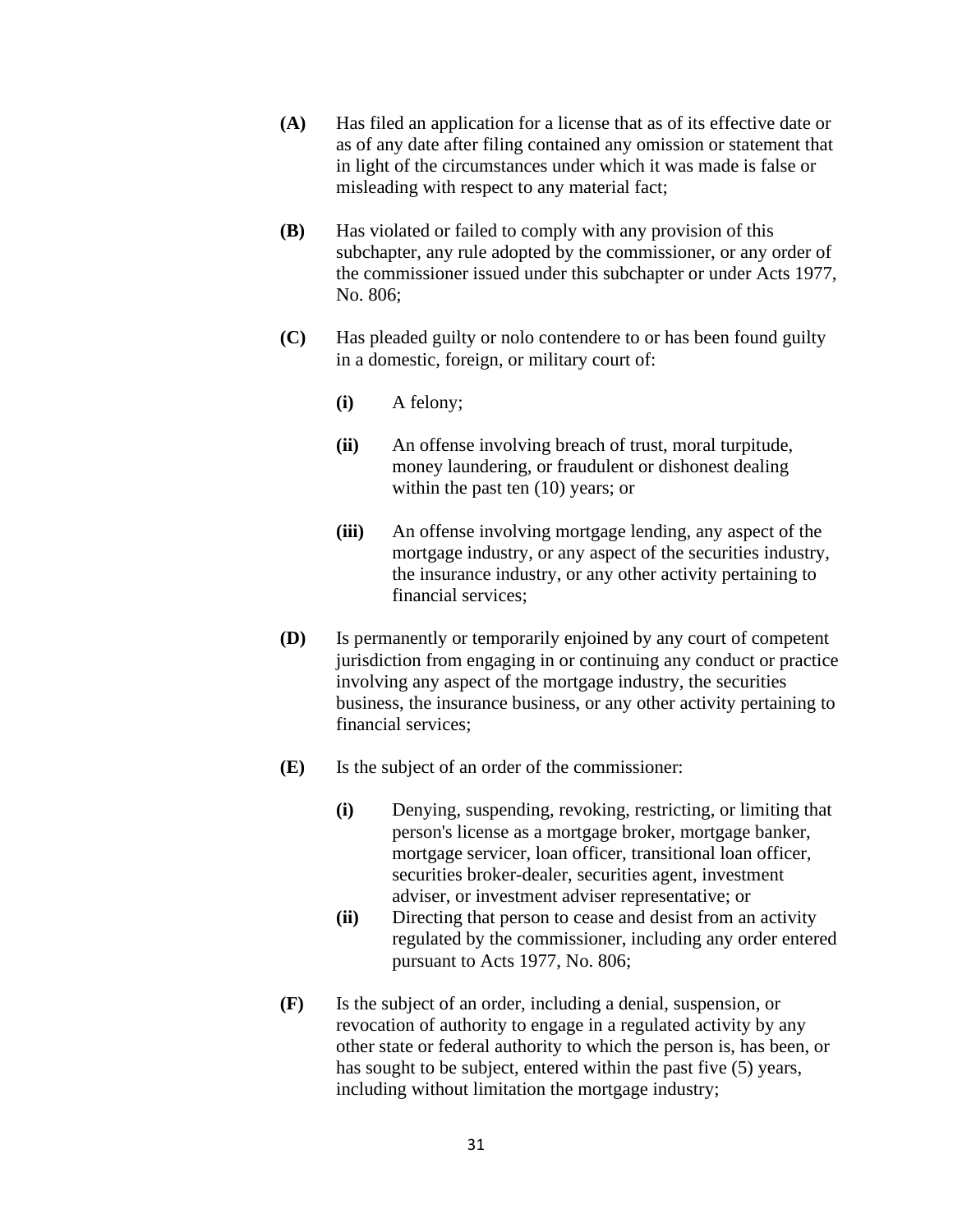- **(G)** Has been found by a court of competent jurisdiction to have charged or collected any fee or rate of interest or made or brokered any mortgage loan with terms or conditions or in a manner contrary to Arkansas Constitution, Amendment 60;
- **(H)** Does not meet the qualifications or the financial responsibility, character, or general fitness requirements under § 23-39-505 or any bond or net worth requirements under this subchapter;
- **(I)** Has been the executive officer or controlling shareholder or owned a controlling interest in any mortgage broker, mortgage banker, or mortgage servicer that has been subject to an order or injunction described in subdivisions  $(a)(2)(D)-(G)$  of this section; or
- **(J)** (i) Has failed to pay the proper filing fee, renewal fee, or any late fee under this subchapter.
	- **(ii)** The commissioner may enter a denial order against a person under this subsection when the person has failed to pay the proper filing fee, renewal fee, or any late fee under this subchapter, but the commissioner shall vacate the order when all fees have been paid.
- **(b) (1)** The commissioner by order may impose a civil penalty upon a licensee or any partner, officer, director, member, manager, or other person occupying a similar status or performing a similar function on behalf of a licensee for any violation of this subchapter, a rule under this subchapter, or an order of the commissioner.
	- **(2)** The civil penalty shall not exceed ten thousand dollars (\$10,000) for each violation under subdivision (b)(1) of this section by a mortgage broker, mortgage banker, mortgage servicer, loan officer, or transitional loan officer.
- **(c) (1)** The commissioner by order may summarily postpone or suspend the license of a licensee pending final determination of any proceeding under this section.
	- **(2)** Upon entering the order, the commissioner shall promptly notify the applicant or licensee that the order has been entered and the reasons for issuing the order.
	- **(3)** The applicant or licensee may contest the order by delivering a written request for a hearing to the commissioner within thirty (30) days from the date on which notice of the order is sent by the commissioner to the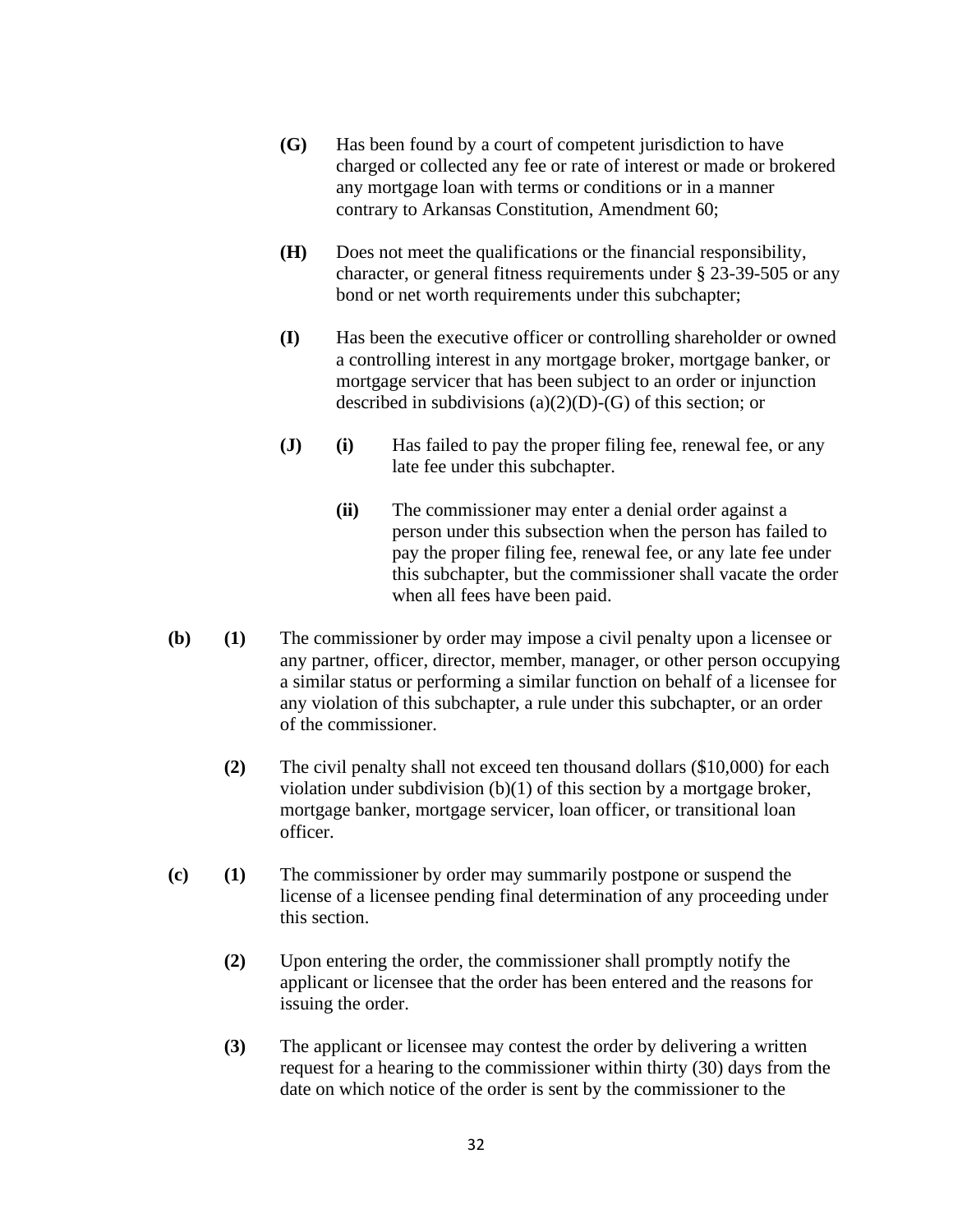address of the licensee on file with the commissioner by first class mail, postage prepaid.

- **(4)** The commissioner shall schedule a hearing to be held within thirty (30) days after the commissioner receives a timely written request for a hearing, unless the hearing is postponed for a reasonable amount of time at the request of the licensee.
- **(5)** If a licensee does not request a hearing and the commissioner does not order a hearing, the order will remain in effect until it is modified or vacated by the commissioner.
- **(6)** If a hearing is requested or ordered by the commissioner, after notice of and opportunity for hearing, the commissioner may modify or vacate the order or extend it until final determination.
- **(d)** The commissioner by summary order may cancel a license or application if the commissioner finds that a licensee or applicant for a license:
	- **(1)** Is no longer in existence;
	- **(2)** Has ceased to do business as a loan officer, transitional loan officer, mortgage broker, mortgage banker, or mortgage servicer;
	- **(3)** Is subject to an adjudication of mental incompetence or to the control of a committee, conservator, or guardian; or
	- **(4)** Cannot be located after a reasonable search.
- **(e) (1)** In addition to other powers under this subchapter, upon finding that any action of a person is in violation of this subchapter, the commissioner may summarily order the person to cease and desist from the prohibited action.
	- **(2) (A)** Upon entering the order under subdivision (e)(1) of this section, the commissioner shall promptly notify the person that the order has been entered and state the reasons for the order.
		- **(B)** The person may contest the cease and desist order by delivering a written request for a hearing to the commissioner within thirty (30) days from the date on which notice of the order is sent by the commissioner to the last known address of the person by first class mail, postage prepaid.
		- **(C)** The commissioner shall schedule a hearing to be held within a reasonable amount of time after the commissioner receives a timely written request for a hearing.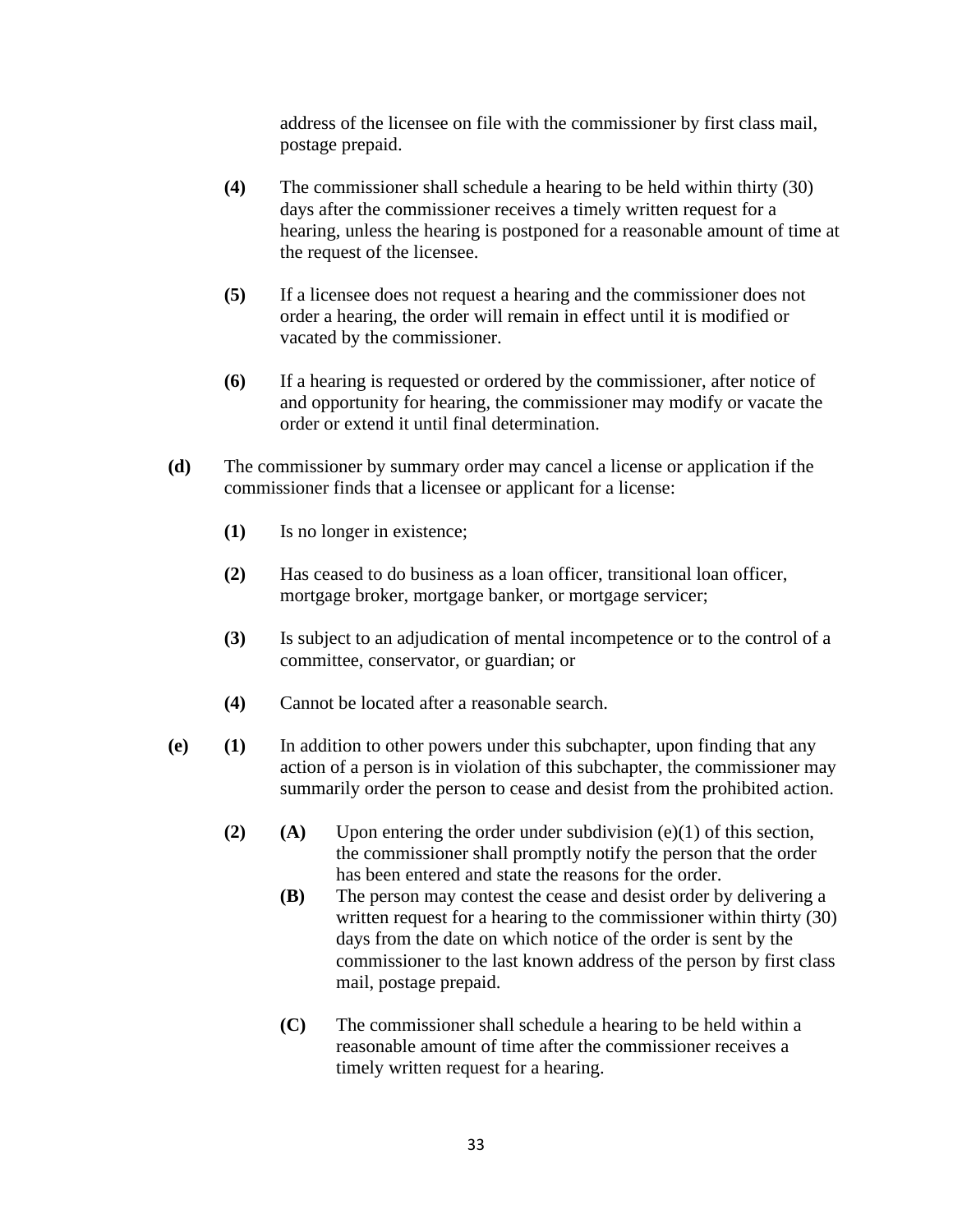- **(D)** If the person does not request a hearing and the commissioner does not order a hearing, the order will remain in effect until it is modified or vacated by the commissioner.
- **(E)** If a hearing is requested or ordered, after notice of and opportunity for hearing, the commissioner may modify or vacate the order or make it permanent.
- **(3) (A)** A person shall be subject to a civil penalty of up to twenty-five thousand dollars (\$25,000) for each violation of the commissioner's cease and desist order committed after entry of the order if:
	- **(i)** The person subject to the cease and desist order fails to appeal the order in accordance with § 23-39-515 or if the person appeals and the appeal is denied or dismissed; and
	- **(ii)** The person continues to engage in the prohibited action in violation of the commissioner's order.
	- **(B)** The commissioner may file an action requesting the civil penalty under subdivision  $(e)(3)(A)$  of this section with the Pulaski County Circuit Court or any other court of competent jurisdiction.
	- **(C)** The penalties of this section apply in addition to, but not in lieu of, any other provision of law applicable to a person for the person's failure to comply with an order of the commissioner.
- **(f)** Unless otherwise provided, any action, hearing, or other proceeding under this subchapter shall be governed by the Arkansas Administrative Procedure Act, § 25-15-201 et seq.
- **(g)** If the commissioner has grounds to believe that any person has violated the provisions of this subchapter or that facts exist that would be the basis for an order against a licensee or other person, the commissioner or the commissioner's designee, at any time, may investigate or examine the loans and business of the licensee and examine the books, accounts, records, and files of any licensee or other person relating to the complaint or matter under investigation.
- **(h) (1)** The commissioner or the commissioner's designee may:
	- **(A)** Administer oaths and affirmations;
	- **(B)** Issue subpoenas to require the attendance of and to examine under oath all persons whose testimony the commissioner deems relevant to the person's business; and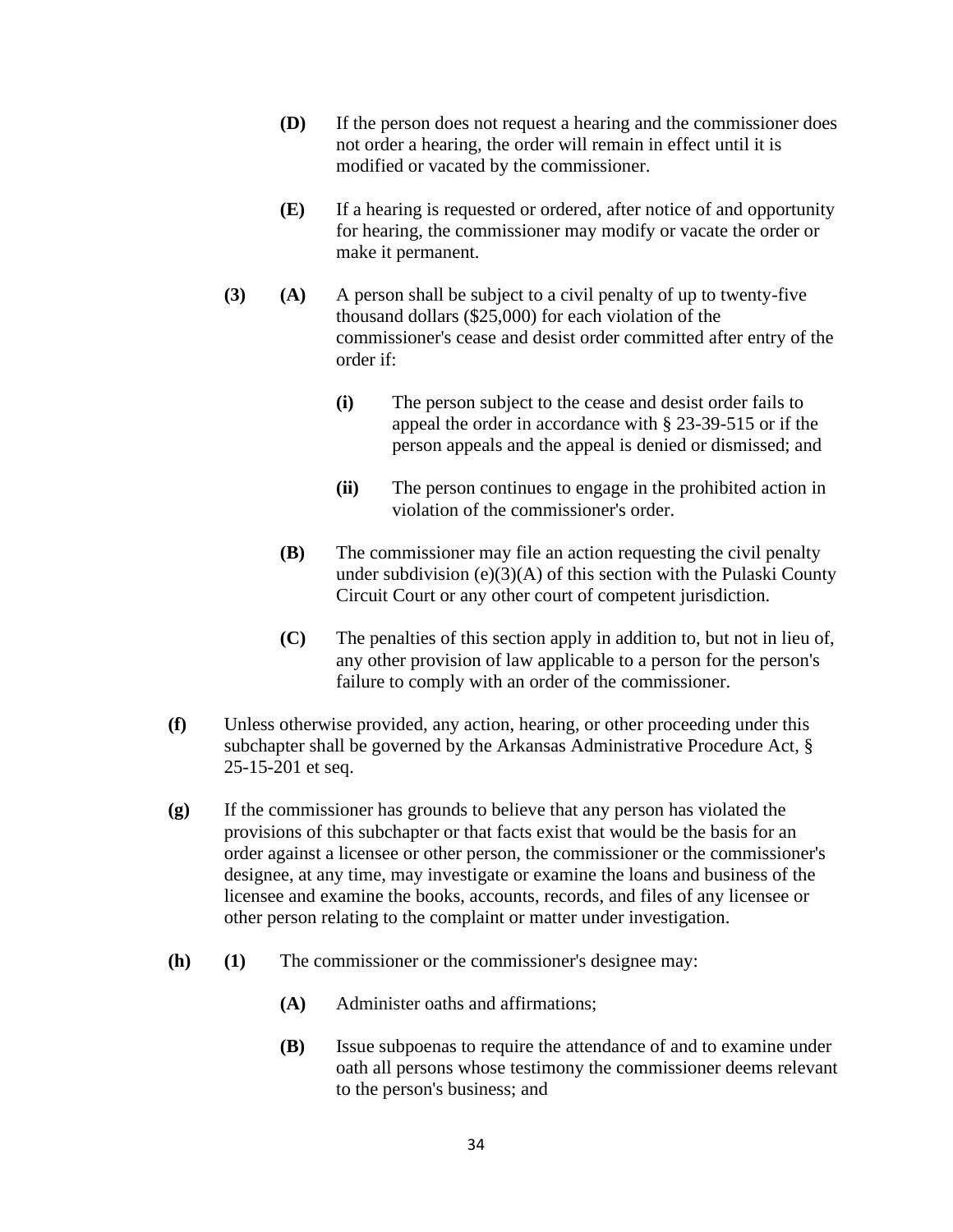- **(C)** Issue subpoenas to require the production of any books, papers, correspondence, memoranda, agreements, or other documents or records that the commissioner considers relevant or material to the inquiry.
- **(2) (A)** In case of contumacy by or refusal to obey a subpoena issued to any person, the Pulaski County Circuit Court, upon application by the commissioner, may issue an order requiring the person to appear before the commissioner or the officer designated by the commissioner, to produce documentary evidence if so ordered, or to give evidence touching the matter under investigation or in question.
	- **(B)** Failure to obey the order of the court may be punished by the court as a contempt of court.
- **(3) (A)** The assertion that the testimony or evidence before the commissioner may tend to incriminate or subject a person to a penalty or forfeiture shall not excuse the person from:
	- **(i)** Attending and testifying;
	- **(ii)** Producing any document or record; or
	- **(iii)** Obeying the subpoena of the commissioner or any officer designated by the commissioner.
	- **(B)** However, no person may be prosecuted or subjected to any penalty or forfeiture for or on account of any transaction, matter, or thing concerning which the person is compelled, after claiming a privilege against self-incrimination, to testify or produce evidence, except that the person testifying is not exempt from prosecution and punishment for perjury or contempt committed while testifying.
- **(i) (1)** From time to time and with or without cause, the commissioner may conduct examinations of the books and records of any applicant or licensee in order to determine the compliance with this subchapter and any rules adopted under this subchapter.
	- **(2)** The applicant or licensee shall pay a fee for each examination under subdivision  $(i)(1)$  of this section, not to exceed one hundred fifty dollars (\$150) per examiner for each day or part of a day during which an examination is conducted.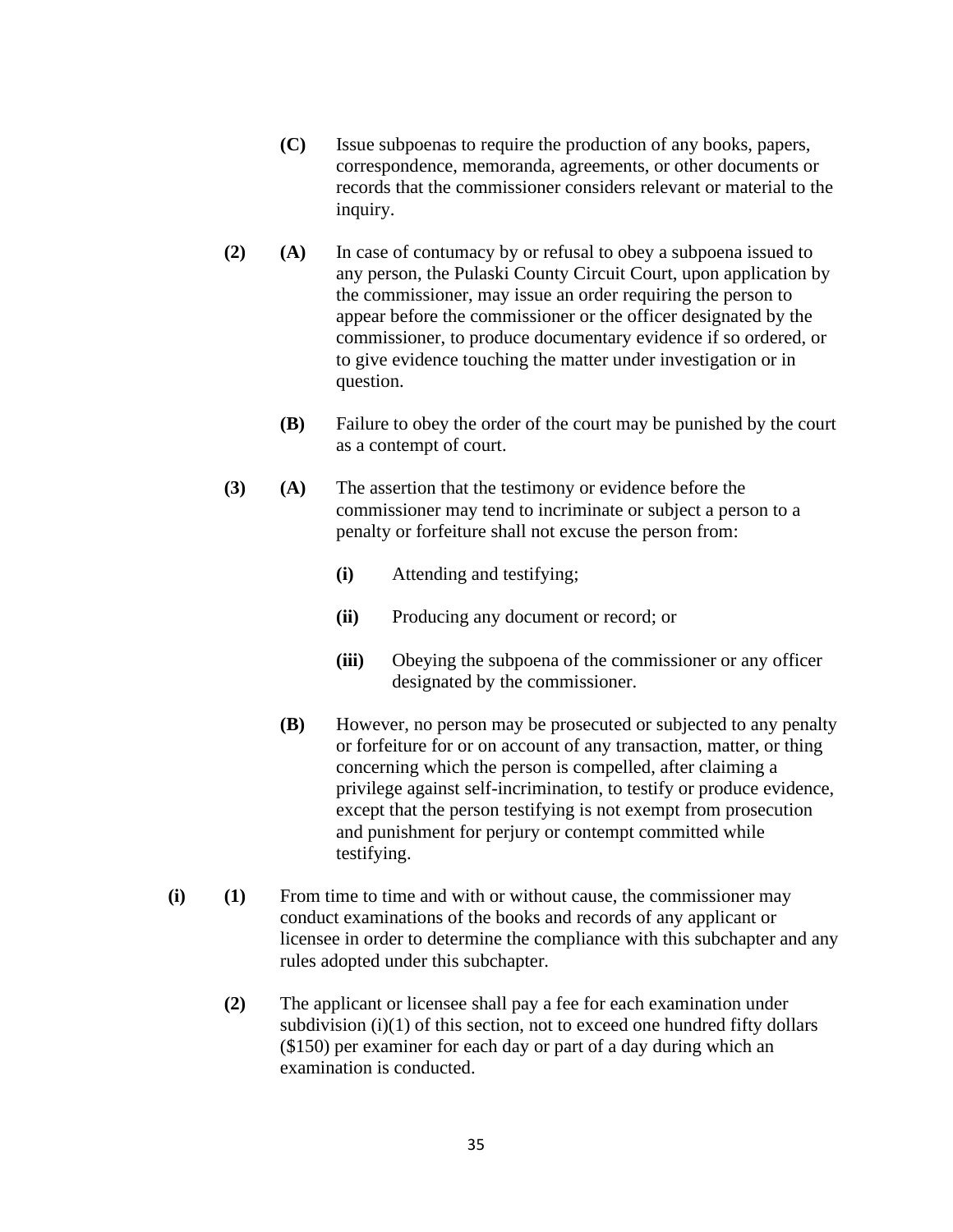- **(3)** In addition, the applicant or licensee may be required to pay the actual hotel and traveling expenses of the examiner traveling to and from the office of the commissioner while the examiner is conducting an examination under subdivision (i)(1) of this section.
- **(j)** If the commissioner finds that the managing principal, branch manager, loan officer, or transitional loan officer of a licensee had knowledge of, or reasonably should have had knowledge of, or participated in any activity that results in the entry of an order under this section suspending or withdrawing the license of a licensee, the commissioner may prohibit the managing principal, branch manager, loan officer, or transitional loan officer from serving as a managing principal, branch manager, loan officer, or transitional loan officer for any period of time the commissioner deems appropriate.
- **(k)** All orders shall contain written findings of fact and conclusions of law. Except for orders entered under subdivisions  $(c)(1)$  and  $(e)(1)$  of this section, before entering an order under this section, the commissioner shall provide:
	- **(1)** Prior notice to the licensee or person who is the subject of the order; and
	- **(2)** An opportunity for hearing.
- **(l)** This section does not prohibit or restrict the informal disposition of a proceeding or allegations that might give rise to a proceeding by stipulation, settlement, consent, or default in lieu of a formal or informal hearing on the allegations or in lieu of the sanctions authorized by this section.
- **(m) (1)** If it appears upon sufficient grounds or evidence satisfactory to the commissioner that any person or licensee has engaged in or is about to engage in any act or practice that violates this subchapter or any rule adopted or order issued under this subchapter or that the assets or capital of any licensee are impaired or the licensee's affairs are in an unsafe condition, the commissioner may:
	- **(A)** Refer the evidence which is available concerning violations of this subchapter or any rule or order issued under this subchapter to the appropriate prosecuting attorney or regulatory agency, that with or without the reference may institute the appropriate criminal or regulatory proceedings under this subchapter; and
	- **(B) (i)** Summarily order the licensee or person to cease and desist from the act or practice under subdivisions  $(c)(1)$  and  $(e)(1)$ of this section and apply to the Pulaski County Circuit Court to enjoin the act or practice and to enforce compliance with this subchapter or any rule or order issued under this subchapter, or both.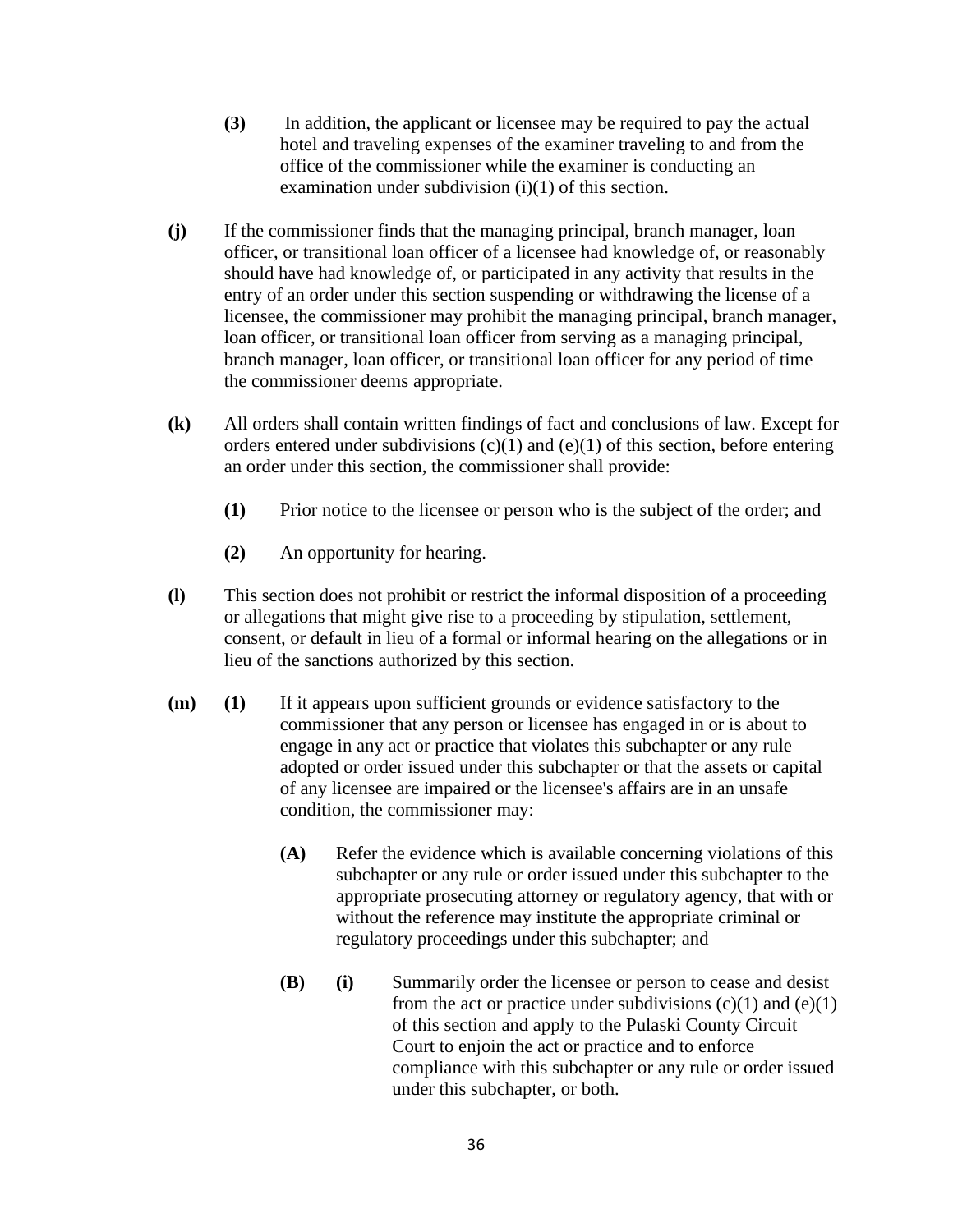- **(ii)** However, without issuing a cease and desist order, the commissioner may apply directly to the Pulaski County Circuit Court for injunctive or other relief.
- **(2)** Upon proper showing, the court shall grant a permanent or temporary injunction, restraining order, or writ of mandamus.
- **(3)** The commissioner may also seek and upon proper showing the appropriate court shall grant any other ancillary relief that may be in the public interest, including:
	- **(A)** The appointment of a receiver, temporary receiver, or conservator;
	- **(B)** A declaratory judgment;
	- **(C)** An accounting;
	- **(D)** Disgorgement;
	- **(E)** Assessment of a fine in an amount of not more than ten thousand dollars (\$10,000) for each violation; and
	- **(F)** Any other relief as may be appropriate in the public interest. (4) The court may not require the commissioner to post a bond.

**History**. Acts 2003, No. 554, § 1; 2005, No. 1679, § 4; 2007, No. 748, §§ 9, 10; 2009, No. 731, §§ 26, 27; 2011, No. 894, § 16; 2013, No. 1167, § 6; 2019, No. 200, §§ 2427; 2019, No. 315, § 2501; 2021, No. 531, § 12.

#### **23-39-515. Review of order of the commissioner.**

- **(a) (1)** Any person aggrieved by a final order of the Securities Commissioner may obtain a review of the order by filing in the Pulaski County Circuit Court within sixty (60) days after the entry of the order a written petition praying that the order be modified or set aside in whole or in part.
	- **(2) (A)** A copy of the petition shall be served upon the commissioner, after which the commissioner shall certify and file in court a copy of the filing and evidence upon which the order was entered.
		- **(B)** When a petition under subdivision (a)(1) of this section has been filed, the court has exclusive jurisdiction to affirm, modify, enforce, or set aside any order of the commissioner in whole or in part, except that a court may not set aside a summary order entered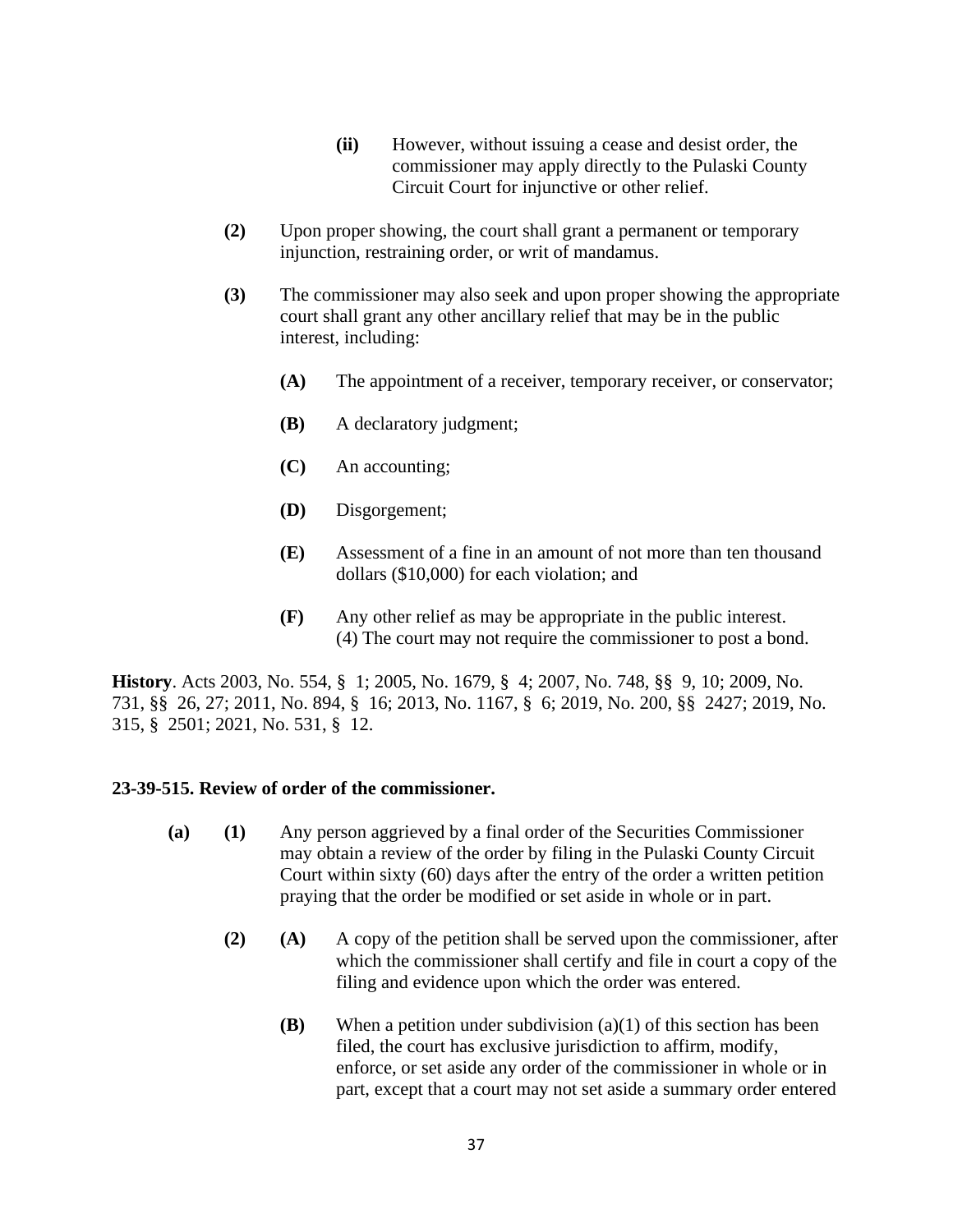by the commissioner when the subject of the order has not requested a hearing before the commissioner as provided in § 23-  $39-514(c)(1)$  or  $(d)(1)$ .

- **(b) (1)** The findings of the commissioner as to the facts are conclusive if supported by competent, material, and substantial evidence.
	- **(2)** If either party applies to the court for leave to submit additional material evidence and shows to the satisfaction of the court that there were reasonable grounds for failure to submit the evidence in the hearing before the commissioner, the court may order the additional evidence to be taken before the commissioner and to be submitted upon the hearing before the commissioner in any manner and upon any condition as the court considers to be proper.
	- **(3)** After consideration of the additional evidence, the commissioner may modify his or her findings and order and shall file in the court the additional evidence together with any modified or new findings or order.
- **(c)** Unless specifically ordered by the court, the commencement of proceedings under subsection (a) of this section does not operate as a stay of the commissioner's order.

#### **History. Acts 2003, No. 554, § 1.**

#### **23-39-516. Criminal penalty.**

- **(a)** It is unlawful for any person to make or cause to be made in any document filed with the Securities Commissioner or in any proceeding under this subchapter any statement that is, at the time and in the light of the circumstances under which it is made, false or misleading in any material respect.
- **(b) (1)** A person is guilty of a Class B felony if he or she:
	- **(A)** Willfully violates any provision of this subchapter, except subsection (a) of this section;
	- **(B)** Willfully violates subsection (a) of this section knowing the statement to be false or misleading in any material respect; or
	- **(C)** Willfully violates any rule under this subchapter or any order of the commissioner.
	- **(2)** Each transaction involving the unlawful making or brokering of a mortgage loan is a separate offense.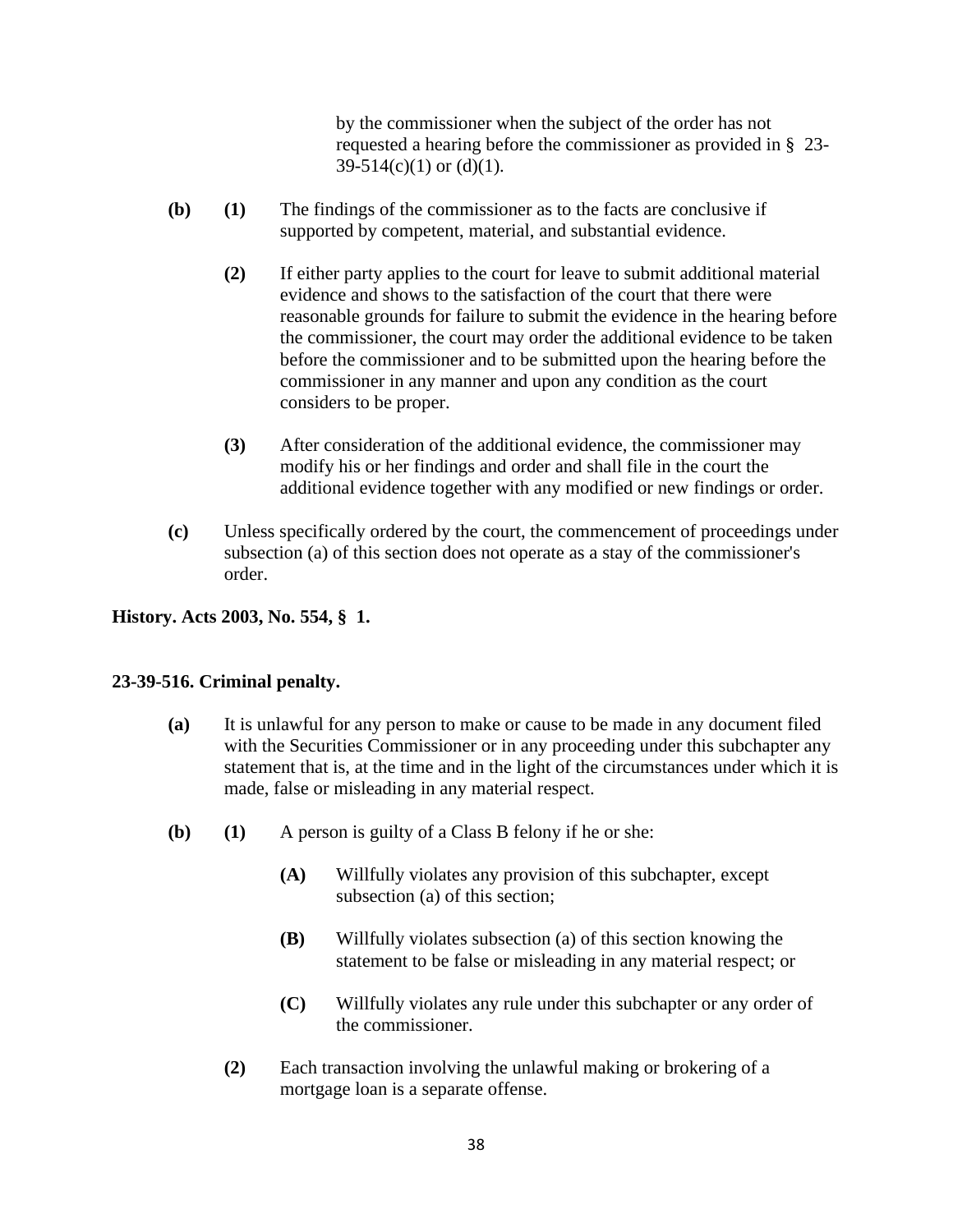- **(c)** No person may be imprisoned for violation of any order of the commissioner unless the person had actual knowledge of the order.
- **(d)** The commissioner may refer any available evidence concerning violations of this subchapter or any rule or order issued under this subchapter to the appropriate prosecuting authority who, with or without the reference, may institute the appropriate criminal proceedings under this subchapter.
- **(e)** This subchapter does not limit the power of the state to punish any person for any conduct that constitutes a crime under any statute or common law.

**History**. Acts 2003, No. 554, § 1.

## **23-39-517. [Repealed.]**

#### **23-39-518. Cooperation with other regulatory agencies.**

- **(a)** The Securities Commissioner may:
	- **(1)** Enter into an arrangement, agreement, or other working relationship with federal, state, or self-regulatory authorities, the Conference of State Bank Supervisors, or a subsidiary of the Conference of State Bank Supervisors to file and maintain documents in a multistate automated licensing system or other central depository system;
	- **(2)** Waive or modify in whole or in part by rule or by order any requirement of this subchapter if necessary to implement this section; and
	- **(3)** Establish new requirements under this subchapter to carry out the purpose of this section.
- **(b)** It is the intent of this section that the commissioner be provided the authority to reduce duplication of filings, reduce administrative costs, and establish uniform procedures, forms, and administration with other states and federal authorities.
- **(c) (1)** The commissioner may permit or require initial and renewal registration filings required under this subchapter to be filed with the Conference of State Bank Supervisors, a subsidiary entity owned by the Conference of State Bank Supervisors, the Financial Industry Regulatory Authority, or another entity maintaining or operating a multistate automated licensing system.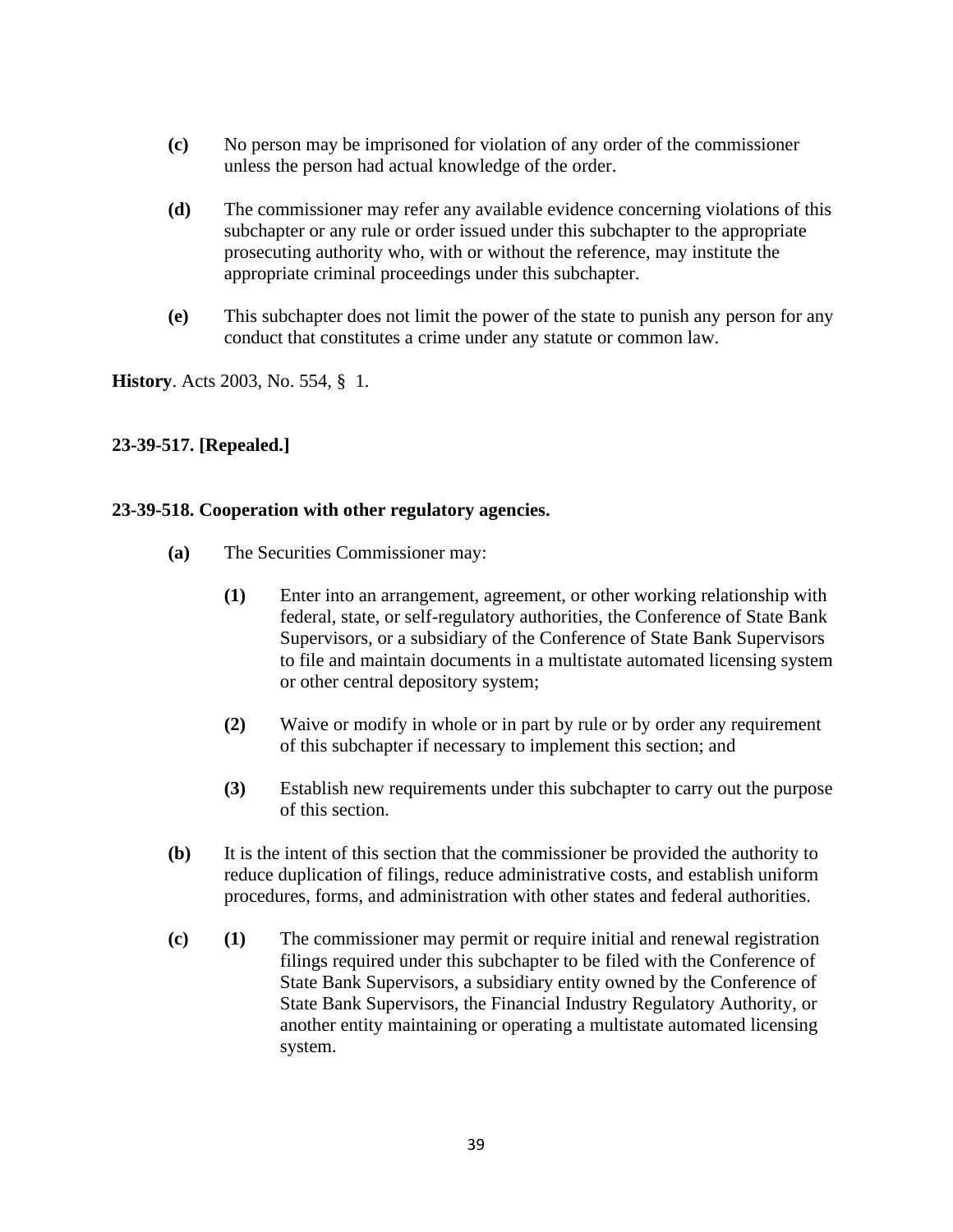- **(2)** The applicant or the licensee shall pay any fee charged for the applicant or the licensee to participate in the automated licensing system.
- **(d)** The commissioner may accept uniform procedures and forms designed to:
	- **(1)** Implement a multistate automated licensing system;
	- **(2)** Implement a uniform national mortgage lending regulatory system; or
	- **(3)** Facilitate common practices and procedures among the states.
- **(e) (1)** If the State of Arkansas joins a multistate automated licensing system for mortgage industry participants pursuant to this section, the commissioner may require a criminal background investigation of each applicant seeking to become licensed under this subchapter as a mortgage broker, mortgage banker, mortgage servicer, loan officer, or transitional loan officer.
	- **(2)** The criminal background investigation may include a fingerprint examination and may be conducted by the Federal Bureau of Investigation, the Division of Arkansas State Police, or an equivalent state or federal law enforcement department or agency.
	- **(3)** The information obtained by the background investigation may be used by the commissioner to determine the applicant's eligibility for licensing under this subchapter.
	- **(4)** The fee required to perform the criminal background investigation shall be borne by the license applicant.
	- **(5)** Notwithstanding any other law to the contrary, information obtained or held by the commissioner under this subsection:
		- **(A)** May be disclosed when necessary in any proceeding under this subchapter;
		- **(B)** May be provided to other state agencies participating in the multistate automatic licensing system;
		- **(C)** Shall be considered privileged and confidential; and
		- **(D)** Shall not be available for examination except by the affected applicant for licensure or his or her authorized representative, or by the person whose license is subject to sanctions or his or her authorized representative.